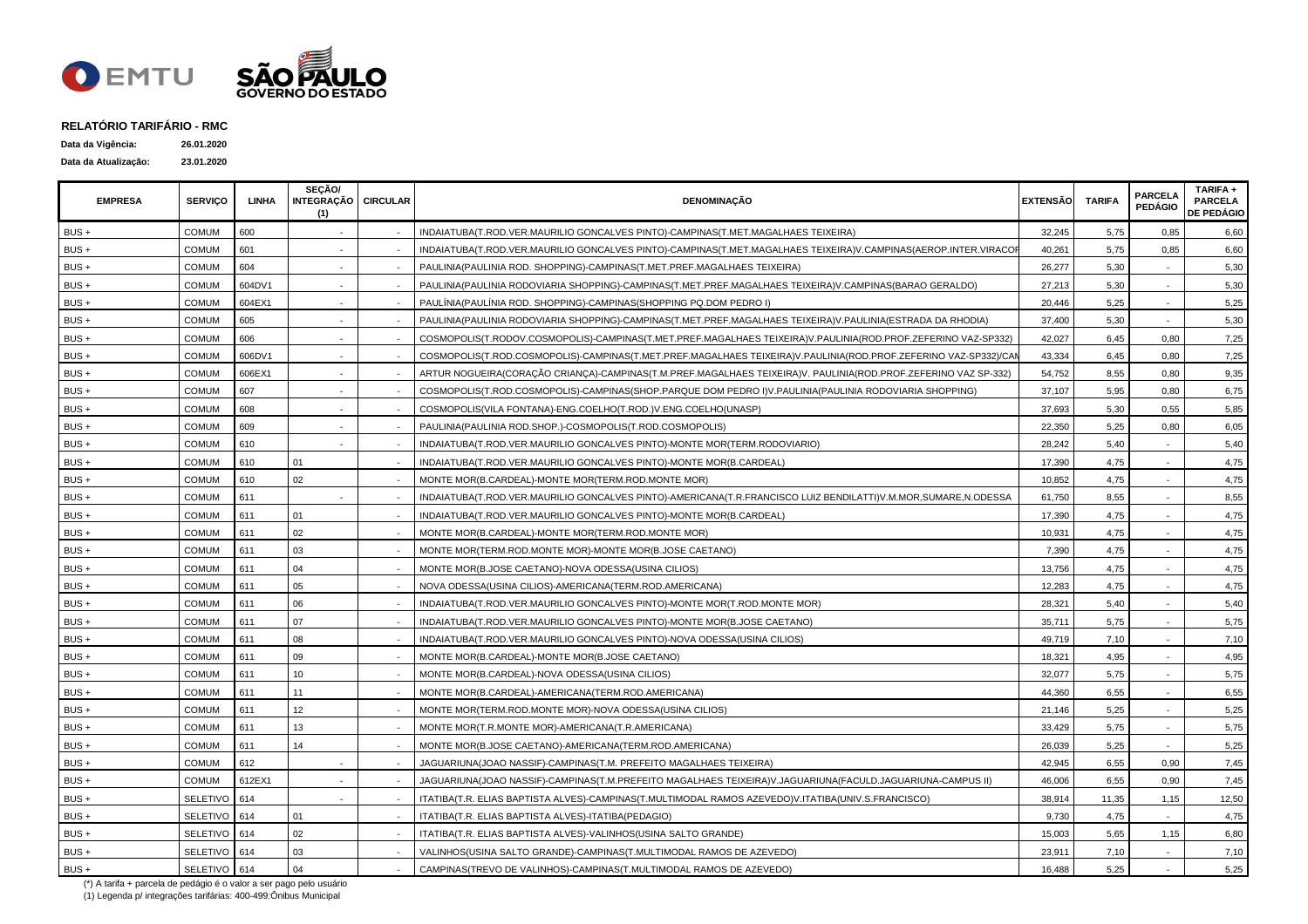

| Data da Vigência:    | 26.01.2020 |
|----------------------|------------|
| Data da Atualização: | 23.01.2020 |

| <b>EMPRESA</b> | <b>SERVICO</b>  | LINHA  | SECÃO/<br>INTEGRAÇÃO CIRCULAR<br>(1) | <b>DENOMINAÇÃO</b>                                                                                 | <b>EXTENSÃO</b> | <b>TARIFA</b> | <b>PARCELA</b><br><b>PEDÁGIO</b> | TARIFA +<br><b>PARCELA</b><br><b>DE PEDÁGIO</b> |
|----------------|-----------------|--------|--------------------------------------|----------------------------------------------------------------------------------------------------|-----------------|---------------|----------------------------------|-------------------------------------------------|
| $BUS +$        | <b>SELETIVO</b> | 615    |                                      | ITATIBA(T.R. ELIAS BAPTISTA ALVES)-CAMPINAS(T.MULTIMODAL RAMOS DE AZEVEDO)V.VALINHOS               | 36,090          | 11,35         |                                  | 11,35                                           |
| BUS+           | <b>SELETIVO</b> | 615    | 01                                   | CAMPINAS(T.MULTIMODAL RAMOS DE AZEVEDO)-CAMPINAS(JD.SAO VICENTE)                                   | 9,147           | 4,75          |                                  | 4,75                                            |
| BUS+           | SELETIVO        | 615    | 02                                   | CAMPINAS(T.MULTIMODAL RAMOS DE AZEVEDO)-VALINHOS(TERM.ROD.VALINHOS)                                | 14,013          | 4,75          |                                  | 4,75                                            |
| BUS+           | SELETIVO        | 615    | 03                                   | CAMPINAS(T.MULTIMODAL RAMOS DE AZEVEDO)-VALINHOS(HOTEL SAO BENTO)                                  | 25,209          | 7,20          |                                  | 7,20                                            |
| BUS +          | SELETIVO        | 615    | 04                                   | CAMPINAS(JD.SAO VICENTE)-VALINHOS(TERM.ROD.VALINHOS)                                               | 4,866           | 4,75          |                                  | 4,75                                            |
| BUS +          | <b>SELETIVO</b> | 615    | 05                                   | CAMPINAS(JD.SAO VICENTE)-VALINHOS(HOTEL SAO BENTO)                                                 | 15,062          | 5,65          |                                  | 5,65                                            |
| BUS +          | SELETIVO 615    |        | 06                                   | CAMPINAS(JD.SAO VICENTE)-ITATIBA(T.R. ELIAS BAPTISTA ALVES)                                        | 26,943          | 8,65          |                                  | 8,65                                            |
| BUS+           | SELETIVO 615    |        | 07                                   | VALINHOS(TERM.ROD.VALINHOS)-VALINHOS(HOTEL SAO BENTO)                                              | 10,195          | 4,75          |                                  | 4,75                                            |
| BUS+           | SELETIVO 615    |        | 08                                   | VALINHOS(TERM.ROD.VALINHOS)-ITATIBA(T.R. ELIAS BAPTISTA ALVES)                                     | 22,076          | 7,10          |                                  | 7,10                                            |
| BUS+           | SELETIVO        | 615    | 09                                   | VALINHOS(HOTEL SAO BENTO)-ITATIBA(T.R. ELIAS BAPTISTA ALVES)                                       | 11,881          | 4,75          |                                  | 4,75                                            |
| BUS+           | <b>COMUM</b>    | 616    | $\sim$                               | PEDREIRA(JD.ANDRADE)-CAMPINAS(T.M. PREFEITO MAGALHAES TEIXEIRA)V.JAGUARIUNA                        | 50,326          | 8,55          | 0,90                             | 9,45                                            |
| BUS+           | <b>COMUM</b>    | 616    | 01                                   | PEDREIRA(JD.ANDRADE)-JAGUARIUNA(TERM.ROD.JAGUARIUNA)                                               | 19,632          | 4,95          |                                  | 4,95                                            |
| BUS+           | <b>COMUM</b>    | 616    | 02                                   | JAGUARIUNA(TERM.ROD.JAGUARIUNA)-CAMPINAS(T.M.PREFEITO MAGALHAES TEIXEIRA)                          | 30,694          | 6,55          | 0,90                             | 7,45                                            |
| BUS+           | <b>COMUM</b>    | 617    |                                      | JAGUARIUNA(CENTRO)-HOLAMBRA(CENTRO)                                                                | 21,145          | 5,25          |                                  | 5,25                                            |
| $BUS +$        | <b>COMUM</b>    | 617DV1 |                                      | JAGUARIUNA(CENTRO)-HOLAMBRA(CENTRO)V.JAGUARIUNA(AV.ANTONIO PINTO CATÃO)                            | 24,141          | 5,25          |                                  | 5,25                                            |
| BUS+           | <b>COMUM</b>    | 617PR1 |                                      | JAGUARIUNA(VILA SÃO JOSÉ)-HOLAMBRA(CENTRO)                                                         | 24,838          | 5,25          |                                  | 5,25                                            |
| BUS+           | <b>COMUM</b>    | 618    |                                      | STO.ANTONIO DE POSSE(JD.SÃO JUDAS)-CAMPINAS(T.M.PREFEITO MAGALHAES TEIXEIRA)V.JAGUARIUNA           | 50.143          | 8,55          | 0.90                             | 9,45                                            |
| BUS +          | <b>COMUM</b>    | 618    | 01                                   | CAMPINAS(T.M.PREFEITO MAGALHAES TEIXEIRA)-CAMPINAS(ANHUMAS)                                        | 11,265          | 4,75          |                                  | 4,75                                            |
| BUS +          | <b>COMUM</b>    | 618    | 02                                   | CAMPINAS(ANHUMAS)-CAMPINAS(FAZENDA D OESTE)                                                        | 6,302           | 4,75          |                                  | 4,75                                            |
| BUS +          | <b>COMUM</b>    | 618    | 03                                   | CAMPINAS(FAZENDA D OESTE)-JAGUARIUNA(TREVO DE JAGUARIUNA)                                          | 10,094          | 4,70          | 0,90                             | 5,60                                            |
| BUS +          | <b>COMUM</b>    | 618    | 04                                   | JAGUARIUNA(TREVO JAGUARIUNA)-JAGUARIUNA(TREVO HOLAMBRA)                                            | 9,289           | 4,75          |                                  | 4,75                                            |
| BUS+           | <b>COMUM</b>    | 618    | 05                                   | JAGUARIUNA(TREVO HOLAMBRA)-STO. ANTONIO DE POSSE(JD.SÃO JUDAS)                                     | 13,192          | 4,75          |                                  | 4,75                                            |
| $BUS +$        | COMUM           | 618    | 06                                   | CAMPINAS(T.M.PREFEITO MAGALHAES TEIXEIRA)-CAMPINAS(FAZENDA D OESTE)                                | 17,567          | 4,95          | $\sim$                           | 4,95                                            |
| BUS +          | COMUM           | 618    | 07                                   | CAMPINAS(T.M.PREFEITO MAGALHAES TEIXEIRA)-JAGUARIUNA(TREVO JAGUARIUNA)                             | 27,661          | 5,40          | 0.90                             | 6,30                                            |
| BUS +          | <b>COMUM</b>    | 618    | 08                                   | CAMPINAS(T.M.PREFEITO MAGALHAES TEIXEIRA)-JAGUARIUNA(TREVO HOLAMBRA)                               | 36,950          | 5,95          | 0,90                             | 6,85                                            |
| BUS +          | <b>COMUM</b>    | 618    | 09                                   | CAMPINAS(ANHUMAS)-JAGUARIUNA(TREVO JAGUARIUNA)                                                     | 16,396          | 4,95          | 0,90                             | 5,85                                            |
| BUS +          | <b>COMUM</b>    | 618    | 10                                   | CAMPINAS(ANHUMAS)-JAGUARIUNA(TREVO DE HOLAMBRA)                                                    | 25,685          | 5,40          | 0,90                             | 6,30                                            |
| BUS +          | <b>COMUM</b>    | 618    | 11                                   | CAMPINAS(ANHUMAS)-SANTO ANTONIO DE POSSE(JD.SÃO JUDAS)                                             | 38,877          | 5,95          | 0,90                             | 6,85                                            |
| BUS +          | <b>COMUM</b>    | 618    | 12                                   | CAMPINAS(FAZENDA D OESTE)-JAGUARIUNA(TREVO HOLAMBRA)                                               | 19,383          | 4,95          | 0,90                             | 5,85                                            |
| BUS +          | <b>COMUM</b>    | 618    | 13                                   | CAMPINAS(FAZENDA D OESTE)-SANTO ANTONIO DE POSSE(JD.SÃO JUDAS)                                     | 32,575          | 5,75          | 0.90                             | 6,65                                            |
| BUS +          | <b>COMUM</b>    | 618    | 14                                   | JAGUARIUNA(TREVO JAGUARIUNA)-SANTO ANTONIO DE POSSE(JD.SÃO JUDAS)                                  | 22,481          | 5,25          |                                  | 5,25                                            |
| BUS +          | COMUM           | 619    |                                      | AMERICANA(T.R.FRANCISCO LUIZ BENDILATTI)-S.BARBARA D OESTE(CIDADE NOVA)V. AMERICANA(AV. BRASIL)    | 13,691          | 4,75          |                                  | 4,75                                            |
| BUS+           | <b>COMUM</b>    | 619EX1 | $\sim$                               | AMERICANA(T.M.AMERICANA)-S.BARBARA D OESTE(CID.NOVA)V.AV.BRASIL                                    | 10,894          | 4,75          | $\sim$                           | 4,75                                            |
| BUS+           | COMUM           | 620    |                                      | AMERICANA(T.R.FRANCISCO LUIZ BENDILATTI)-S.BARBARA D OESTE(JARDIM MOLLON)                          | 11,073          | 4,75          |                                  | 4,75                                            |
| BUS+           | <b>COMUM</b>    | 620EX1 |                                      | AMERICANA(T.M.AMERICANA)-S.BARBARA D OESTE(JD.MOLLON)                                              | 7,975           | 4,75          |                                  | 4,75                                            |
| BUS +          | <b>COMUM</b>    | 621    |                                      | AMERICANA(TERM.ROD.FRANCISCO LUIZ BENDILATTI)-S.BARB.D OESTE(CONJ.HAB.ROBERTO ROMANO)              | 17,378          | 4,85          |                                  | 4,85                                            |
| BUS +          | <b>COMUM</b>    | 622    |                                      | AMERICANA(T.METROP.AMERICANA)-S.BARBARA D'OESTE(RODOTERMINAL STA.BARBARA D'OESTE)V.VARIANTE SP-304 | 15,772          | 4,85          |                                  | 4,85                                            |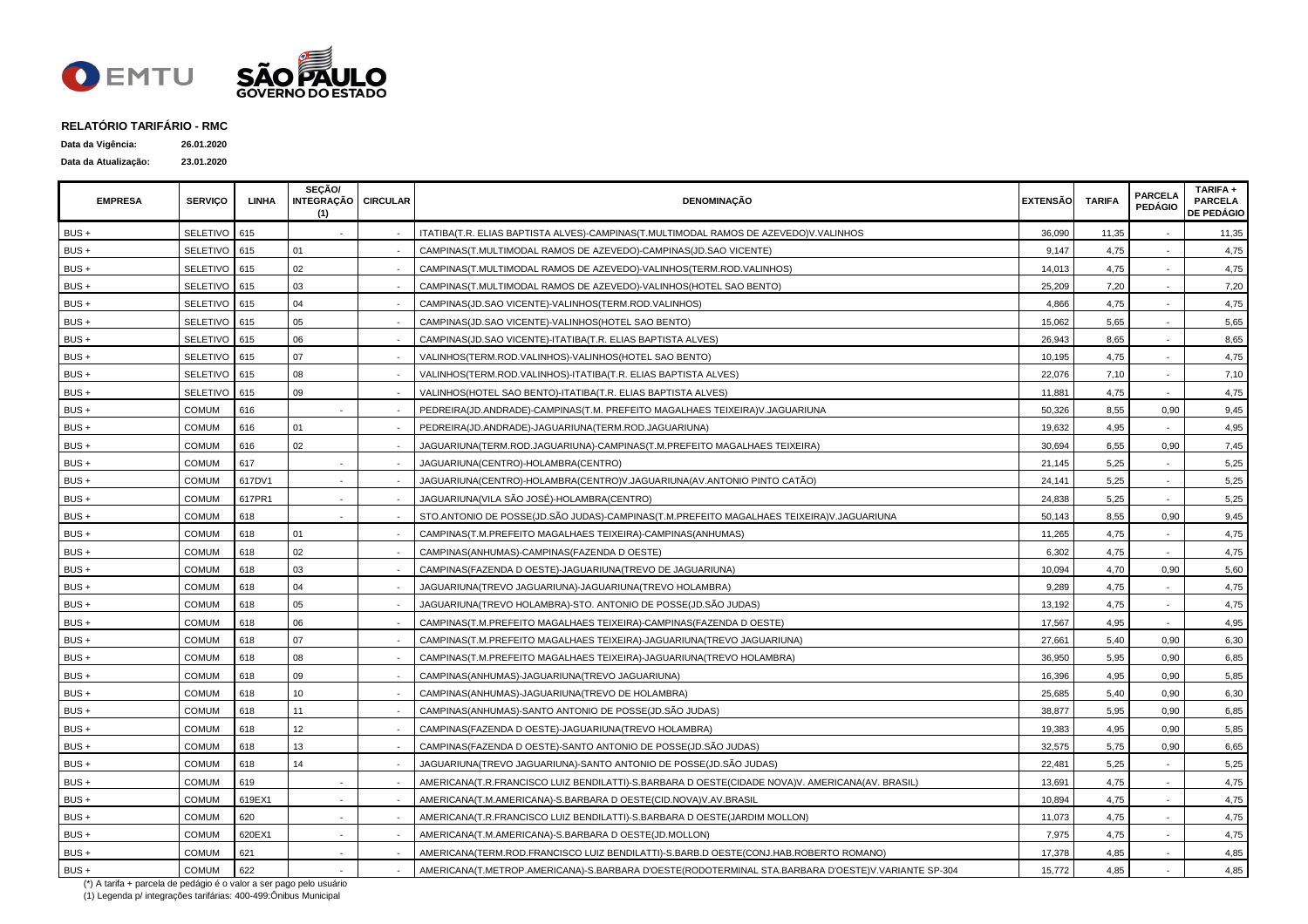

| Data da Vigência:    | 26.01.2020 |
|----------------------|------------|
| Data da Atualização: | 23.01.2020 |

| <b>EMPRESA</b> | <b>SERVICO</b>  | LINHA  | SECÃO/<br>INTEGRAÇÃO CIRCULAR<br>(1) |              | <b>DENOMINAÇÃO</b>                                                                                               | <b>EXTENSÃO</b> | <b>TARIFA</b> | <b>PARCELA</b><br><b>PEDÁGIO</b> | TARIFA +<br><b>PARCELA</b><br><b>DE PEDÁGIO</b> |
|----------------|-----------------|--------|--------------------------------------|--------------|------------------------------------------------------------------------------------------------------------------|-----------------|---------------|----------------------------------|-------------------------------------------------|
| BUS +          | COMUM           | 622EX1 |                                      |              | AMERICANA(TERM.ROD.FRANCISCO LUIZ BENDILATTI)-S.BARBARA D'OESTE(RODOTERMINAL STA.BARBARO D'OESTE)-V.VARIANTE S   | 18,682          | 4,85          |                                  | 4,85                                            |
| BUS +          | <b>COMUM</b>    | 623    |                                      |              | AMERICANA(T.R.FRANCISCO LUIZ BENDILATTI)-S.BARBARA D OESTE(CIDADE NOVA)V.AV.CAMPOS SALES                         | 12.009          | 4,75          |                                  | 4.75                                            |
| BUS +          | <b>COMUM</b>    | 624    |                                      | C            | AMERICANA(T.R.FRANCISCO LUIZ BENDILATTI)-S.BARBARA D OESTE(JD.EUROPA)V.AV.CAMPOS SALES/CIDADE NOVA               | 22,485          | 4,75          |                                  | 4,75                                            |
| BUS +          | COMUM           | 624DV1 |                                      | $\Omega$     | AMERICANA(T.R.FRANCISCO LUIZ BENDILATTI)-S.BARBARA D OESTE(JD.EUROPA)V.DISTRITO INDUSTRIAL DO GALPAO/AV.CAMPOS S | 27.481          | 4,75          |                                  | 4,75                                            |
| BUS +          | COMUM           | 625    |                                      |              | AMERICANA(T.M.AMERICANA)-S.BARBARA D'OESTE(JD.EUROPA)V.RIO BRANCO                                                | 10,695          | 4,75          |                                  | 4,75                                            |
| BUS +          | COMUM           | 626    |                                      | $\mathsf{C}$ | AMERICANA(TERM.METROP.AMERICANA)-S.BARBARA D' OESTE(J.EUROPA)-V.SANTA BARBARA D'OESTE(CIDADE NOVA) E AMERICAN.   | 19,800          | 4,75          |                                  | 4,75                                            |
| BUS +          | COMUM           | 627    |                                      |              | AMERICANA(T.M.AMERICANA)-S.BARBARA D OESTE(RODOTERMINAL STA.BARBARO D'OESTE)VIA SANTA BARBARA D'OESTE(JD. MOL    | 16,532          | 4,85          |                                  | 4,85                                            |
| BUS +          | <b>COMUM</b>    | 628    |                                      |              | AMERICANA(T.R.FRANCISCO LUIZ BENDILATTI)-S.BARBARA D OESTE(RODOTERMINAL STA.BARBARO D'OESTE)V.AV.CAMPOS SALES    | 16,810          | 4,85          |                                  | 4,85                                            |
| BUS +          | <b>COMUM</b>    | 629    |                                      |              | AMERICANA(T.M.AMERICANA)-S.BARBARA D OESTE(S.JOAQUIM)V. AMERICANA(AV.BRASIL)                                     | 12,817          | 4,75          |                                  | 4,75                                            |
| BUS +          | <b>COMUM</b>    | 629EX1 |                                      |              | AMERICANA(T.R.FRANCISCO LUIZ BENDILATTI)-S.BARBARA D OESTE(S.JOAQUIM)V. AMERICANA(AV.BRASIL)                     | 16,035          | 4,85          |                                  | 4,85                                            |
| BUS +          | COMUM           | 630    |                                      |              | AMERICANA(T.R.FRANCISCO LUIZ BENDILATTI)-S.BARBARA D OESTE(S.JOAQUIM)V.AV.CAMPOS SALLES                          | 12,803          | 4,75          |                                  | 4,75                                            |
| BUS +          | COMUM           | 631    |                                      |              | AMERICANA(T.R.FRANCISCO LUIZ BENDILATTI)-S.BARBARA D OESTE(VILA RICA)V.AV.BRASIL                                 | 16,588          | 4,85          |                                  | 4,85                                            |
| BUS +          | <b>COMUM</b>    | 632    |                                      |              | AMERICANA(T.R.FRANCISCO LUIZ BENDILATTI)-S.BARBARA.D OESTE(VILA RICA)V.AV.CAMPOS SALLES                          | 14,381          | 4,75          |                                  | 4,75                                            |
| BUS +          | <b>SELETIVO</b> | 633    |                                      |              | AMERICANA(ESTAÇÃO DE TRANSFERENCIA ABDO NAJAR)-CAMPINAS(TERM.MULTIMODAL RAMOS DE AZEVEDO)                        | 39,255          | 11,35         | 0,95                             | 12,30                                           |
| BUS +          | SELETIVO        | 633    | 01                                   |              | AMERICANA(ESTAÇÃO DE TRANSFERENCIA ABDO NAJAR)-SUMARE(NOVA VENEZA)                                               | 21,324          | 7,10          | 0,95                             | 8,05                                            |
| BUS +          | SELETIVO 633    |        | 02                                   |              | SUMARE(NOVA VENEZA)-CAMPINAS(TERM.MULTIMODAL RAMOS DE AZEVEDO)                                                   | 17,930          | 5,65          |                                  | 5,65                                            |
| BUS+           | <b>COMUM</b>    | 634    |                                      |              | AMERICANA(T.ROD.FRANCISCO LUIZ BENDILATTI)-NOVA ODESSA(JD.STA ROSA)V.JD.SAO JORGE                                | 15,829          | 4,95          |                                  | 4,95                                            |
| BUS +          | SELETIVO 635    |        |                                      |              | AMERICANA(T.R.FRANCISCO LUIZ BENDILATTI)-CAMPINAS(T. MULTIMODAL RAMOS DE AZEVEDO) V. NOVA ODESSA E SUMARÉ        | 44,479          | 12,85         | $\sim$                           | 12,85                                           |
| BUS +          | SELETIVO 635    |        | 01                                   |              | AMERICANA(T.R.FRANCISCO LUIZ BENDILATTI)-SUMARE(VILA YOLANDA)                                                    | 15,189          | 5,65          |                                  | 5,65                                            |
| BUS +          | SELETIVO        | 635    | 02                                   |              | AMERICANA(T.R.FRANCISCO LUIZ BENDILATTI)-SUMARE(NOVA VENEZA)                                                     | 24,358          | 7,10          |                                  | 7,10                                            |
| $BUS +$        | SELETIVO        | 635    | 03                                   |              | NOVA ODESSA(FORUM)-CAMPINAS(T.MULTIMODAL RAMOS DE AZEVEDO)                                                       | 33,408          | 10,10         |                                  | 10,10                                           |
| BUS +          | SELETIVO        | 635    | 04                                   |              | SUMARE(VILA YOLANDA)-CAMPINAS(TERM. MULTIMODAL RAMOS DE AZEVEDO)                                                 | 29,290          | 7,20          |                                  | 7,20                                            |
| $BUS +$        | SELETIVO        | 635    | 05                                   |              | SUMARE(NOVA VENEZA)-CAMPINAS(TERM. MULTIMODAL RAMOS DE AZEVEDO)                                                  | 20,121          | 5,70          |                                  | 5,70                                            |
| BUS +          | <b>COMUM</b>    | 636    |                                      |              | SUMARE(T.R.SUMARE)-CAMPINAS(T.M.PREF.MAGALHAES TEIXEIRA)V.NOVA VENEZA                                            | 27,147          | 5,40          |                                  | 5,40                                            |
| BUS +          | <b>COMUM</b>    | 636EX1 |                                      |              | NOVA ODESSA(ESTACAO RODOVIARIA DONA CATHARINA FERNANDEZ WELSH) - CAMPINAS(T.M.PREFEITO MAGALHAES TEIXEIRA) VI.   | 33,996          | 5.40          |                                  | 5,40                                            |
| BUS +          | COMUM           | 636PR1 |                                      |              | SUMARE(JD.JOAO PAULO II)-CAMPINAS(T.M.PREF.MAGALHAES TEIXEIRA)V.NOVA VENEZA                                      | 31,452          | 5,40          |                                  | 5,40                                            |
| BUS +          | COMUM           | 636PR2 |                                      |              | SUMARE(JD.MACARENKO)-CAMPINAS(T.M.PREF.MAGALHES TEIXEIRA)V.NOVA VENEZA                                           | 31,274          | 5,40          |                                  | 5,40                                            |
| BUS +          | <b>COMUM</b>    | 637    |                                      |              | SUMARE(JD.LUCELIA) - CAMPINAS(T.M.PREF.MAGALHAES TEIXEIRA)V.SUMARE(J.PICERNO/R.VIRGINIA V. DALL ORTO)            | 30,802          | 5,40          |                                  | 5,40                                            |
| BUS +          | <b>COMUM</b>    | 638    |                                      |              | SUMARE(JD.JOAO PAULO II)-CAMPINAS(T.M.PREF.MAGALHAES TEIXEIRA)V. SUMARE(ROD.VIRGINIA VIEL CAMPOS DALL ORTO)      | 32,240          | 5,40          |                                  | 5,40                                            |
| BUS +          | <b>COMUM</b>    | 639    |                                      |              | AMERICANA(TERM.ROD.FRANCISCO LUIZ BENDILATTI)-SUMARE(TERM.ROD. DE SUMARE)VIA AV.REBOUCAS                         | 25,414          | 4,95          |                                  | 4,95                                            |
| BUS +          | <b>COMUM</b>    | 640    |                                      |              | AMERICANA(T.ROD.FRANCISCO LUIZ BENDILATTI)-SUMARE(JD.RESIDENCIAL BORDON)                                         | 16,012          | 4,95          |                                  | 4,95                                            |
| BUS +          | COMUM           | 640EX1 |                                      |              | AMERICANA(T.ROD.FRANCISCO LUIZ BENDILATTI)-SUMARE(JD.RESIDENCIAL BORDON) VIA NOVA ODESSA (AV.AMPELIO GAZETA)     | 16,764          | 4,95          |                                  | 4,95                                            |
| BUS +          | SELETIVO        | 642    |                                      |              | AMERICANA(T.R.FRANCISCO LUIZ BENDILATTI)-CAMPINAS(UNICAMP)                                                       | 47,418          | 12,85         |                                  | 12,85                                           |
| BUS +          | <b>SELETIVO</b> | 642    | 01                                   |              | AMERICANA(T.R.FRANCISCO LUIZ BENDILATTI)-SUMARE(VILA YOLANDA)                                                    | 15,818          | 5,65          |                                  | 5,65                                            |
| BUS +          | <b>SELETIVO</b> | 642    | 02                                   |              | AMERICANA(T.R.FRANCISCO LUIZ BENDILATTI)-SUMARE(NOVA VENEZA)                                                     | 25,135          | 7,10          |                                  | 7,10                                            |
| BUS +          | <b>SELETIVO</b> | 642    | 03                                   |              | NOVA ODESSA(FORUM)-CAMPINAS(UNICAMP)                                                                             | 35,718          | 10,40         |                                  | 10,40                                           |
| BUS +          | SELETIVO 642    |        | 04                                   |              | SUMARE(VILA YOLANDA)-CAMPINAS(UNICAMP)                                                                           | 31,600          | 7,20          |                                  | 7,20                                            |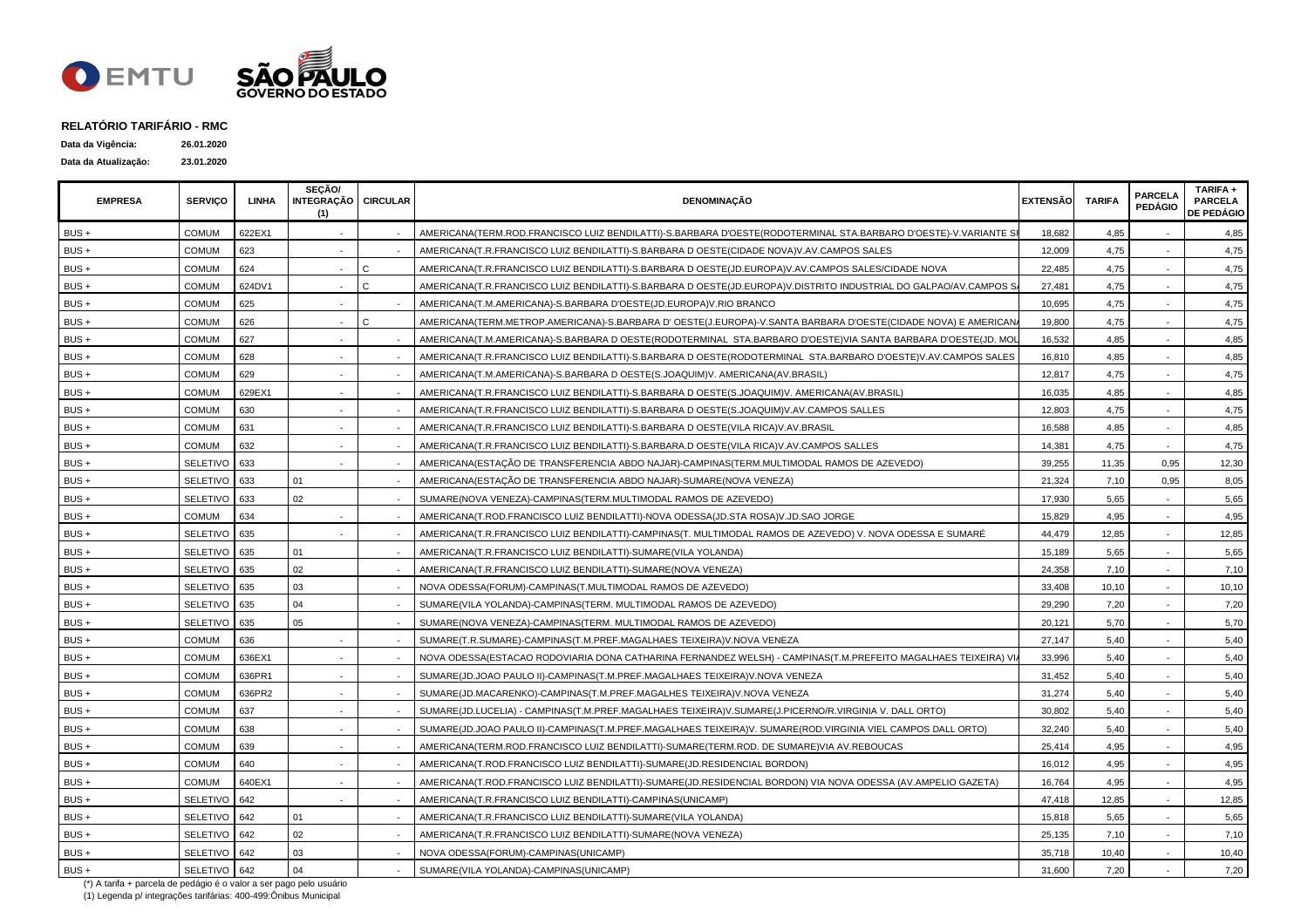

| Data da Vigência:    | 26.01.2020 |
|----------------------|------------|
| Data da Atualização: | 23.01.2020 |

| <b>EMPRESA</b> | <b>SERVICO</b> | LINHA  | SEÇÃO/<br>INTEGRAÇÃO   CIRCULAR<br>(1) | <b>DENOMINAÇÃO</b>                                                                                                 | <b>EXTENSÃO</b> | <b>TARIFA</b> | <b>PARCELA</b><br><b>PEDÁGIO</b> | TARIFA +<br><b>PARCELA</b><br><b>DE PEDÁGIO</b> |
|----------------|----------------|--------|----------------------------------------|--------------------------------------------------------------------------------------------------------------------|-----------------|---------------|----------------------------------|-------------------------------------------------|
| BUS +          | SELETIVO       | 642    | 05                                     | SUMARE(NOVA VENEZA)-CAMPINAS(UNICAMP)                                                                              | 22,283          | 5,70          |                                  | 5,70                                            |
| BUS +          | COMUM          | 644    |                                        | AMERICANA(TERM.ROD.FRANCISCO LUIZ BENDILATTI)-SUMARE(TERM.ROD. DE SUMARE)V.NOVA ODESSA(EST.ROD. CATHARINA FER      | 16,081          | 4,95          |                                  | 4,95                                            |
| BUS +          | COMUM          | 647    |                                        | AMERICANA(T.ROD.FRANCISCO LUIZ BENDILATTI)-NOVA ODESSA(JD. DAS PALMEIRAS)V.NOVA ODESSA(BERZIN)                     | 16,917          | 4,95          |                                  | 4,95                                            |
| BUS +          | COMUM          | 649    |                                        | PAULINIA(CJ.HAB.TEREZA Z.VEDOVELO)-CAMPINAS(T.M.PREF.MAGALHAES TEIXEIRA)V.SUMARE(J.S.GERONIMO)/ROD.ANHANGUERA      | 29,472          | 5,40          |                                  | 5,40                                            |
| BUS +          | <b>COMUM</b>   | 649EX1 |                                        | SUMARE (JD.NOVA TERRA)-CAMPINAS(T.M.PREF.MAGALHAES TEIXEIRA)V.SUMARE(JD.PARAISO) E PAULINIA (PQ.BOM RETIRO)        | 37,121          | 5,40          |                                  | 5,40                                            |
| BUS +          | <b>COMUM</b>   | 651    |                                        | SUMARE(RESIDENCIAL REAL PARQUE)-CAMPINAS(T.M.PREF.MAGALHAES TEIXEIRA)                                              | 24,775          | 5,40          |                                  | 5,40                                            |
| BUS +          | <b>COMUM</b>   | 652    |                                        | SUMARE(J.JOAO PAULO II)-CAMPINAS(UNICAMP)V.NOVA VENEZA                                                             | 35,048          | 5,95          |                                  | 5,95                                            |
| BUS +          | <b>COMUM</b>   | 652EX1 |                                        | SUMARE(J.DALL ORTO)-CAMPINAS(UNICAMP)V.SUMARE(P.ITALIA/MATÃO/E.T.110-JD.MARIA ANTONIA)CAMPINAS(SHOP.D.PEDRO)       | 36,575          | 5,95          |                                  | 5,95                                            |
| BUS +          | <b>COMUM</b>   | 652EX2 |                                        | SUMARE(J.DALL ORTO)-CAMPINAS(CAMPINAS SHOPPING IGUATEMI)V.SUMARE(P.ITALIA/MATAO/E.T.KM 110 - J.MªANTONIA)CAMPINAS  | 47,074          | 5,95          |                                  | 5,95                                            |
| BUS +          | <b>COMUM</b>   | 653    |                                        | SUMARE(TERM.ROD.SUMARE)-CAMPINAS(UNICAMP)V.HORTOLANDIA                                                             | 37,952          | 5,95          | $\overline{\phantom{a}}$         | 5,95                                            |
| BUS +          | COMUM          | 654    |                                        | SUMARE(T.ROD.SUMARE)-CAMPINAS(SHOP.IGUATEMI)V.HORTOLANDIA                                                          | 48,428          | 6,00          |                                  | 6,00                                            |
| BUS +          | COMUM          | 654BI1 |                                        | SUMARE(PQ.RESID.IPIRANGA)-CAMPINAS(SHOP.IGUATEMI)                                                                  | 35,912          | 5,95          |                                  | 5,95                                            |
| BUS +          | <b>COMUM</b>   | 655    |                                        | SUMARE(T.ROD.SUMARE)-CAMPINAS(SHOPPING IGUATEMI)V.SUMARE(NOVA VENEZA)                                              | 39,741          | 5,95          |                                  | 5,95                                            |
| BUS +          | <b>COMUM</b>   | 655DV1 |                                        | SUMARE(T.R.SUMARE)-CAMPINAS(SHOP.IGUATEMI)V.CAMPINAS(ETECAP)                                                       | 44,336          | 6,00          |                                  | 6,00                                            |
| $BUS +$        | <b>COMUM</b>   | 655PR1 |                                        | SUMARE(JD.JOAO PAULO II)-CAMPINAS(SHOP.IGUATEMI)V.SUMARE (NOVA VENEZA)                                             | 46,837          | 6,00          |                                  | 6,00                                            |
| BUS +          | COMUM          | 657    |                                        | SUMARE(PQ. IDEAL)-CAMPINAS(T.M.PREF.MAGALHAES TEIXEIRA)                                                            | 24,927          | 5,40          |                                  | 5,40                                            |
| BUS +          | <b>COMUM</b>   | 658    |                                        | SUMARE(ESTACAO TRANSFERENCIA KM 110-JD.MARIA ANTONIA)-CAMPINAS(T.M.PREF.MAGALHAES TEIXEIRA)                        | 25,209          | 5,40          |                                  | 5,40                                            |
| BUS +          | <b>COMUM</b>   | 659    |                                        | SUMARE(PQ.RESIDENCIAL IPIRANGA)-CAMPINAS(T.M.PREF.MAGALHAES TEIXEIRA)V.SUMARE(JD.SÃO FRANCISCO,PQ.DAS NAÇÕES E     | 22,743          | 5,40          |                                  | 5,40                                            |
| BUS +          | <b>COMUM</b>   | 660    |                                        | SUMARE(JD.SÃO GERONIMO)-CAMPINAS(T.M.PREF.MAGALHAES TEIXEIRA)V.SUMARE(RES.PAVAN,J.PARAISO,PQ.FANTINATTI) E ROD     | 25,714          | 5,40          |                                  | 5,40                                            |
| BUS +          | <b>COMUM</b>   | 661    |                                        | PAULINIA(CJ.HAB.TEREZA Z. VEDOVELO)-CAMPINAS(T.M.PREF.MAGALHAES TEIXEIRA)V.SUMARE(J.S.JERONIMO)/CAMPINAS(AV.CONE   | 29,075          | 5,40          |                                  | 5,40                                            |
| BUS +          | COMUM          | 662    |                                        | SUMARE(J.SÃO GERONIMO)-CAMPINAS(T.M.PREF.MAGALHAES TEIXEIRA)V.SUMARE(RES.PAVAN,JD.PARAISO,PQ.FANTINATTI)/CAMPI     | 23,956          | 5,40          |                                  | 5,40                                            |
| BUS +          | COMUM          | 663    |                                        | SUMARE(PQ.RESID.SALERMO)-CAMPINAS(T.M.PREF.MAGALHAES TEIXEIRA)VIA SUMARE(EST.TRANSF.KM 110-JD.MARIA ANTONIA)       | 24,676          | 5,40          |                                  | 5,40                                            |
| BUS +          | <b>COMUM</b>   | 664    |                                        | PAULINIA(CJ.HAB.TEREZA Z.VEDOVELO)-CAMPINAS(T.M.PREF.MAGALHAES TEIXEIRA)V.SUMARE(EST.TRANSF. KM 110 - J.MARIA ANTC | 30,211          | 5,40          |                                  | 5,40                                            |
| BUS +          | COMUM          | 666    |                                        | SUMARE(TERM.RODOV.SUMARE)-PAULINIA(CENTRO)                                                                         | 29,341          | 5,40          |                                  | 5,40                                            |
| BUS +          | COMUM          | 668    |                                        | SUMARE(T.R.SUMARÉ)-HORTOLANDIA(ROSOLEM) VIA HORTOLANDIA(ESTAÇÃO DE TRANFERENCIA PINHEIROS)                         | 21,407          | 5,25          |                                  | 5,25                                            |
| $BUS +$        | <b>COMUM</b>   | 668    | 402                                    | LINHA MUNICIPAL DE HORTOLANDIA - 302A - JD. AMANDA - JD. ADELAIDE-VIA SP 101                                       |                 | 5,25          |                                  | 5,25                                            |
| BUS +          | <b>COMUM</b>   | 668    | 403                                    | LINHA MUNICIPAL DE HORTOLANDIA - 302B - JD. AMANDA - JD. ADELAIDE-VIA CENTRO                                       |                 | 5,25          |                                  | 5,25                                            |
| BUS +          | <b>COMUM</b>   | 668    | 404                                    | LINHA MUNICIPAL DE HORTOLANDIA - 3.22 - JD. MINDA - TMH - VIA JD. BOA ESPERANÇA                                    |                 | 5,25          |                                  | 5,25                                            |
| BUS +          | COMUM          | 668    | 405                                    | LINHA MUNICIPAL DE HORTOLANDIA - 3.11 - JD. STA. CLARA DO LAGO - CENTRO TMH - VIA JD. CAMPOS VERDES                |                 | 5,25          |                                  | 5,25                                            |
| $BUS +$        | <b>COMUM</b>   | 668    | 406                                    | LINHA MUNICIPAL DE HORTOLANDIA - 3.10 - TMH/INTERSAUDE - CENTRO DE ESPECIALIDADES - VIA CENTRO                     |                 | 5,25          |                                  | 5,25                                            |
| BUS +          | COMUM          | 668    | 407                                    | LINHA MUNICIPAL DE HORTOLANDIA - 3.20 - ORESTE ONGARO - TMH - VIA CENTRO                                           |                 | 5,25          |                                  | 5,25                                            |
| BUS +          | COMUM          | 668    | 408                                    | LINHA MUNICIPAL DE HORTOLANDIA - 3.21 - PQ. DO HORTO - TMH - VIA JD. BOA ESPERANÇA                                 |                 | 5,25          |                                  | 5,25                                            |
| BUS +          | <b>COMUM</b>   | 668    | 409                                    | LINHA MUNICIPAL DE HORTOLANDIA - 3.30 - TAQUARA BRANCA - TMH - VIA CENTRO                                          |                 | 5,25          |                                  | 5,25                                            |
| BUS +          | COMUM          | 668    | 410                                    | LINHA MUNICIPAL DE HORTOLANDIA - 3.31 - JD. AMANDA - TMH - VIA UNASP                                               |                 | 5,25          |                                  | 5,25                                            |
| BUS +          | COMUM          | 668    | 411                                    | LINHA MUNICIPAL DE HORTOLANDIA - 3.32 - JD. AMANDA - TMH - VIA CENTRO                                              |                 | 5,25          |                                  | 5,25                                            |
| BUS +          | <b>COMUM</b>   | 668    | 412                                    | LINHA MUNICIPAL DE HORTOLANDIA - 3.34 - JD. BOA VISTA - TMH - VIA JD. SÃO BENTO                                    |                 | 5,25          |                                  | 5,25                                            |
| BUS +          | <b>COMUM</b>   | 668    | 413                                    | LINHA MUNICIPAL DE HORTOLANDIA - 3.40 - JD. SANTA ESMERALDA - TMH - VIA UPA DO JD. ROSOLEM                         |                 | 5,25          |                                  | 5,25                                            |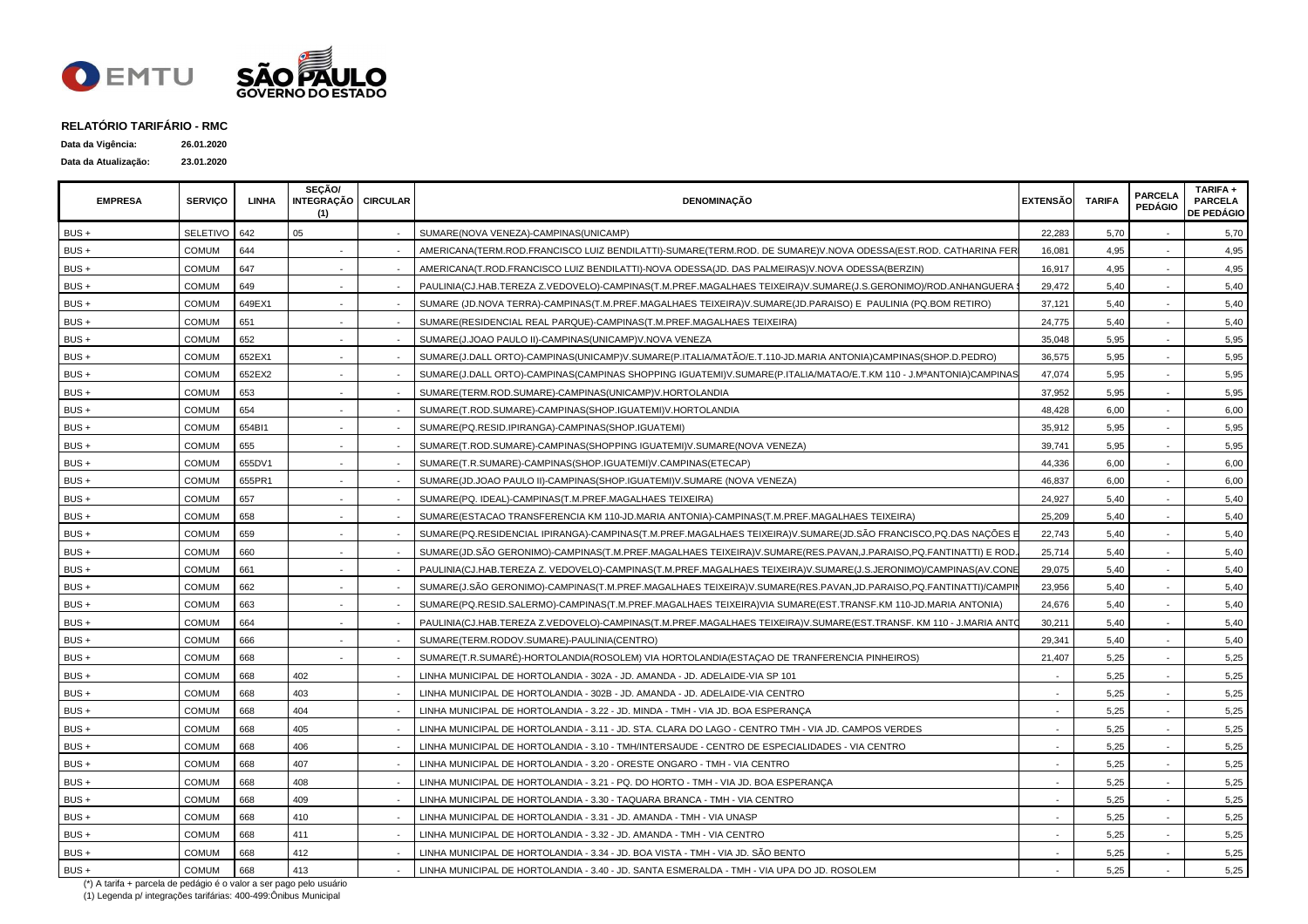

| Data da Vigência:    | 26.01.2020 |
|----------------------|------------|
| Data da Atualização: | 23.01.2020 |

| <b>EMPRESA</b> | <b>SERVICO</b> | <b>LINHA</b> | SECÃO/<br>INTEGRAÇÃO   CIRCULAR<br>(1) | <b>DENOMINACÃO</b>                                                                          | <b>EXTENSÃO</b> | <b>TARIFA</b> | <b>PARCELA</b><br><b>PEDÁGIO</b> | TARIFA +<br><b>PARCELA</b><br><b>DE PEDÁGIO</b> |
|----------------|----------------|--------------|----------------------------------------|---------------------------------------------------------------------------------------------|-----------------|---------------|----------------------------------|-------------------------------------------------|
| BUS +          | <b>COMUM</b>   | 668          | 414                                    | LINHA MUNICIPAL DE HORTOLANDIA - 3.41 - JD. ADELAIDE - TMH - VIA CAMARA MUNICIPAL           |                 | 5,25          |                                  | 5,25                                            |
| $BUS +$        | <b>COMUM</b>   | 668          | 415                                    | LINHA MUNICIPAL DE HORTOLANDIA - 3.42 - JD. NOVA AMERICA - TMH - VIA CENTRO                 |                 | 5,25          |                                  | 5,25                                            |
| BUS+           | <b>COMUM</b>   | 668          | 416                                    | LINHA MUNICIPAL DE HORTOLANDIA - 3.43 - JD. MALTA - CENTRO                                  |                 | 5,25          |                                  | 5,25                                            |
| $BUS +$        | <b>COMUM</b>   | 668          | 417                                    | LINHA MUNICIPAL DE HORTOLANDIA - 3.44 - JD. ALINE - TMH - VIA JD. CARMEN CRISTINA           |                 | 5,25          |                                  | 5,25                                            |
| BUS +          | <b>COMUM</b>   | 668          | 418                                    | LINHA MUNICIPAL DE HORTOLANDIA - 303A - JD. STA. CLARA - INTERLAGOS - VIA JD. SÃO SEBASTIÃO |                 | 5,25          |                                  | 5,25                                            |
| BUS+           | <b>COMUM</b>   | 668          | 419                                    | LINHA MUNICIPAL DE HORTOLANDIA - 303B - JD. STA. CLARA - INTERLAGOS - VIA AV. EMANCIPAÇÃO   |                 | 5,25          |                                  | 5,25                                            |
| BUS+           | <b>COMUM</b>   | 673          |                                        | SANTO ANTONIO DE POSSE(CENTRO)-HOLAMBRA(CENTRO)                                             | 19,933          | 4,80          |                                  | 4,80                                            |
| BUS +          | <b>COMUM</b>   | 673EX1       |                                        | STO.ANTONIO DE POSSE(CENTRO)-HOLAMBRA(CENTRO)V.STO.ANTONIO DE POSSE(JD.DAS NAÇÕES)          | 21,852          | 4,80          |                                  | 4,80                                            |
| $BUS +$        | COMUM          | 673EX2       | $\sim$                                 | STO.ANTONIO DE POSSE(CENTRO)-HOLAMBRA(CENTRO)V.STO.ANTONIO DE POSSE(V.ESPERANÇA)            | 22.794          | 4.80          |                                  | 4,80                                            |
| $BUS +$        | <b>COMUM</b>   | 674          |                                        | VINHEDO(CAPELA)-CAMPINAS(T.M. PREFEITO MAGALHAES TEIXEIRA)                                  | 29,545          | 5,25          |                                  | 5,25                                            |
| BUS +          | <b>COMUM</b>   | 674          | 402                                    | LINHA MUNICIPAL DE VALINHOS - 501 - TERM, ROD, VALINHOS - ALPINA                            | $\sim$          | 5,25          |                                  | 5,25                                            |
| $BUS +$        | <b>COMUM</b>   | 674          | 403                                    | LINHA MUNICIPAL DE VALINHOS - 502 - TERM. ROD. VALINHOS - SÃO BENTO                         |                 | 5,25          |                                  | 5,25                                            |
| BUS +          | <b>COMUM</b>   | 674          | 404                                    | LINHA MUNICIPAL DE VALINHOS - 503 - MARACANA - JUREMA                                       |                 | 5,25          |                                  | 5,25                                            |
| BUS +          | <b>COMUM</b>   | 674          | 405                                    | LINHA MUNICIPAL DE VALINHOS - 504 - TERM. ROD. VALINHOS - REFORMA AGRARIA                   |                 | 5,25          |                                  | 5,25                                            |
| BUS +          | <b>COMUM</b>   | 674          | 406                                    | LINHA MUNICIPAL DE VALINHOS - 505 - TERM. ROD. VALINHOS - JD. AMERICA II                    |                 | 5,25          |                                  | 5,25                                            |
| BUS +          | <b>COMUM</b>   | 674          | 407                                    | LINHA MUNICIPAL DE VALINHOS - 506 - TERM. ROD. VALINHOS - VALE DO ITAMARACA                 |                 | 5,25          |                                  | 5,25                                            |
| BUS +          | <b>COMUM</b>   | 674          | 408                                    | LINHA MUNICIPAL DE VALINHOS - 507 - TERM. ROD. VALINHOS - CONTRY CLUB                       |                 | 5,25          |                                  | 5,25                                            |
| BUS +          | <b>COMUM</b>   | 674          | 409                                    | LINHA MUNICIPAL DE VALINHOS - 508 - TERM. ROD. VALINHOS - FONTE MECIA                       |                 | 5,25          |                                  | 5,25                                            |
| BUS +          | <b>COMUM</b>   | 674          | 410                                    | LINHA MUNICIPAL DE VALINHOS - 509 - TERM. ROD. VALINHOS - PQ. DAS COLINAS                   |                 | 5.25          |                                  | 5,25                                            |
| BUS +          | <b>COMUM</b>   | 674          | 411                                    | LINHA MUNICIPAL DE VALINHOS - 510 - TERM. ROD. VALINHOS - JD. PARAISO                       |                 | 5.25          | $\sim$                           | 5,25                                            |
| $BUS +$        | <b>COMUM</b>   | 674          | 412                                    | LINHA MUNICIPAL DE VALINHOS - 511 - TERM. ROD. VALINHOS - PEDREIRA SÃO JERONIMO             |                 | 5,25          |                                  | 5,25                                            |
| BUS +          | <b>COMUM</b>   | 674          | 413                                    | LINHA MUNICIPAL DE VALINHOS - 512 - TERM. ROD. VALINHOS - PQ. DAS COLINAS                   |                 | 5,25          |                                  | 5,25                                            |
| BUS +          | <b>COMUM</b>   | 674          | 414                                    | LINHA MUNICIPAL DE VALINHOS - 513 - TERM. ROD. VALINHOS - JD. SÃO MARCOS                    |                 | 5,25          |                                  | 5,25                                            |
| BUS +          | <b>COMUM</b>   | 674          | 415                                    | LINHA MUNICIPAL DE VALINHOS - 514 - TERM. ROD. VALINHOS - VALE VERDE                        | $\sim$          | 5,25          |                                  | 5,25                                            |
| BUS +          | <b>COMUM</b>   | 674          | 416                                    | LINHA MUNICIPAL DE VALINHOS - 515 - TERM. ROD. VALINHOS - JD. JOAPIRANGA                    |                 | 5,25          |                                  | 5,25                                            |
| BUS +          | <b>COMUM</b>   | 674          | 417                                    | LINHA MUNICIPAL DE VALINHOS - 516 - TERM. ROD. VALINHOS - PQ. DAS COLINAS                   |                 | 5,25          |                                  | 5,25                                            |
| BUS+           | <b>COMUM</b>   | 674          | 418                                    | LINHA MUNICIPAL DE VALINHOS - 517 - TERM. ROD. VALINHOS - JD. CENTENARIO                    |                 | 5,25          |                                  | 5,25                                            |
| BUS +          | <b>COMUM</b>   | 674          | 419                                    | LINHA MUNICIPAL DE VALINHOS - 519 - TERM. ROD. VALINHOS - JD. DO LAGO                       |                 | 5,25          |                                  | 5,25                                            |
| BUS +          | <b>COMUM</b>   | 674          | 420                                    | LINHA MUNICIPAL DE VALINHOS - 522 - TERM. ROD. VALINHOS - MORADO DO SOL                     | $\sim$          | 5,25          |                                  | 5,25                                            |
| BUS +          | <b>COMUM</b>   | 674          | 421                                    | LINHA MUNICIPAL DE VALINHOS - 523 - TERM. ROD. VALINHOS - PQ. PORTUGAL                      |                 | 5,25          |                                  | 5,25                                            |
| BUS +          | <b>COMUM</b>   | 674          | 422                                    | LINHA MUNICIPAL DE VALINHOS - 524 - TERM. ROD. VALINHOS - JD. DAS FIGUEIRAS                 |                 | 5,25          |                                  | 5,25                                            |
| BUS +          | <b>COMUM</b>   | 674          | 423                                    | LINHA MUNICIPAL DE VALINHOS - 525 - TERM. ROD. VALINHOS - JD. SÃO MARCOS                    | $\sim$          | 5,25          | $\sim$                           | 5,25                                            |
| BUS +          | <b>COMUM</b>   | 674          | 424                                    | LINHA MUNICIPAL DE VALINHOS - 526 - TERM. ROD. VALINHOS - PQ. VALINHOS                      |                 | 5,25          |                                  | 5,25                                            |
| BUS +          | <b>COMUM</b>   | 674VP1       |                                        | VINHEDO(CAPELA)-VALINHOS(TERM.ROD.MARIO ROLIM TELLES)                                       | 14,563          | 5,25          |                                  | 5,25                                            |
| BUS +          | <b>COMUM</b>   | 674VP1       | 402                                    | LINHA MUNICIPAL DE VALINHOS - 501 - TERM. ROD. VALINHOS - ALPINA                            |                 | 5,25          |                                  | 5,25                                            |
| BUS +          | <b>COMUM</b>   | 674VP1       | 403                                    | LINHA MUNICIPAL DE VALINHOS - 502 - TERM. ROD. VALINHOS - SÃO BENTO                         |                 | 5,25          |                                  | 5,25                                            |
| BUS +          | <b>COMUM</b>   | 674VP1       | 404                                    | LINHA MUNICIPAL DE VALINHOS - 503 - MARACANA - JUREMA                                       |                 | 5,25          |                                  | 5,25                                            |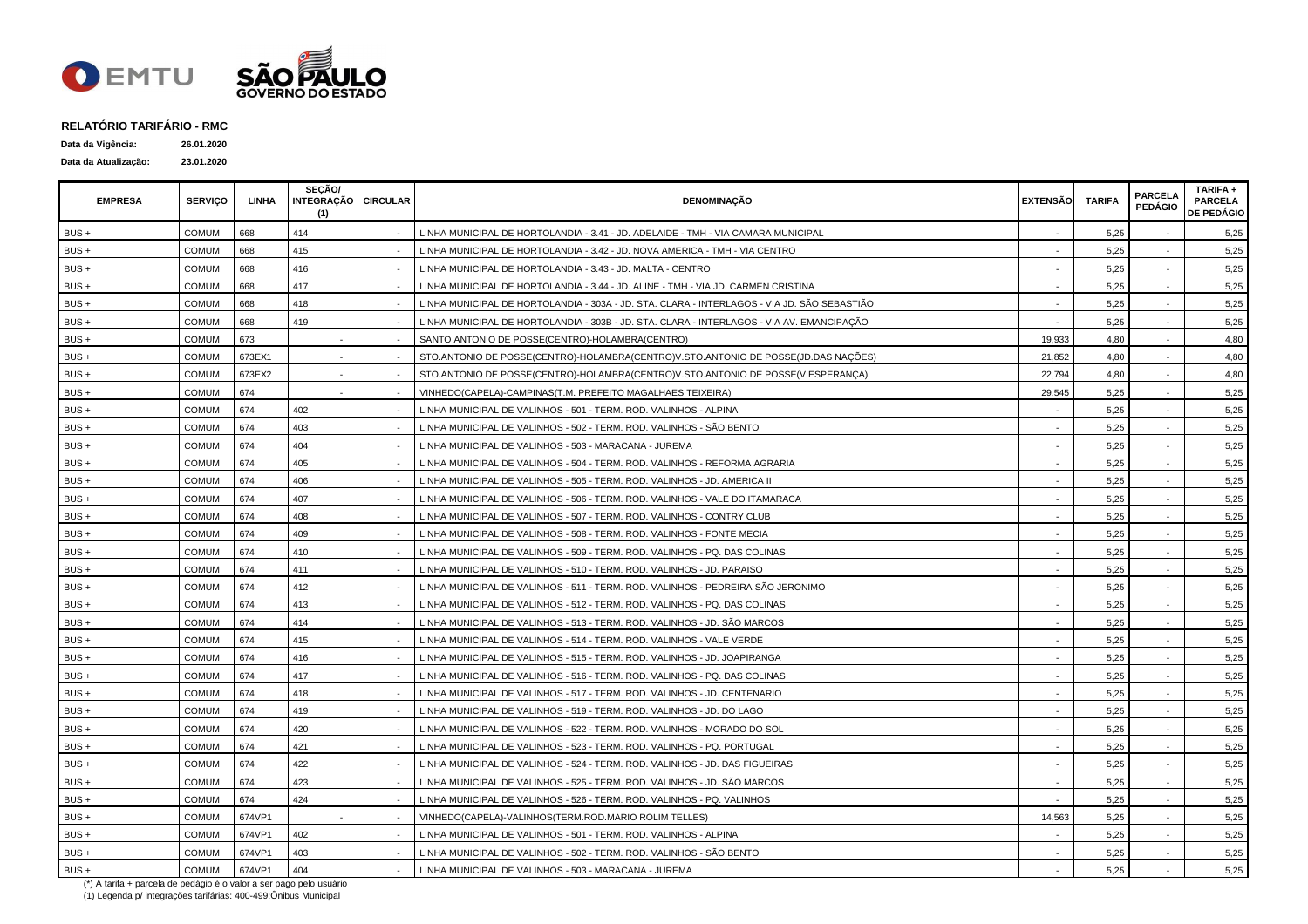

| Data da Vigência:    | 26.01.2020 |
|----------------------|------------|
| Data da Atualização: | 23.01.2020 |

| <b>EMPRESA</b> | <b>SERVICO</b> | LINHA  | SECÃO/<br>INTEGRAÇÃO   CIRCULAR<br>(1) | <b>DENOMINACÃO</b>                                                              | <b>EXTENSÃO</b> | <b>TARIFA</b> | <b>PARCELA</b><br><b>PEDÁGIO</b> | TARIFA +<br><b>PARCELA</b><br><b>DE PEDÁGIO</b> |
|----------------|----------------|--------|----------------------------------------|---------------------------------------------------------------------------------|-----------------|---------------|----------------------------------|-------------------------------------------------|
| BUS +          | <b>COMUM</b>   | 674VP1 | 405                                    | LINHA MUNICIPAL DE VALINHOS - 504 - TERM. ROD. VALINHOS - REFORMA AGRARIA       |                 | 5,25          |                                  | 5,25                                            |
| BUS +          | <b>COMUM</b>   | 674VP1 | 406                                    | LINHA MUNICIPAL DE VALINHOS - 505 - TERM. ROD. VALINHOS - JD. AMERICA II        |                 | 5,25          |                                  | 5,25                                            |
| BUS+           | <b>COMUM</b>   | 674VP1 | 407                                    | LINHA MUNICIPAL DE VALINHOS - 506 - TERM. ROD. VALINHOS - VALE DO ITAMARACA     |                 | 5,25          |                                  | 5,25                                            |
| BUS +          | <b>COMUM</b>   | 674VP1 | 408                                    | LINHA MUNICIPAL DE VALINHOS - 507 - TERM. ROD. VALINHOS - CONTRY CLUB           |                 | 5,25          |                                  | 5,25                                            |
| BUS +          | <b>COMUM</b>   | 674VP1 | 409                                    | LINHA MUNICIPAL DE VALINHOS - 508 - TERM. ROD. VALINHOS - FONTE MECIA           |                 | 5,25          |                                  | 5,25                                            |
| BUS+           | <b>COMUM</b>   | 674VP1 | 410                                    | LINHA MUNICIPAL DE VALINHOS - 509 - TERM. ROD. VALINHOS - PQ. DAS COLINAS       |                 | 5,25          |                                  | 5,25                                            |
| BUS+           | <b>COMUM</b>   | 674VP1 | 411                                    | LINHA MUNICIPAL DE VALINHOS - 510 - TERM. ROD. VALINHOS - JD. PARAISO           |                 | 5,25          |                                  | 5,25                                            |
| BUS +          | <b>COMUM</b>   | 674VP1 | 412                                    | LINHA MUNICIPAL DE VALINHOS - 511 - TERM. ROD. VALINHOS - PEDREIRA SÃO JERONIMO |                 | 5,25          |                                  | 5,25                                            |
| BUS +          | <b>COMUM</b>   | 674VP1 | 413                                    | LINHA MUNICIPAL DE VALINHOS - 512 - TERM. ROD. VALINHOS - PQ. DAS COLINAS       |                 | 5.25          |                                  | 5,25                                            |
| BUS +          | <b>COMUM</b>   | 674VP1 | 414                                    | LINHA MUNICIPAL DE VALINHOS - 513 - TERM. ROD. VALINHOS - JD. SÃO MARCOS        |                 | 5,25          |                                  | 5,25                                            |
| BUS+           | <b>COMUM</b>   | 674VP1 | 415                                    | LINHA MUNICIPAL DE VALINHOS - 514 - TERM. ROD. VALINHOS - VALE VERDE            |                 | 5,25          |                                  | 5,25                                            |
| BUS +          | <b>COMUM</b>   | 674VP1 | 416                                    | LINHA MUNICIPAL DE VALINHOS - 515 - TERM. ROD. VALINHOS - JD. JOAPIRANGA        |                 | 5,25          |                                  | 5,25                                            |
| BUS+           | <b>COMUM</b>   | 674VP1 | 417                                    | LINHA MUNICIPAL DE VALINHOS - 516 - TERM. ROD. VALINHOS - PQ. DAS COLINAS       |                 | 5,25          |                                  | 5,25                                            |
| BUS +          | <b>COMUM</b>   | 674VP1 | 418                                    | LINHA MUNICIPAL DE VALINHOS - 517 - TERM. ROD. VALINHOS - JD. CENTENARIO        |                 | 5,25          |                                  | 5,25                                            |
| BUS+           | <b>COMUM</b>   | 674VP1 | 419                                    | LINHA MUNICIPAL DE VALINHOS - 519 - TERM. ROD. VALINHOS - JD. DO LAGO           |                 | 5,25          |                                  | 5,25                                            |
| BUS +          | <b>COMUM</b>   | 674VP1 | 420                                    | LINHA MUNICIPAL DE VALINHOS - 522 - TERM. ROD. VALINHOS - MORADO DO SOL         |                 | 5,25          |                                  | 5,25                                            |
| BUS +          | <b>COMUM</b>   | 674VP1 | 421                                    | LINHA MUNICIPAL DE VALINHOS - 523 - TERM. ROD. VALINHOS - PQ. PORTUGAL          |                 | 5,25          |                                  | 5,25                                            |
| BUS+           | <b>COMUM</b>   | 674VP1 | 422                                    | LINHA MUNICIPAL DE VALINHOS - 524 - TERM. ROD. VALINHOS - JD. DAS FIGUEIRAS     |                 | 5,25          |                                  | 5,25                                            |
| $BUS +$        | <b>COMUM</b>   | 674VP1 | 423                                    | LINHA MUNICIPAL DE VALINHOS - 525 - TERM. ROD. VALINHOS - JD. SÃO MARCOS        |                 | 5.25          |                                  | 5,25                                            |
| BUS +          | <b>COMUM</b>   | 674VP1 | 424                                    | LINHA MUNICIPAL DE VALINHOS - 526 - TERM. ROD. VALINHOS - PQ. VALINHOS          | $\sim$          | 5.25          | $\sim$                           | 5,25                                            |
| $BUS +$        | <b>COMUM</b>   | 674VP2 |                                        | VINHEDO(TERM.ROD.VINHEDO)-CAMPINAS(T.M.PREFEITO MAGALHAES TEIXEIRA)             | 18,899          | 5,25          |                                  | 5,25                                            |
| BUS+           | <b>COMUM</b>   | 674VP2 | 402                                    | LINHA MUNICIPAL DE VALINHOS - 501 - TERM. ROD. VALINHOS - ALPINA                |                 | 5,25          |                                  | 5,25                                            |
| BUS +          | <b>COMUM</b>   | 674VP2 | 403                                    | LINHA MUNICIPAL DE VALINHOS - 502 - TERM. ROD. VALINHOS - SÃO BENTO             |                 | 5,25          |                                  | 5,25                                            |
| BUS+           | <b>COMUM</b>   | 674VP2 | 404                                    | LINHA MUNICIPAL DE VALINHOS - 503 - MARACANA - JUREMA                           | $\sim$          | 5,25          |                                  | 5,25                                            |
| BUS +          | <b>COMUM</b>   | 674VP2 | 405                                    | LINHA MUNICIPAL DE VALINHOS - 504 - TERM. ROD. VALINHOS - REFORMA AGRARIA       |                 | 5,25          |                                  | 5,25                                            |
| BUS +          | <b>COMUM</b>   | 674VP2 | 406                                    | LINHA MUNICIPAL DE VALINHOS - 505 - TERM. ROD. VALINHOS - JD. AMERICA II        |                 | 5,25          |                                  | 5,25                                            |
| BUS +          | <b>COMUM</b>   | 674VP2 | 407                                    | LINHA MUNICIPAL DE VALINHOS - 506 - TERM. ROD. VALINHOS - VALE DO ITAMARACA     |                 | 5,25          |                                  | 5,25                                            |
| BUS +          | <b>COMUM</b>   | 674VP2 | 408                                    | LINHA MUNICIPAL DE VALINHOS - 507 - TERM. ROD. VALINHOS - CONTRY CLUB           |                 | 5,25          |                                  | 5,25                                            |
| $BUS +$        | <b>COMUM</b>   | 674VP2 | 409                                    | LINHA MUNICIPAL DE VALINHOS - 508 - TERM. ROD. VALINHOS - FONTE MECIA           | $\sim$          | 5,25          |                                  | 5,25                                            |
| BUS +          | <b>COMUM</b>   | 674VP2 | 410                                    | LINHA MUNICIPAL DE VALINHOS - 509 - TERM, ROD, VALINHOS - PQ, DAS COLINAS       |                 | 5.25          |                                  | 5,25                                            |
| BUS +          | <b>COMUM</b>   | 674VP2 | 411                                    | LINHA MUNICIPAL DE VALINHOS - 510 - TERM. ROD. VALINHOS - JD. PARAISO           |                 | 5,25          |                                  | 5,25                                            |
| BUS+           | <b>COMUM</b>   | 674VP2 | 412                                    | LINHA MUNICIPAL DE VALINHOS - 511 - TERM. ROD. VALINHOS - PEDREIRA SÃO JERONIMO |                 | 5,25          | $\sim$                           | 5,25                                            |
| BUS+           | <b>COMUM</b>   | 674VP2 | 413                                    | LINHA MUNICIPAL DE VALINHOS - 512 - TERM. ROD. VALINHOS - PQ. DAS COLINAS       |                 | 5,25          |                                  | 5,25                                            |
| BUS +          | <b>COMUM</b>   | 674VP2 | 414                                    | LINHA MUNICIPAL DE VALINHOS - 513 - TERM. ROD. VALINHOS - JD. SÃO MARCOS        |                 | 5,25          |                                  | 5,25                                            |
| $BUS +$        | <b>COMUM</b>   | 674VP2 | 415                                    | LINHA MUNICIPAL DE VALINHOS - 514 - TERM. ROD. VALINHOS - VALE VERDE            |                 | 5,25          |                                  | 5,25                                            |
| BUS +          | <b>COMUM</b>   | 674VP2 | 416                                    | LINHA MUNICIPAL DE VALINHOS - 515 - TERM. ROD. VALINHOS - JD. JOAPIRANGA        |                 | 5,25          |                                  | 5,25                                            |
| BUS +          | <b>COMUM</b>   | 674VP2 | 417                                    | LINHA MUNICIPAL DE VALINHOS - 516 - TERM. ROD. VALINHOS - PQ. DAS COLINAS       |                 | 5,25          |                                  | 5,25                                            |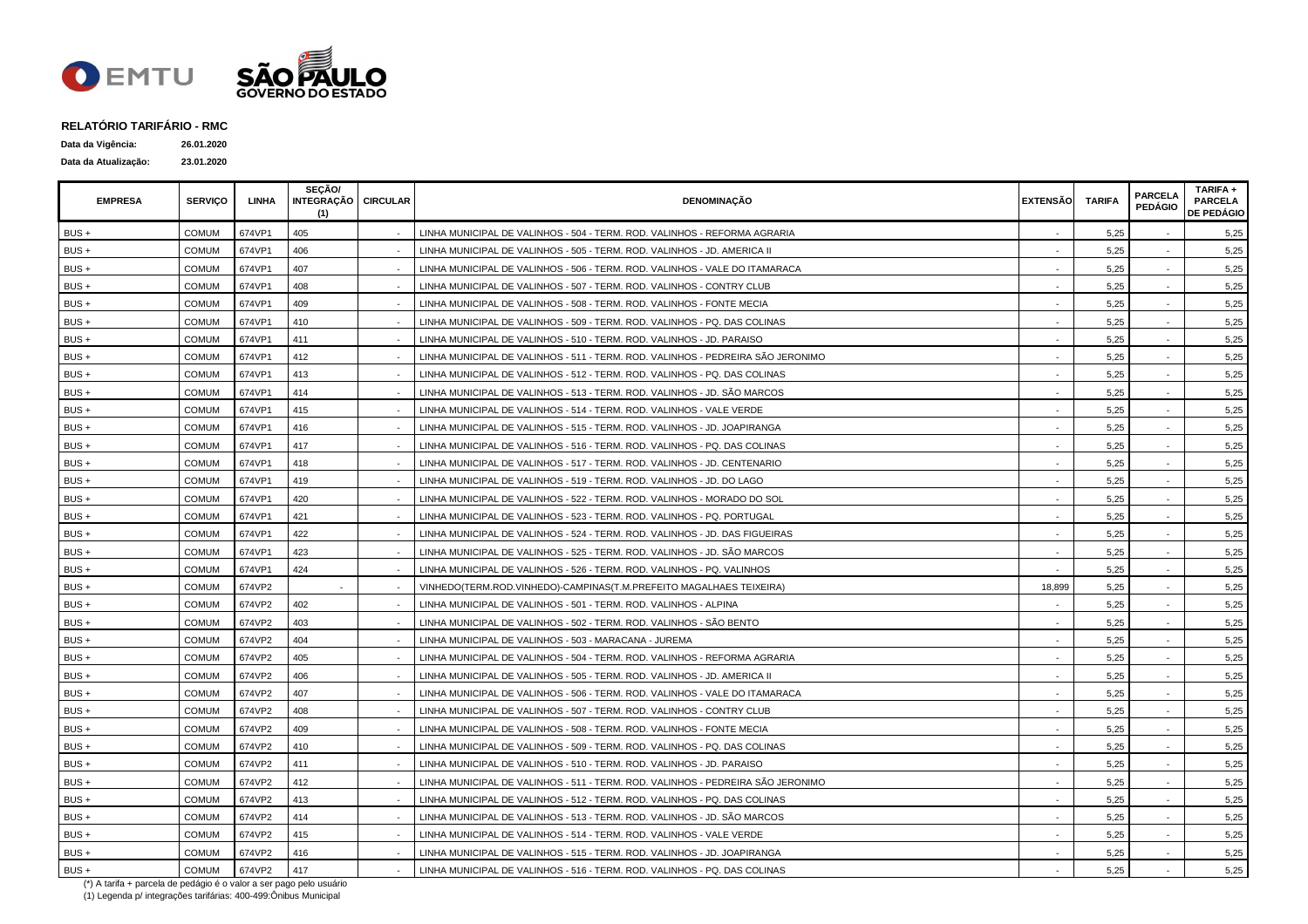

| Data da Vigência:    | 26.01.2020 |
|----------------------|------------|
| Data da Atualização: | 23.01.2020 |

| <b>EMPRESA</b> | <b>SERVICO</b> | LINHA  | <b>SECÃO/</b><br>INTEGRAÇÃO   CIRCULAR<br>(1) | <b>DENOMINAÇÃO</b>                                                                                                | <b>EXTENSÃO</b> | <b>TARIFA</b> | <b>PARCELA</b><br><b>PEDÁGIO</b> | TARIFA +<br><b>PARCELA</b><br><b>DE PEDÁGIO</b> |
|----------------|----------------|--------|-----------------------------------------------|-------------------------------------------------------------------------------------------------------------------|-----------------|---------------|----------------------------------|-------------------------------------------------|
| BUS+           | COMUM          | 674VP2 | 418                                           | LINHA MUNICIPAL DE VALINHOS - 517 - TERM. ROD. VALINHOS - JD. CENTENARIO                                          |                 | 5,25          |                                  | 5,25                                            |
| $BUS +$        | <b>COMUM</b>   | 674VP2 | 419                                           | LINHA MUNICIPAL DE VALINHOS - 519 - TERM. ROD. VALINHOS - JD. DO LAGO                                             |                 | 5,25          |                                  | 5,25                                            |
| $BUS +$        | COMUM          | 674VP2 | 420                                           | LINHA MUNICIPAL DE VALINHOS - 522 - TERM. ROD. VALINHOS - MORADO DO SOL                                           |                 | 5,25          |                                  | 5,25                                            |
| BUS+           | <b>COMUM</b>   | 674VP2 | 421                                           | LINHA MUNICIPAL DE VALINHOS - 523 - TERM. ROD. VALINHOS - PQ. PORTUGAL                                            |                 | 5,25          |                                  | 5,25                                            |
| BUS +          | <b>COMUM</b>   | 674VP2 | 422                                           | LINHA MUNICIPAL DE VALINHOS - 524 - TERM. ROD. VALINHOS - JD. DAS FIGUEIRAS                                       |                 | 5,25          |                                  | 5,25                                            |
| BUS +          | <b>COMUM</b>   | 674VP2 | 423                                           | LINHA MUNICIPAL DE VALINHOS - 525 - TERM. ROD. VALINHOS - JD. SÃO MARCOS                                          |                 | 5,25          |                                  | 5,25                                            |
| BUS+           | <b>COMUM</b>   | 674VP2 | 424                                           | LINHA MUNICIPAL DE VALINHOS - 526 - TERM. ROD. VALINHOS - PQ. VALINHOS                                            |                 | 5,25          |                                  | 5,25                                            |
| BUS +          | <b>COMUM</b>   | 675    |                                               | VALINHOS(TERM.MARIO ROLIM TELLES)-CAMPINAS(CENTRO)V.VALINHOS(CARREFOUR)                                           | 12,244          | 5,25          |                                  | 5,25                                            |
| BUS+           | <b>COMUM</b>   | 675    | 402                                           | LINHA MUNICIPAL DE VALINHOS - 501 - TERM. ROD. VALINHOS - ALPINA                                                  |                 | 5,25          |                                  | 5,25                                            |
| BUS +          | <b>COMUM</b>   | 675    | 403                                           | LINHA MUNICIPAL DE VALINHOS - 502 - TERM. ROD. VALINHOS - SÃO BENTO                                               |                 | 5,25          | $\sim$                           | 5,25                                            |
| BUS +          | COMUM          | 675    | 404                                           | LINHA MUNICIPAL DE VALINHOS - 503 - MARACANA - JUREMA                                                             |                 | 5,25          |                                  | 5,25                                            |
| BUS+           | COMUM          | 675    | 405                                           | LINHA MUNICIPAL DE VALINHOS - 504 - TERM. ROD. VALINHOS - REFORMA AGRARIA                                         |                 | 5,25          |                                  | 5,25                                            |
| $BUS +$        | <b>COMUM</b>   | 675    | 406                                           | LINHA MUNICIPAL DE VALINHOS - 505 - TERM. ROD. VALINHOS - JD. AMERICA II                                          |                 | 5,25          |                                  | 5,25                                            |
| $BUS +$        | <b>COMUM</b>   | 675    | 407                                           | LINHA MUNICIPAL DE VALINHOS - 506 - TERM. ROD. VALINHOS - VALE DO ITAMARACA                                       |                 | 5.25          |                                  | 5,25                                            |
| $BUS +$        | <b>COMUM</b>   | 675    | 408                                           | LINHA MUNICIPAL DE VALINHOS - 507 - TERM. ROD. VALINHOS - CONTRY CLUB                                             |                 | 5,25          |                                  | 5,25                                            |
| BUS +          | <b>COMUM</b>   | 675    | 409                                           | LINHA MUNICIPAL DE VALINHOS - 508 - TERM. ROD. VALINHOS - FONTE MECIA                                             |                 | 5,25          |                                  | 5,25                                            |
| BUS+           | <b>COMUM</b>   | 675    | 410                                           | LINHA MUNICIPAL DE VALINHOS - 509 - TERM. ROD. VALINHOS - PQ. DAS COLINAS                                         |                 | 5,25          |                                  | 5,25                                            |
| BUS +          | <b>COMUM</b>   | 675    | 411                                           | LINHA MUNICIPAL DE VALINHOS - 510 - TERM. ROD. VALINHOS - JD. PARAISO                                             |                 | 5,25          |                                  | 5,25                                            |
| BUS+           | <b>COMUM</b>   | 675    | 412                                           | LINHA MUNICIPAL DE VALINHOS - 511 - TERM. ROD. VALINHOS - PEDREIRA SÃO JERONIMO                                   |                 | 5,25          |                                  | 5,25                                            |
| BUS+           | <b>COMUM</b>   | 675    | 413                                           | LINHA MUNICIPAL DE VALINHOS - 512 - TERM. ROD. VALINHOS - PQ. DAS COLINAS                                         |                 | 5,25          | $\sim$                           | 5,25                                            |
| BUS +          | COMUM          | 675    | 414                                           | LINHA MUNICIPAL DE VALINHOS - 513 - TERM. ROD. VALINHOS - JD. SÃO MARCOS                                          |                 | 5,25          |                                  | 5,25                                            |
| BUS +          | COMUM          | 675    | 415                                           | LINHA MUNICIPAL DE VALINHOS - 514 - TERM. ROD. VALINHOS - VALE VERDE                                              |                 | 5,25          |                                  | 5,25                                            |
| BUS +          | <b>COMUM</b>   | 675    | 416                                           | LINHA MUNICIPAL DE VALINHOS - 515 - TERM. ROD. VALINHOS - JD. JOAPIRANGA                                          |                 | 5,25          |                                  | 5,25                                            |
| BUS +          | COMUM          | 675    | 417                                           | LINHA MUNICIPAL DE VALINHOS - 516 - TERM. ROD. VALINHOS - PQ. DAS COLINAS                                         |                 | 5,25          |                                  | 5,25                                            |
| $BUS +$        | <b>COMUM</b>   | 675    | 418                                           | LINHA MUNICIPAL DE VALINHOS - 517 - TERM. ROD. VALINHOS - JD. CENTENARIO                                          |                 | 5.25          |                                  | 5,25                                            |
| $BUS +$        | <b>COMUM</b>   | 675    | 419                                           | LINHA MUNICIPAL DE VALINHOS - 519 - TERM. ROD. VALINHOS - JD. DO LAGO                                             |                 | 5,25          |                                  | 5,25                                            |
| BUS+           | <b>COMUM</b>   | 675    | 420                                           | LINHA MUNICIPAL DE VALINHOS - 522 - TERM. ROD. VALINHOS - MORADO DO SOL                                           |                 | 5,25          |                                  | 5,25                                            |
| BUS+           | <b>COMUM</b>   | 675    | 421                                           | LINHA MUNICIPAL DE VALINHOS - 523 - TERM. ROD. VALINHOS - PQ. PORTUGAL                                            |                 | 5,25          |                                  | 5,25                                            |
| BUS +          | <b>COMUM</b>   | 675    | 422                                           | LINHA MUNICIPAL DE VALINHOS - 524 - TERM. ROD. VALINHOS - JD. DAS FIGUEIRAS                                       |                 | 5,25          |                                  | 5,25                                            |
| $BUS +$        | <b>COMUM</b>   | 675    | 423                                           | LINHA MUNICIPAL DE VALINHOS - 525 - TERM. ROD. VALINHOS - JD. SÃO MARCOS                                          |                 | 5,25          |                                  | 5,25                                            |
| $BUS +$        | <b>COMUM</b>   | 675    | 424                                           | LINHA MUNICIPAL DE VALINHOS - 526 - TERM. ROD. VALINHOS - PQ. VALINHOS                                            |                 | 5,25          |                                  | 5,25                                            |
| BUS +          | COMUM          | 676    |                                               | VALINHOS(JD.DO LAGO)-CAMPINAS(CENTRO)                                                                             | 17,116          | 4,95          |                                  | 4,95                                            |
| BUS+           | <b>COMUM</b>   | 677    |                                               | VALINHOS(PQ. DAS COLINAS)-CAMPINAS(T.M. PREFEITO MAGALHAES TEIXEIRA)V.CAMPINAS (JD.S.PEDRO)                       | 22,288          | 4,90          |                                  | 4,90                                            |
| BUS +          | COMUM          | 677DV1 |                                               | VALINHOS(PQ. DAS COLINAS)-CAMPINAS(T.M.PREFEITO MAGALHAES TEIXEIRA) - VIA CAMPINAS (JD.S.PEDRO)/VALINHOS(TERM.ROD | 23,953          | 4,90          |                                  | 4,90                                            |
| $BUS +$        | <b>COMUM</b>   | 678    |                                               | VALINHOS(TERM.ROD.MARIO ROLIM TELLES)-CAMPINAS(ESCOLA DE CADETES)                                                 | 22,635          | 5,25          |                                  | 5,25                                            |
| BUS +          | <b>COMUM</b>   | 678    | 402                                           | LINHA MUNICIPAL DE VALINHOS - 501 - TERM. ROD. VALINHOS - ALPINA                                                  |                 | 5,25          |                                  | 5,25                                            |
| BUS +          | <b>COMUM</b>   | 678    | 403                                           | LINHA MUNICIPAL DE VALINHOS - 502 - TERM. ROD. VALINHOS - SÃO BENTO                                               |                 | 5,25          |                                  | 5,25                                            |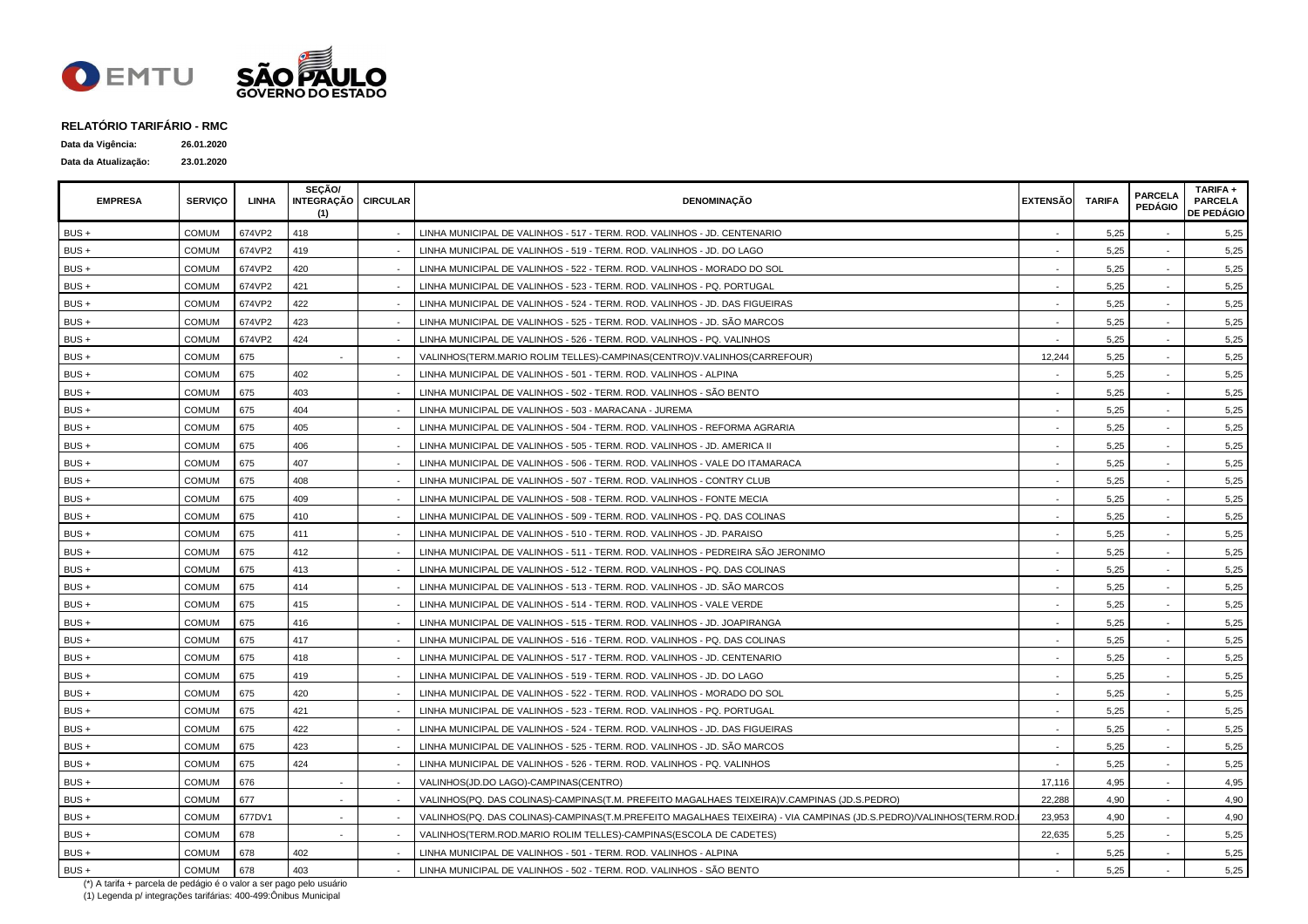

| Data da Vigência:    | 26.01.2020 |
|----------------------|------------|
| Data da Atualização: | 23.01.2020 |

| <b>EMPRESA</b> | <b>SERVICO</b> | LINHA | SECÃO/<br>INTEGRAÇÃO CIRCULAR<br>(1) |              | <b>DENOMINAÇÃO</b>                                                                 | <b>EXTENSÃO</b> | <b>TARIFA</b> | <b>PARCELA</b><br><b>PEDÁGIO</b> | TARIFA +<br><b>PARCELA</b><br><b>DE PEDÁGIO</b> |
|----------------|----------------|-------|--------------------------------------|--------------|------------------------------------------------------------------------------------|-----------------|---------------|----------------------------------|-------------------------------------------------|
| BUS +          | <b>COMUM</b>   | 678   | 404                                  |              | LINHA MUNICIPAL DE VALINHOS - 503 - MARACANA - JUREMA                              |                 | 5,25          |                                  | 5,25                                            |
| $BUS +$        | <b>COMUM</b>   | 678   | 405                                  |              | LINHA MUNICIPAL DE VALINHOS - 504 - TERM. ROD. VALINHOS - REFORMA AGRARIA          |                 | 5,25          |                                  | 5,25                                            |
| BUS+           | <b>COMUM</b>   | 678   | 406                                  |              | LINHA MUNICIPAL DE VALINHOS - 505 - TERM. ROD. VALINHOS - JD. AMERICA II           |                 | 5,25          |                                  | 5,25                                            |
| $BUS +$        | COMUM          | 678   | 407                                  |              | LINHA MUNICIPAL DE VALINHOS - 506 - TERM. ROD. VALINHOS - VALE DO ITAMARACA        |                 | 5,25          |                                  | 5,25                                            |
| BUS +          | <b>COMUM</b>   | 678   | 408                                  |              | LINHA MUNICIPAL DE VALINHOS - 507 - TERM. ROD. VALINHOS - CONTRY CLUB              |                 | 5,25          |                                  | 5,25                                            |
| BUS+           | <b>COMUM</b>   | 678   | 409                                  |              | LINHA MUNICIPAL DE VALINHOS - 508 - TERM. ROD. VALINHOS - FONTE MECIA              |                 | 5,25          |                                  | 5,25                                            |
| BUS +          | <b>COMUM</b>   | 678   | 410                                  |              | LINHA MUNICIPAL DE VALINHOS - 509 - TERM. ROD. VALINHOS - PQ. DAS COLINAS          |                 | 5,25          |                                  | 5,25                                            |
| BUS +          | <b>COMUM</b>   | 678   | 411                                  |              | LINHA MUNICIPAL DE VALINHOS - 510 - TERM. ROD. VALINHOS - JD. PARAISO              |                 | 5,25          |                                  | 5,25                                            |
| $BUS +$        | <b>COMUM</b>   | 678   | 412                                  |              | LINHA MUNICIPAL DE VALINHOS - 511 - TERM. ROD. VALINHOS - PEDREIRA SÃO JERONIMO    |                 | 5,25          |                                  | 5,25                                            |
| $BUS +$        | <b>COMUM</b>   | 678   | 413                                  |              | LINHA MUNICIPAL DE VALINHOS - 512 - TERM. ROD. VALINHOS - PQ. DAS COLINAS          |                 | 5,25          | $\sim$                           | 5,25                                            |
| $BUS +$        | <b>COMUM</b>   | 678   | 414                                  |              | LINHA MUNICIPAL DE VALINHOS - 513 - TERM. ROD. VALINHOS - JD. SÃO MARCOS           |                 | 5,25          |                                  | 5,25                                            |
| $BUS +$        | <b>COMUM</b>   | 678   | 415                                  |              | LINHA MUNICIPAL DE VALINHOS - 514 - TERM. ROD. VALINHOS - VALE VERDE               |                 | 5,25          |                                  | 5,25                                            |
| $BUS +$        | <b>COMUM</b>   | 678   | 416                                  |              | LINHA MUNICIPAL DE VALINHOS - 515 - TERM. ROD. VALINHOS - JD. JOAPIRANGA           |                 | 5,25          |                                  | 5,25                                            |
| $BUS +$        | <b>COMUM</b>   | 678   | 417                                  |              | LINHA MUNICIPAL DE VALINHOS - 516 - TERM. ROD. VALINHOS - PQ. DAS COLINAS          |                 | 5,25          |                                  | 5,25                                            |
| BUS +          | <b>COMUM</b>   | 678   | 418                                  |              | LINHA MUNICIPAL DE VALINHOS - 517 - TERM. ROD. VALINHOS - JD. CENTENARIO           |                 | 5,25          |                                  | 5,25                                            |
| BUS +          | <b>COMUM</b>   | 678   | 419                                  |              | LINHA MUNICIPAL DE VALINHOS - 519 - TERM. ROD. VALINHOS - JD. DO LAGO              |                 | 5,25          |                                  | 5,25                                            |
| BUS+           | <b>COMUM</b>   | 678   | 420                                  |              | LINHA MUNICIPAL DE VALINHOS - 522 - TERM. ROD. VALINHOS - MORADO DO SOL            |                 | 5,25          |                                  | 5,25                                            |
| $BUS +$        | <b>COMUM</b>   | 678   | 421                                  |              | LINHA MUNICIPAL DE VALINHOS - 523 - TERM. ROD. VALINHOS - PQ. PORTUGAL             |                 | 5,25          |                                  | 5,25                                            |
| BUS +          | <b>COMUM</b>   | 678   | 422                                  |              | LINHA MUNICIPAL DE VALINHOS - 524 - TERM. ROD. VALINHOS - JD. DAS FIGUEIRAS        |                 | 5.25          |                                  | 5,25                                            |
| $BUS +$        | <b>COMUM</b>   | 678   | 423                                  |              | LINHA MUNICIPAL DE VALINHOS - 525 - TERM. ROD. VALINHOS - JD. SÃO MARCOS           |                 | 5,25          | $\sim$                           | 5,25                                            |
| BUS +          | COMUM          | 678   | 424                                  |              | LINHA MUNICIPAL DE VALINHOS - 526 - TERM. ROD. VALINHOS - PQ. VALINHOS             |                 | 5,25          |                                  | 5,25                                            |
| BUS +          | <b>COMUM</b>   | 679   |                                      | C.           | VALINHOS(P.DAS FIGUEIRAS)-CAMPINAS(TREVO DA BOSCH)V.ROD.ANHANGUERA SP 330-CIRCULAR | 54,911          | 5,25          |                                  | 5,25                                            |
| BUS +          | <b>COMUM</b>   | 679   | 402                                  | C.           | LINHA MUNICIPAL DE VALINHOS - 501 - TERM. ROD. VALINHOS - ALPINA                   |                 | 5,25          |                                  | 5,25                                            |
| BUS +          | <b>COMUM</b>   | 679   | 403                                  | C.           | LINHA MUNICIPAL DE VALINHOS - 502 - TERM. ROD. VALINHOS - SÃO BENTO                |                 | 5,25          |                                  | 5,25                                            |
| BUS +          | <b>COMUM</b>   | 679   | 404                                  | Ć            | LINHA MUNICIPAL DE VALINHOS - 503 - MARACANA - JUREMA                              |                 | 5,25          |                                  | 5,25                                            |
| BUS +          | <b>COMUM</b>   | 679   | 405                                  | Ć            | LINHA MUNICIPAL DE VALINHOS - 504 - TERM. ROD. VALINHOS - REFORMA AGRARIA          |                 | 5,25          |                                  | 5,25                                            |
| BUS+           | <b>COMUM</b>   | 679   | 406                                  | Ć            | LINHA MUNICIPAL DE VALINHOS - 505 - TERM. ROD. VALINHOS - JD. AMERICA II           |                 | 5,25          |                                  | 5,25                                            |
| $BUS +$        | <b>COMUM</b>   | 679   | 407                                  | $\mathsf{C}$ | LINHA MUNICIPAL DE VALINHOS - 506 - TERM. ROD. VALINHOS - VALE DO ITAMARACA        |                 | 5,25          |                                  | 5,25                                            |
| $BUS +$        | <b>COMUM</b>   | 679   | 408                                  | C.           | LINHA MUNICIPAL DE VALINHOS - 507 - TERM. ROD. VALINHOS - CONTRY CLUB              |                 | 5,25          |                                  | 5,25                                            |
| BUS +          | <b>COMUM</b>   | 679   | 409                                  | C.           | LINHA MUNICIPAL DE VALINHOS - 508 - TERM. ROD. VALINHOS - FONTE MECIA              |                 | 5,25          |                                  | 5,25                                            |
| BUS +          | <b>COMUM</b>   | 679   | 410                                  | Ć            | LINHA MUNICIPAL DE VALINHOS - 509 - TERM. ROD. VALINHOS - PQ. DAS COLINAS          |                 | 5,25          |                                  | 5,25                                            |
| BUS +          | COMUM          | 679   | 411                                  | C.           | LINHA MUNICIPAL DE VALINHOS - 510 - TERM. ROD. VALINHOS - JD. PARAISO              |                 | 5,25          |                                  | 5,25                                            |
| BUS +          | <b>COMUM</b>   | 679   | 412                                  | C            | LINHA MUNICIPAL DE VALINHOS - 511 - TERM. ROD. VALINHOS - PEDREIRA SÃO JERONIMO    |                 | 5,25          |                                  | 5,25                                            |
| BUS +          | <b>COMUM</b>   | 679   | 413                                  | C.           | LINHA MUNICIPAL DE VALINHOS - 512 - TERM. ROD. VALINHOS - PQ. DAS COLINAS          |                 | 5,25          |                                  | 5,25                                            |
| BUS +          | <b>COMUM</b>   | 679   | 414                                  | C.           | LINHA MUNICIPAL DE VALINHOS - 513 - TERM. ROD. VALINHOS - JD. SÃO MARCOS           |                 | 5,25          |                                  | 5,25                                            |
| BUS +          | <b>COMUM</b>   | 679   | 415                                  | C            | LINHA MUNICIPAL DE VALINHOS - 514 - TERM. ROD. VALINHOS - VALE VERDE               |                 | 5,25          |                                  | 5,25                                            |
| BUS +          | <b>COMUM</b>   | 679   | 416                                  | Ċ            | LINHA MUNICIPAL DE VALINHOS - 515 - TERM. ROD. VALINHOS - JD. JOAPIRANGA           |                 | 5,25          |                                  | 5,25                                            |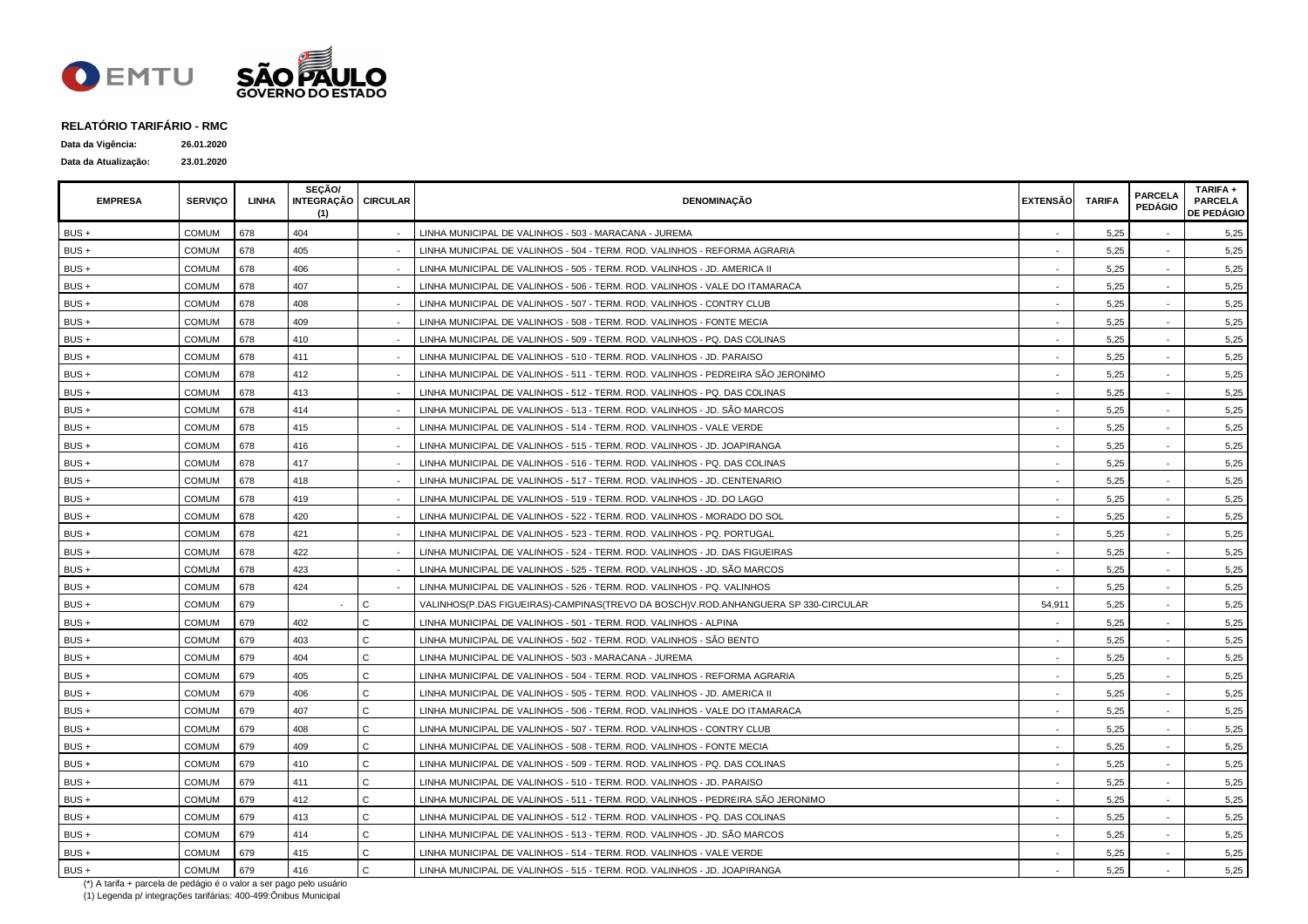

| Data da Vigência:    | 26.01.2020 |
|----------------------|------------|
| Data da Atualização: | 23.01.2020 |

| <b>EMPRESA</b> | <b>SERVICO</b> | LINHA  | SECÃO/<br>INTEGRAÇÃO CIRCULAR<br>(1) |              | <b>DENOMINACÃO</b>                                                                  | <b>EXTENSÃO</b> | <b>TARIFA</b> | <b>PARCELA</b><br><b>PEDÁGIO</b> | TARIFA +<br><b>PARCELA</b><br><b>DE PEDÁGIO</b> |
|----------------|----------------|--------|--------------------------------------|--------------|-------------------------------------------------------------------------------------|-----------------|---------------|----------------------------------|-------------------------------------------------|
| BUS +          | <b>COMUM</b>   | 679    | 417                                  | $\mathsf{C}$ | LINHA MUNICIPAL DE VALINHOS - 516 - TERM. ROD. VALINHOS - PQ. DAS COLINAS           |                 | 5,25          |                                  | 5,25                                            |
| $BUS +$        | <b>COMUM</b>   | 679    | 418                                  | C.           | LINHA MUNICIPAL DE VALINHOS - 517 - TERM. ROD. VALINHOS - JD. CENTENARIO            |                 | 5,25          |                                  | 5,25                                            |
| $BUS +$        | <b>COMUM</b>   | 679    | 419                                  | C.           | LINHA MUNICIPAL DE VALINHOS - 519 - TERM. ROD. VALINHOS - JD. DO LAGO               |                 | 5,25          |                                  | 5,25                                            |
| $BUS +$        | <b>COMUM</b>   | 679    | 420                                  | Ć            | LINHA MUNICIPAL DE VALINHOS - 522 - TERM. ROD. VALINHOS - MORADO DO SOL             |                 | 5,25          |                                  | 5,25                                            |
| BUS +          | <b>COMUM</b>   | 679    | 421                                  | Ć            | LINHA MUNICIPAL DE VALINHOS - 523 - TERM. ROD. VALINHOS - PQ. PORTUGAL              |                 | 5,25          |                                  | 5,25                                            |
| BUS+           | <b>COMUM</b>   | 679    | 422                                  | C.           | LINHA MUNICIPAL DE VALINHOS - 524 - TERM. ROD. VALINHOS - JD. DAS FIGUEIRAS         |                 | 5,25          |                                  | 5,25                                            |
| BUS +          | <b>COMUM</b>   | 679    | 423                                  | C            | LINHA MUNICIPAL DE VALINHOS - 525 - TERM. ROD. VALINHOS - JD. SÃO MARCOS            |                 | 5,25          |                                  | 5,25                                            |
| BUS +          | <b>COMUM</b>   | 679    | 424                                  | C.           | LINHA MUNICIPAL DE VALINHOS - 526 - TERM, ROD, VALINHOS - PQ, VALINHOS              |                 | 5,25          |                                  | 5,25                                            |
| $BUS +$        | <b>COMUM</b>   | 680    |                                      | C.           | VALINHOS(PQ.DAS FIGUEIRAS)-CAMPINAS(TREVO DA BOSCH)V.AV.JOAO JORGE-CIRCULAR         | 56,986          | 5,25          |                                  | 5,25                                            |
| $BUS +$        | <b>COMUM</b>   | 680    | 402                                  | C.           | LINHA MUNICIPAL DE VALINHOS - 501 - TERM. ROD.VALINHOS - ALPINA                     |                 | 5,25          | $\sim$                           | 5,25                                            |
| $BUS +$        | <b>COMUM</b>   | 680    | 403                                  | Ć            | LINHA MUNICIPAL DE VALINHOS - 502 - TERM. ROD.VALINHOS - SÃO BENTO                  |                 | 5,25          |                                  | 5,25                                            |
| $BUS +$        | <b>COMUM</b>   | 680    | 404                                  | C.           | LINHA MUNICIPAL DE VALINHOS - 503 - MARACANA - JUREMA                               |                 | 5,25          |                                  | 5,25                                            |
| $BUS +$        | <b>COMUM</b>   | 680    | 405                                  | C.           | LINHA MUNICIPAL DE VALINHOS - 504 - TERM. ROD.VALINHOS - REFORMA AGRÁRIA            |                 | 5,25          |                                  | 5,25                                            |
| $BUS +$        | <b>COMUM</b>   | 680    | 406                                  | C.           | LINHA MUNICIPAL DE VALINHOS - 505 - TERM. ROD.VALINHOS - JD. AMERICA II             |                 | 5,25          |                                  | 5,25                                            |
| BUS +          | <b>COMUM</b>   | 680    | 407                                  | C            | LINHA MUNICIPAL DE VALINHOS - 506 - TERM. ROD.VALINHOS - VALE DO ITAMARACA          |                 | 5,25          |                                  | 5,25                                            |
| BUS +          | <b>COMUM</b>   | 680    | 408                                  | Ć            | LINHA MUNICIPAL DE VALINHOS - 507 - TERM. ROD.VALINHOS - CONTRY CLUB                |                 | 5,25          |                                  | 5,25                                            |
| BUS+           | <b>COMUM</b>   | 680    | 409                                  | C.           | LINHA MUNICIPAL DE VALINHOS - 508 - TERM. ROD.VALINHOS - FONTE MECIA                |                 | 5,25          |                                  | 5,25                                            |
| $BUS +$        | <b>COMUM</b>   | 680    | 410                                  | $\mathsf{C}$ | LINHA MUNICIPAL DE VALINHOS - 509 - TERM. ROD.VALINHOS - PQ. DAS COLINAS            |                 | 5,25          |                                  | 5,25                                            |
| $BUS +$        | <b>COMUM</b>   | 680    | 411                                  | C.           | LINHA MUNICIPAL DE VALINHOS - 510 - TERM. ROD.VALINHOS - JD. PARAISO                |                 | 5.25          |                                  | 5,25                                            |
| $BUS +$        | <b>COMUM</b>   | 680    | 412                                  | C            | LINHA MUNICIPAL DE VALINHOS - 511 - TERM. ROD.VALINHOS - PEDREIRA SÃO JERONIMO      |                 | 5,25          | $\sim$                           | 5,25                                            |
| $BUS +$        | COMUM          | 680    | 413                                  | Ć            | LINHA MUNICIPAL DE VALINHOS - 512 - TERM. ROD.VALINHOS - PQ. DAS COLINAS            |                 | 5,25          | $\sim$                           | 5,25                                            |
| BUS+           | <b>COMUM</b>   | 680    | 414                                  | C.           | LINHA MUNICIPAL DE VALINHOS - 513 - TERM. ROD.VALINHOS - JD. SÃO MARCOS             |                 | 5,25          |                                  | 5,25                                            |
| BUS +          | <b>COMUM</b>   | 680    | 415                                  | $\mathsf{C}$ | LINHA MUNICIPAL DE VALINHOS - 514 - TERM. ROD.VALINHOS - VALE VERDE                 |                 | 5,25          |                                  | 5,25                                            |
| BUS+           | <b>COMUM</b>   | 680    | 416                                  | C.           | LINHA MUNICIPAL DE VALINHOS - 515 - TERM. ROD.VALINHOS - JD. JOAPIRANGA             |                 | 5,25          |                                  | 5,25                                            |
| BUS +          | <b>COMUM</b>   | 680    | 417                                  | Ć            | LINHA MUNICIPAL DE VALINHOS - 516 - TERM. ROD.VALINHOS - PQ. DAS COLINAS            |                 | 5,25          |                                  | 5,25                                            |
| BUS +          | <b>COMUM</b>   | 680    | 418                                  | Ć            | LINHA MUNICIPAL DE VALINHOS - 517 - TERM. ROD.VALINHOS - JD. CENTENARIO             |                 | 5,25          |                                  | 5,25                                            |
| BUS +          | <b>COMUM</b>   | 680    | 419                                  | C.           | LINHA MUNICIPAL DE VALINHOS - 519 - TERM. ROD.VALINHOS - JD. DO LAGO                |                 | 5,25          |                                  | 5,25                                            |
| $BUS +$        | <b>COMUM</b>   | 680    | 420                                  | C.           | LINHA MUNICIPAL DE VALINHOS - 522 - TERM. ROD.VALINHOS - MORADO DO SOL              |                 | 5,25          |                                  | 5,25                                            |
| $BUS +$        | <b>COMUM</b>   | 680    | 421                                  | C.           | LINHA MUNICIPAL DE VALINHOS - 523 - TERM. ROD.VALINHOS - PQ. PORTUGAL               |                 | 5,25          |                                  | 5,25                                            |
| BUS +          | <b>COMUM</b>   | 680    | 422                                  | C.           | LINHA MUNICIPAL DE VALINHOS - 524 - TERM. ROD.VALINHOS - JD. DAS FIGUEIRAS          |                 | 5,25          |                                  | 5,25                                            |
| BUS +          | <b>COMUM</b>   | 680    | 423                                  | Ć            | LINHA MUNICIPAL DE VALINHOS - 525 - TERM. ROD.VALINHOS - JD. SÃO MARCOS             |                 | 5,25          |                                  | 5,25                                            |
| $BUS +$        | COMUM          | 680    | 424                                  | C.           | LINHA MUNICIPAL DE VALINHOS - 526 - TERM. ROD.VALINHOS - PQ. VALINHOS               |                 | 5,25          |                                  | 5,25                                            |
| BUS+           | <b>COMUM</b>   | 680VP1 |                                      | C            | VALINHOS(T.ROD.MARIO ROLIM TELLES)-CAMPINAS(TREVO DA BOSCH)V.AV.JOAO JORGE-CIRCULAR | 53,593          | 5,25          |                                  | 5,25                                            |
| BUS +          | <b>COMUM</b>   | 680VP1 | 402                                  | C            | LINHA MUNICIPAL DE VALINHOS - 501 - TERM. ROD.VALINHOS - ALPINA                     |                 | 5,25          |                                  | 5,25                                            |
| BUS +          | <b>COMUM</b>   | 680VP1 | 403                                  | C.           | LINHA MUNICIPAL DE VALINHOS - 502 - TERM. ROD.VALINHOS - SÃO BENTO                  |                 | 5,25          |                                  | 5,25                                            |
| BUS +          | <b>COMUM</b>   | 680VP1 | 404                                  | C            | LINHA MUNICIPAL DE VALINHOS - 503 - MARACANA - JUREMA                               |                 | 5,25          |                                  | 5,25                                            |
| BUS +          | <b>COMUM</b>   | 680VP1 | 405                                  | Ċ            | LINHA MUNICIPAL DE VALINHOS - 504 - TERM. ROD.VALINHOS - REFORMA AGRÁRIA            |                 | 5,25          |                                  | 5,25                                            |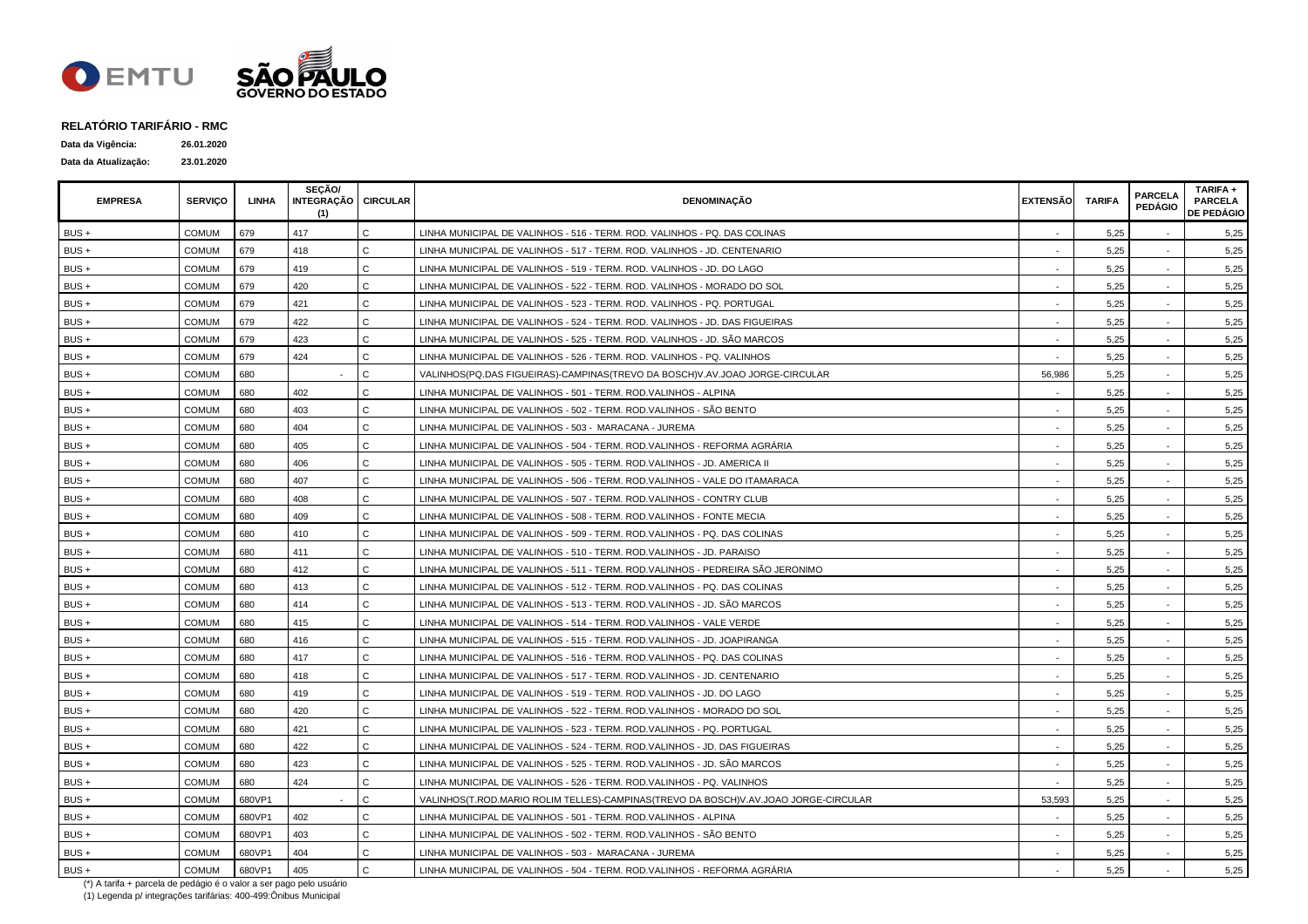

| Data da Vigência:    | 26.01.2020 |
|----------------------|------------|
| Data da Atualização: | 23.01.2020 |

| <b>EMPRESA</b> | <b>SERVICO</b> | LINHA  | <b>SECÃO/</b><br>INTEGRAÇÃO   CIRCULAR<br>(1) |              | DENOMINAÇÃO                                                                                 | <b>EXTENSÃO</b> | <b>TARIFA</b> | <b>PARCELA</b><br><b>PEDÁGIO</b> | TARIFA +<br><b>PARCELA</b><br><b>DE PEDÁGIO</b> |
|----------------|----------------|--------|-----------------------------------------------|--------------|---------------------------------------------------------------------------------------------|-----------------|---------------|----------------------------------|-------------------------------------------------|
| BUS+           | COMUM          | 680VP1 | 406                                           | C.           | LINHA MUNICIPAL DE VALINHOS - 505 - TERM. ROD.VALINHOS - JD. AMERICA II                     |                 | 5,25          |                                  | 5,25                                            |
| $BUS +$        | <b>COMUM</b>   | 680VP1 | 407                                           | C            | LINHA MUNICIPAL DE VALINHOS - 506 - TERM. ROD.VALINHOS - VALE DO ITAMARACA                  |                 | 5,25          |                                  | 5,25                                            |
| $BUS +$        | COMUM          | 680VP1 | 408                                           | C.           | LINHA MUNICIPAL DE VALINHOS - 507 - TERM. ROD.VALINHOS - CONTRY CLUB                        |                 | 5,25          |                                  | 5,25                                            |
| $BUS +$        | <b>COMUM</b>   | 680VP1 | 409                                           | C.           | LINHA MUNICIPAL DE VALINHOS - 508 - TERM. ROD.VALINHOS - FONTE MECIA                        |                 | 5.25          |                                  | 5,25                                            |
| BUS +          | <b>COMUM</b>   | 680VP1 | 410                                           | Ć            | LINHA MUNICIPAL DE VALINHOS - 509 - TERM. ROD.VALINHOS - PQ. DAS COLINAS                    |                 | 5,25          |                                  | 5,25                                            |
| BUS +          | <b>COMUM</b>   | 680VP1 | 411                                           | Ć            | LINHA MUNICIPAL DE VALINHOS - 510 - TERM. ROD.VALINHOS - JD. PARAISO                        |                 | 5,25          |                                  | 5,25                                            |
| BUS+           | <b>COMUM</b>   | 680VP1 | 412                                           | $\mathsf{C}$ | LINHA MUNICIPAL DE VALINHOS - 511 - TERM. ROD.VALINHOS - PEDREIRA SÃO JERONIMO              |                 | 5,25          |                                  | 5,25                                            |
| BUS +          | <b>COMUM</b>   | 680VP1 | 413                                           | C.           | LINHA MUNICIPAL DE VALINHOS - 512 - TERM. ROD.VALINHOS - PQ. DAS COLINAS                    |                 | 5,25          |                                  | 5,25                                            |
| BUS+           | <b>COMUM</b>   | 680VP1 | 414                                           | C.           | LINHA MUNICIPAL DE VALINHOS - 513 - TERM. ROD.VALINHOS - JD. SÃO MARCOS                     |                 | 5,25          |                                  | 5,25                                            |
| BUS +          | <b>COMUM</b>   | 680VP1 | 415                                           | C            | LINHA MUNICIPAL DE VALINHOS - 514 - TERM. ROD.VALINHOS - VALE VERDE                         |                 | 5,25          | $\sim$                           | 5,25                                            |
| BUS +          | COMUM          | 680VP1 | 416                                           | Ć            | LINHA MUNICIPAL DE VALINHOS - 515 - TERM. ROD.VALINHOS - JD. JOAPIRANGA                     |                 | 5,25          | $\overline{\phantom{a}}$         | 5,25                                            |
| BUS +          | <b>COMUM</b>   | 680VP1 | 417                                           | C.           | LINHA MUNICIPAL DE VALINHOS - 516 - TERM. ROD.VALINHOS - PQ. DAS COLINAS                    |                 | 5,25          |                                  | 5,25                                            |
| $BUS +$        | <b>COMUM</b>   | 680VP1 | 418                                           | C            | LINHA MUNICIPAL DE VALINHOS - 517 - TERM. ROD.VALINHOS - JD. CENTENARIO                     |                 | 5,25          |                                  | 5,25                                            |
| $BUS +$        | <b>COMUM</b>   | 680VP1 | 419                                           | C.           | LINHA MUNICIPAL DE VALINHOS - 519 - TERM. ROD.VALINHOS - JD. DO LAGO                        |                 | 5.25          |                                  | 5,25                                            |
| $BUS +$        | <b>COMUM</b>   | 680VP1 | 420                                           | Ć            | LINHA MUNICIPAL DE VALINHOS - 522 - TERM. ROD.VALINHOS - MORADO DO SOL                      |                 | 5,25          |                                  | 5,25                                            |
| BUS+           | <b>COMUM</b>   | 680VP1 | 421                                           | Ć            | LINHA MUNICIPAL DE VALINHOS - 523 - TERM. ROD.VALINHOS - PQ. PORTUGAL                       |                 | 5,25          |                                  | 5,25                                            |
| BUS+           | <b>COMUM</b>   | 680VP1 | 422                                           | C.           | LINHA MUNICIPAL DE VALINHOS - 524 - TERM. ROD.VALINHOS - JD. DAS FIGUEIRAS                  |                 | 5,25          |                                  | 5,25                                            |
| BUS +          | <b>COMUM</b>   | 680VP1 | 423                                           | C.           | LINHA MUNICIPAL DE VALINHOS - 525 - TERM. ROD.VALINHOS - JD. SÃO MARCOS                     |                 | 5,25          |                                  | 5,25                                            |
| BUS+           | <b>COMUM</b>   | 680VP1 | 424                                           | C.           | LINHA MUNICIPAL DE VALINHOS - 526 - TERM. ROD.VALINHOS - PQ. VALINHOS                       |                 | 5,25          |                                  | 5,25                                            |
| BUS+           | <b>COMUM</b>   | 683    | $\sim$                                        |              | VALINHOS(JARDIM SAO LUIZ)-CAMPINAS(T.M.PREFEITO MAGALHAES TEIXEIRA)VIA VALINHOS (SAO PEDRO) | 18,693          | 4,95          |                                  | 4,95                                            |
| BUS +          | COMUM          | 685    |                                               |              | VALINHOS(TERM.ROD.MARIO ROLIM TELLES)-VINHEDO(TERM.ROD.)VIA TRES IRMAOS                     | 10,999          | 5,25          |                                  | 5,25                                            |
| BUS +          | COMUM          | 685    | 402                                           |              | LINHA MUNICIPAL DE VALINHOS - 501 - TERM. ROD. VALINHOS - ALPINA                            |                 | 5,25          |                                  | 5,25                                            |
| BUS +          | <b>COMUM</b>   | 685    | 403                                           |              | LINHA MUNICIPAL DE VALINHOS - 502 - TERM. ROD. VALINHOS - SÃO BENTO                         |                 | 5,25          |                                  | 5,25                                            |
| BUS +          | COMUM          | 685    | 404                                           |              | LINHA MUNICIPAL DE VALINHOS - 503 - MARACANA - JUREMA                                       |                 | 5,25          |                                  | 5,25                                            |
| $BUS +$        | <b>COMUM</b>   | 685    | 405                                           |              | LINHA MUNICIPAL DE VALINHOS - 504 - TERM. ROD. VALINHOS - REFORMA AGRARIA                   |                 | 5.25          |                                  | 5,25                                            |
| $BUS +$        | <b>COMUM</b>   | 685    | 406                                           |              | LINHA MUNICIPAL DE VALINHOS - 505 - TERM. ROD. VALINHOS - JD. AMERICA II                    |                 | 5,25          |                                  | 5,25                                            |
| BUS+           | <b>COMUM</b>   | 685    | 407                                           |              | LINHA MUNICIPAL DE VALINHOS - 506 - TERM. ROD. VALINHOS - VALE DO ITAMARACA                 |                 | 5,25          |                                  | 5,25                                            |
| $BUS +$        | <b>COMUM</b>   | 685    | 408                                           |              | LINHA MUNICIPAL DE VALINHOS - 507 - TERM. ROD. VALINHOS - CONTRY CLUB                       |                 | 5,25          |                                  | 5,25                                            |
| BUS+           | <b>COMUM</b>   | 685    | 409                                           |              | LINHA MUNICIPAL DE VALINHOS - 508 - TERM. ROD. VALINHOS - FONTE MECIA                       |                 | 5,25          |                                  | 5,25                                            |
| $BUS +$        | <b>COMUM</b>   | 685    | 410                                           |              | LINHA MUNICIPAL DE VALINHOS - 509 - TERM. ROD. VALINHOS - PQ. DAS COLINAS                   |                 | 5,25          |                                  | 5,25                                            |
| $BUS +$        | <b>COMUM</b>   | 685    | 411                                           |              | LINHA MUNICIPAL DE VALINHOS - 510 - TERM. ROD. VALINHOS - JD. PARAISO                       |                 | 5,25          |                                  | 5,25                                            |
| BUS +          | COMUM          | 685    | 412                                           |              | LINHA MUNICIPAL DE VALINHOS - 511 - TERM. ROD. VALINHOS - PEDREIRA SÃO JERONIMO             |                 | 5,25          |                                  | 5,25                                            |
| BUS+           | <b>COMUM</b>   | 685    | 413                                           |              | LINHA MUNICIPAL DE VALINHOS - 512 - TERM. ROD. VALINHOS - PQ. DAS COLINAS                   |                 | 5,25          |                                  | 5,25                                            |
| BUS +          | COMUM          | 685    | 414                                           |              | LINHA MUNICIPAL DE VALINHOS - 513 - TERM. ROD. VALINHOS - JD. SÃO MARCOS                    |                 | 5,25          |                                  | 5,25                                            |
| $BUS +$        | <b>COMUM</b>   | 685    | 415                                           |              | LINHA MUNICIPAL DE VALINHOS - 514 - TERM. ROD. VALINHOS - VALE VERDE                        |                 | 5,25          |                                  | 5,25                                            |
| BUS +          | <b>COMUM</b>   | 685    | 416                                           |              | LINHA MUNICIPAL DE VALINHOS - 515 - TERM. ROD. VALINHOS - JD. JOAPIRANGA                    |                 | 5,25          |                                  | 5,25                                            |
| BUS +          | <b>COMUM</b>   | 685    | 417                                           |              | LINHA MUNICIPAL DE VALINHOS - 516 - TERM. ROD. VALINHOS - PQ. DAS COLINAS                   |                 | 5,25          |                                  | 5,25                                            |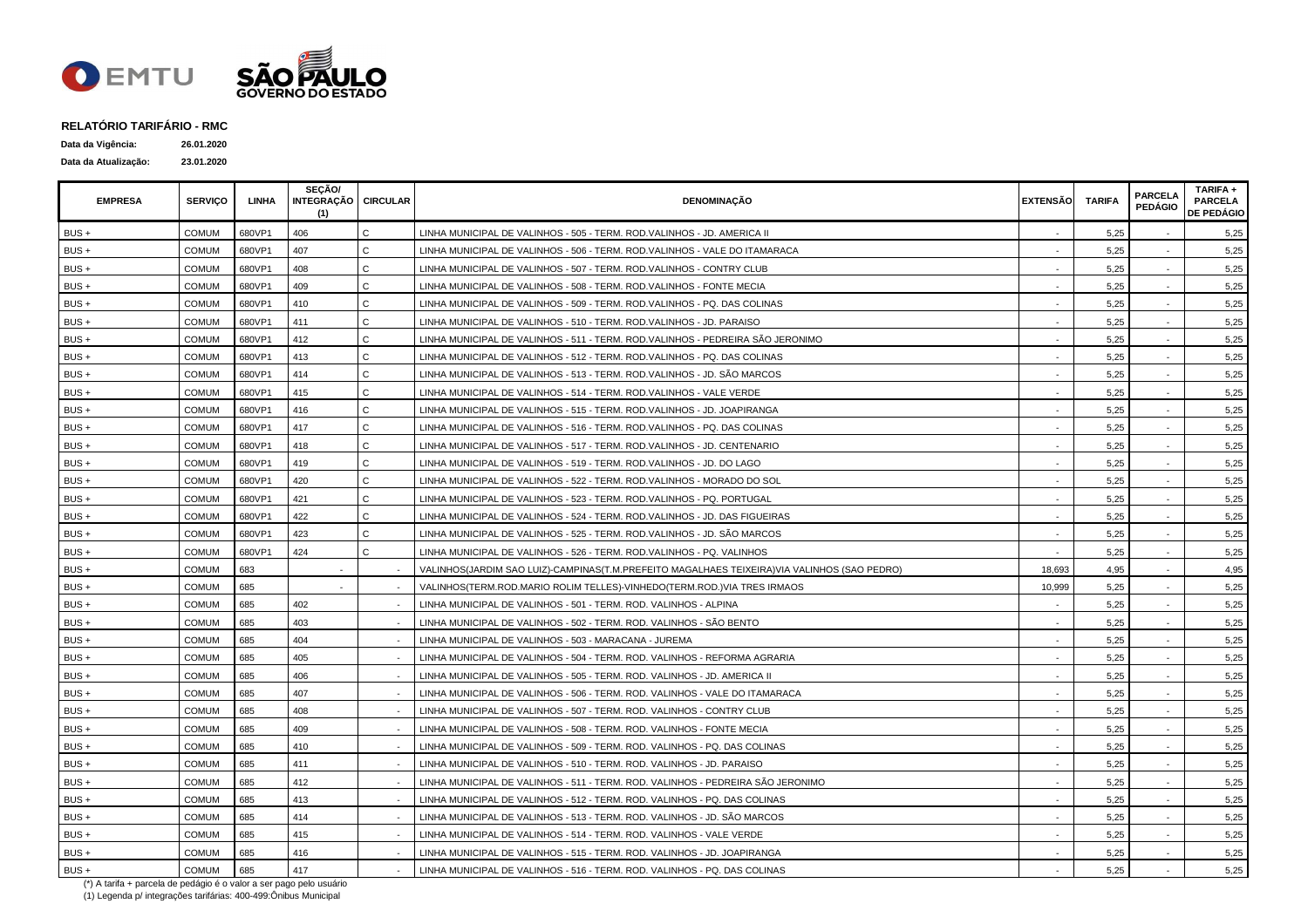

| Data da Vigência:    | 26.01.2020 |
|----------------------|------------|
| Data da Atualização: | 23.01.2020 |

| <b>EMPRESA</b> | <b>SERVICO</b> | <b>LINHA</b> | SECÃO/<br>INTEGRAÇÃO   CIRCULAR<br>(1) | <b>DENOMINAÇÃO</b>                                                                        | <b>EXTENSÃO</b> | <b>TARIFA</b> | <b>PARCELA</b><br><b>PEDÁGIO</b> | TARIFA +<br><b>PARCELA</b><br><b>DE PEDÁGIO</b> |
|----------------|----------------|--------------|----------------------------------------|-------------------------------------------------------------------------------------------|-----------------|---------------|----------------------------------|-------------------------------------------------|
| $BUS +$        | COMUM          | 685          | 418                                    | LINHA MUNICIPAL DE VALINHOS - 517 - TERM, ROD, VALINHOS - JD, CENTENARIO                  |                 | 5,25          |                                  | 5,25                                            |
| $BUS +$        | COMUM          | 685          | 419                                    | LINHA MUNICIPAL DE VALINHOS - 519 - TERM. ROD. VALINHOS - JD. DO LAGO                     |                 | 5,25          |                                  | 5,25                                            |
| BUS +          | <b>COMUM</b>   | 685          | 420                                    | LINHA MUNICIPAL DE VALINHOS - 522 - TERM. ROD. VALINHOS - MORADO DO SOL                   |                 | 5,25          |                                  | 5,25                                            |
| $BUS +$        | <b>COMUM</b>   | 685          | 421                                    | LINHA MUNICIPAL DE VALINHOS - 523 - TERM. ROD. VALINHOS - PQ. PORTUGAL                    |                 | 5.25          |                                  | 5,25                                            |
| $BUS +$        | <b>COMUM</b>   | 685          | 422                                    | LINHA MUNICIPAL DE VALINHOS - 524 - TERM. ROD. VALINHOS - JD. DAS FIGUEIRAS               |                 | 5,25          |                                  | 5,25                                            |
| BUS +          | COMUM          | 685          | 423                                    | LINHA MUNICIPAL DE VALINHOS - 525 - TERM. ROD. VALINHOS - JD. SÃO MARCOS                  |                 | 5,25          |                                  | 5,25                                            |
| BUS+           | <b>COMUM</b>   | 685          | 424                                    | LINHA MUNICIPAL DE VALINHOS - 526 - TERM. ROD. VALINHOS - PQ. VALINHOS                    |                 | 5,25          |                                  | 5,25                                            |
| BUS +          | <b>COMUM</b>   | 686          |                                        | VINHEDO(TERM.ROD.)-CAMPINAS(JD.SAO DOMINGOS)                                              | 23,172          | 4,75          | 0,60                             | 5,35                                            |
| BUS+           | <b>COMUM</b>   | 686BI1       | $\sim$                                 | VINHEDO(CAPELA)-CAMPINAS(JD.SAO DOMINGOS)                                                 | 14,051          | 4,75          | 0,60                             | 5,35                                            |
| BUS +          | <b>COMUM</b>   | 687          | $\sim$                                 | VINHEDO(TERM.ROD.VINHEDO)-CAMPINAS(AERO.INTERN. VIRACOPOS)                                | 27,265          | 4,80          | 0,60                             | 5,40                                            |
| BUS +          | COMUM          | 687EX1       |                                        | VINHEDO(TERM.ROD.VINHEDO)-CAMPINAS(JD.CAMPO BELO)                                         | 24,133          | 4,75          | 0,60                             | 5,35                                            |
| BUS +          | COMUM          | 687EX2       |                                        | VINHEDO(TERM.ROD.VINHEDO)-CAMPINAS(JD.CAMPO BELO)V.CAMPINAS(J.S.DOMINGOS)                 | 27,268          | 4,75          | 0,60                             | 5,35                                            |
| BUS +          | <b>COMUM</b>   | 688          |                                        | VINHEDO(T.RODOV.VINHEDO)-CAMPINAS(T.M.PREFEITO MAGALHAES TEIXEIRA)V.ROD.ANHANGUERA SP 330 | 29,495          | 4,75          | 0,60                             | 5,35                                            |
| BUS +          | <b>COMUM</b>   | 688BI1       |                                        | VINHEDO(CAPELA)-CAMPINAS(T.M. PREFEITO MAGALHAES TEIXEIRA)V.ROD.ANHANGUERA SP 330         | 27,721          | 4,75          | 0,60                             | 5,35                                            |
| BUS +          | <b>COMUM</b>   | 689          |                                        | VALINHOS(TERM.ROD.MARIO ROLIM TELLES)-VINHEDO(TERM.ROD.)VIA JARDIM MIRIAN                 | 12,670          | 5,25          |                                  | 5,25                                            |
| BUS +          | <b>COMUM</b>   | 689          | 402                                    | LINHA MUNICIPAL DE VALINHOS - 501 - TERM. ROD. VALINHOS - ALPINA                          |                 | 5,25          |                                  | 5,25                                            |
| BUS+           | <b>COMUM</b>   | 689          | 403                                    | LINHA MUNICIPAL DE VALINHOS - 502 - TERM. ROD. VALINHOS - SÃO BENTO                       |                 | 5,25          |                                  | 5,25                                            |
| BUS +          | <b>COMUM</b>   | 689          | 404                                    | LINHA MUNICIPAL DE VALINHOS - 503 - MARACANA - JUREMA                                     |                 | 5,25          |                                  | 5,25                                            |
| $BUS +$        | <b>COMUM</b>   | 689          | 405                                    | LINHA MUNICIPAL DE VALINHOS - 504 - TERM. ROD. VALINHOS - REFORMA AGRARIA                 |                 | 5,25          | $\sim$                           | 5,25                                            |
| BUS +          | <b>COMUM</b>   | 689          | 406                                    | LINHA MUNICIPAL DE VALINHOS - 505 - TERM. ROD. VALINHOS - JD. AMERICA II                  |                 | 5,25          |                                  | 5,25                                            |
| BUS +          | COMUM          | 689          | 407                                    | LINHA MUNICIPAL DE VALINHOS - 506 - TERM. ROD. VALINHOS - VALE DO ITAMARACA               |                 | 5,25          |                                  | 5,25                                            |
| $BUS +$        | COMUM          | 689          | 408                                    | LINHA MUNICIPAL DE VALINHOS - 507 - TERM. ROD. VALINHOS - CONTRY CLUB                     |                 | 5,25          |                                  | 5,25                                            |
| $BUS +$        | <b>COMUM</b>   | 689          | 409                                    | LINHA MUNICIPAL DE VALINHOS - 508 - TERM. ROD. VALINHOS - FONTE MECIA                     |                 | 5,25          |                                  | 5,25                                            |
| BUS +          | COMUM          | 689          | 410                                    | LINHA MUNICIPAL DE VALINHOS - 509 - TERM. ROD. VALINHOS - PQ. DAS COLINAS                 |                 | 5,25          |                                  | 5,25                                            |
| $BUS +$        | <b>COMUM</b>   | 689          | 411                                    | LINHA MUNICIPAL DE VALINHOS - 510 - TERM. ROD. VALINHOS - JD. PARAISO                     |                 | 5,25          |                                  | 5,25                                            |
| $BUS +$        | <b>COMUM</b>   | 689          | 412                                    | LINHA MUNICIPAL DE VALINHOS - 511 - TERM. ROD. VALINHOS - PEDREIRA SÃO JERONIMO           |                 | 5,25          |                                  | 5,25                                            |
| BUS+           | <b>COMUM</b>   | 689          | 413                                    | LINHA MUNICIPAL DE VALINHOS - 512 - TERM. ROD. VALINHOS - PQ. DAS COLINAS                 |                 | 5,25          |                                  | 5,25                                            |
| BUS+           | <b>COMUM</b>   | 689          | 414                                    | LINHA MUNICIPAL DE VALINHOS - 513 - TERM. ROD. VALINHOS - JD. SÃO MARCOS                  |                 | 5,25          |                                  | 5,25                                            |
| BUS +          | <b>COMUM</b>   | 689          | 415                                    | LINHA MUNICIPAL DE VALINHOS - 514 - TERM. ROD. VALINHOS - VALE VERDE                      |                 | 5,25          |                                  | 5,25                                            |
| $BUS +$        | <b>COMUM</b>   | 689          | 416                                    | LINHA MUNICIPAL DE VALINHOS - 515 - TERM. ROD. VALINHOS - JD. JOAPIRANGA                  |                 | 5,25          |                                  | 5,25                                            |
| $BUS +$        | <b>COMUM</b>   | 689          | 417                                    | LINHA MUNICIPAL DE VALINHOS - 516 - TERM. ROD. VALINHOS - PQ. DAS COLINAS                 |                 | 5,25          |                                  | 5,25                                            |
| BUS +          | COMUM          | 689          | 418                                    | LINHA MUNICIPAL DE VALINHOS - 517 - TERM. ROD. VALINHOS - JD. CENTENARIO                  |                 | 5,25          |                                  | 5,25                                            |
| BUS+           | <b>COMUM</b>   | 689          | 419                                    | LINHA MUNICIPAL DE VALINHOS - 519 - TERM. ROD. VALINHOS - JD. DO LAGO                     |                 | 5,25          |                                  | 5,25                                            |
| BUS +          | <b>COMUM</b>   | 689          | 420                                    | LINHA MUNICIPAL DE VALINHOS - 522 - TERM. ROD. VALINHOS - MORADO DO SOL                   |                 | 5,25          |                                  | 5,25                                            |
| $BUS +$        | <b>COMUM</b>   | 689          | 421                                    | LINHA MUNICIPAL DE VALINHOS - 523 - TERM. ROD. VALINHOS - PQ. PORTUGAL                    |                 | 5,25          |                                  | 5,25                                            |
| BUS +          | <b>COMUM</b>   | 689          | 422                                    | LINHA MUNICIPAL DE VALINHOS - 524 - TERM. ROD. VALINHOS - JD. DAS FIGUEIRAS               |                 | 5,25          |                                  | 5,25                                            |
| BUS +          | <b>COMUM</b>   | 689          | 423                                    | LINHA MUNICIPAL DE VALINHOS - 525 - TERM. ROD. VALINHOS - JD. SÃO MARCOS                  |                 | 5,25          |                                  | 5,25                                            |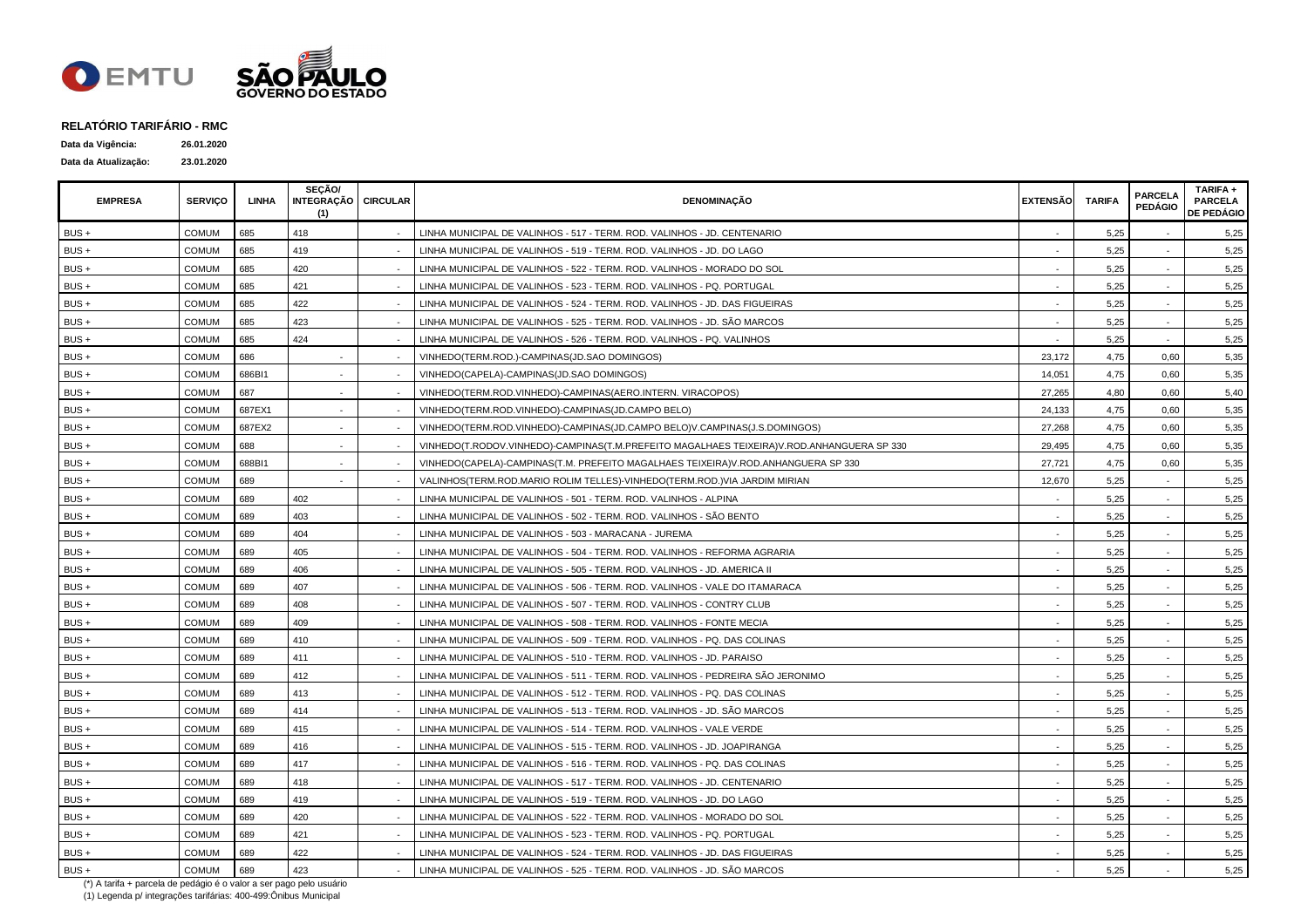

| Data da Vigência:    | 26.01.2020 |
|----------------------|------------|
| Data da Atualização: | 23.01.2020 |

| <b>EMPRESA</b> | <b>SERVICO</b> | LINHA | SECÃO/<br>INTEGRAÇÃO CIRCULAR<br>(1) | <b>DENOMINAÇÃO</b>                                                                                            | <b>EXTENSÃO</b> | <b>TARIFA</b> | <b>PARCELA</b><br><b>PEDÁGIO</b> | TARIFA +<br><b>PARCELA</b><br><b>DE PEDÁGIO</b> |
|----------------|----------------|-------|--------------------------------------|---------------------------------------------------------------------------------------------------------------|-----------------|---------------|----------------------------------|-------------------------------------------------|
| BUS +          | COMUM          | 689   | 424                                  | LINHA MUNICIPAL DE VALINHOS - 526 - TERM. ROD. VALINHOS - PQ. VALINHOS                                        |                 | 5,25          |                                  | 5,25                                            |
| $BUS +$        | COMUM          | 693   |                                      | A.NOGUEIRA(CDHU)-CAMPINAS(T.M.PREFEITO MAGALHAES TEIXEIRA)V.JAGUARIUNA(TREVO ROD.SP340)/HOLAMBRA(CENTRO)      | 65,410          | 10,65         | 1,50                             | 12,15                                           |
| BUS +          | COMUM          | 693   | 01                                   | CAMPINAS(T.M.PREFEITO MAGALHAES TEIXEIRA)-JAGUARIUNA(TREVO JAGUARIUNA)                                        | 27,325          | 5,40          | 1,50                             | 6,90                                            |
| BUS +          | <b>COMUM</b>   | 693   | 02                                   | JAGUARIUNA(TREVO JAGUARIUNA)-HOLAMBRA(CENTRO)                                                                 | 14,426          | 4,75          |                                  | 4,75                                            |
| BUS +          | <b>COMUM</b>   | 693   | 03                                   | HOLAMBRA(CENTRO)-ARTUR NOGUEIRA(CDHU)                                                                         | 23,659          | 5,25          |                                  | 5,25                                            |
| BUS +          | <b>COMUM</b>   | 693   | 04                                   | JAGUARIUNA(TREVO DE JAGUARIUNA)-ARTUR NOGUEIRA(CDHU)                                                          | 37,501          | 5,95          |                                  | 5,95                                            |
| BUS +          | <b>COMUM</b>   | 693   | 05                                   | CAMPINAS(T.M.PREFEITO MAGALHAES TEIXEIRA)-HOLAMBRA(CENTRO)                                                    | 41,751          | 6,55          | 1,50                             | 8,05                                            |
| BUS +          | <b>COMUM</b>   | 694   |                                      | HORTOLANDIA(BOA ESPERANCA)-CAMPINAS(TERM.METROP.PREF.MAGALHÃES TEIXEIRA)                                      | 21,024          | 5,25          |                                  | 5,25                                            |
| BUS +          | <b>COMUM</b>   | 695   |                                      | HORTOLANDIA(JD.SANTIAGO)-CAMPINAS(TERM.METROP.PREF.MAGALHÃES TEIXEIRA)                                        | 24,434          | 5,25          |                                  | 5,25                                            |
| BUS +          | <b>COMUM</b>   | 696   |                                      | HORTOLANDIA(PQ.DO HORTO)-CAMPINAS(TERM.METROP.PREF.MAGALHÃES TEIXEIRA)                                        | 26,270          | 5,25          | $\blacksquare$                   | 5,25                                            |
| BUS +          | COMUM          | 697   | $\sim$                               | H0RTOLANDIA(T.M.HORTOLANDIA)-CAMPINAS(T.M.PREF.MAGALHAES TEIXEIRA)V.HORTOLANDIA(JD.INTERLAGOS)                | 25,671          | 5,25          |                                  | 5,25                                            |
| BUS +          | COMUM          | 697   | 402                                  | LINHA MUNICIPAL DE HORTOLANDIA - 3.22 - JD. MINDA - TMH - VIA JD. BOA ESPERANÇA                               |                 | 5,25          |                                  | 5,25                                            |
| $BUS +$        | <b>COMUM</b>   | 697   | 403                                  | LINHA MUNICIPAL DE HORTOLANDIA - 3.10 - TMH/INTERSAUDE - CENTRO DE ESPECIALIDADES - VIA CENTRO                |                 | 5,25          |                                  | 5,25                                            |
| BUS +          | <b>COMUM</b>   | 697   | 404                                  | LINHA MUNICIPAL DE HORTOLANDIA - 3.11 - JD. STA. CLARA DO LAGO - CENTRO TMH - VIA JD. CAMPOS VERDES           |                 | 5.25          |                                  | 5,25                                            |
| $BUS +$        | <b>COMUM</b>   | 697   | 405                                  | LINHA MUNICIPAL DE HORTOLANDIA - 3.20 - ORESTE ONGARO - TMH - VIA CENTRO                                      |                 | 5,25          |                                  | 5,25                                            |
| BUS +          | COMUM          | 697   | 406                                  | LINHA MUNICIPAL DE HORTOLANDIA - 3.21 - PQ. DO HORTO - TMH - VIA JD. BOA ESPERANÇA                            |                 | 5,25          |                                  | 5,25                                            |
| BUS +          | <b>COMUM</b>   | 697   | 407                                  | LINHA MUNICIPAL DE HORTOLANDIA - 3.30 - TAQUARA BRANCA - TMH - VIA CENTRO                                     |                 | 5,25          |                                  | 5,25                                            |
| BUS +          | <b>COMUM</b>   | 697   | 408                                  | LINHA MUNICIPAL DE HORTOLANDIA - 3.31 - JD. AMANDA - TMH - VIA UNASP                                          |                 | 5,25          |                                  | 5,25                                            |
| BUS +          | <b>COMUM</b>   | 697   | 409                                  | LINHA MUNICIPAL DE HORTOLANDIA - 3.32 - JD. AMANDA - TMH - VIA CENTRO                                         |                 | 5,25          |                                  | 5,25                                            |
| BUS +          | <b>COMUM</b>   | 697   | 410                                  | LINHA MUNICIPAL DE HORTOLANDIA - 3.34 - JD. BOA VISTA - TMH - VIA JD. SÃO BENTO                               |                 | 5,25          | $\blacksquare$                   | 5,25                                            |
| BUS +          | COMUM          | 697   | 411                                  | LINHA MUNICIPAL DE HORTOLANDIA - 3.40 - JD. SANTA ESMERALDA - TMH - VIA UPA DO JD. ROSOLEM                    |                 | 5,25          |                                  | 5,25                                            |
| BUS +          | COMUM          | 697   | 412                                  | LINHA MUNICIPAL DE HORTOLANDIA - 3.41 - JD. ADELAIDE - TMH - VIA CAMARA MUNICIPAL                             |                 | 5,25          |                                  | 5,25                                            |
| BUS +          | <b>COMUM</b>   | 697   | 413                                  | LINHA MUNICIPAL DE HORTOLANDIA - 3.42 - JD. NOVA AMERICA - TMH - VIA CENTRO                                   |                 | 5,25          |                                  | 5,25                                            |
| BUS +          | COMUM          | 697   | 414                                  | LINHA MUNICIPAL DE HORTOLANDIA - 3.43 - JD. MALTA - CENTRO                                                    |                 | 5,25          |                                  | 5,25                                            |
| $BUS +$        | <b>COMUM</b>   | 697   | 415                                  | LINHA MUNICIPAL DE HORTOLANDIA - 3.44 - JD. ALINE - TMH - VIA JD. CARMEN CRISTINA                             |                 | 5.25          |                                  | 5,25                                            |
| $BUS +$        | <b>COMUM</b>   | 697   | 416                                  | LINHA MUNICIPAL DE HORTOLANDIA 302A - JD. AMANDA - JD. ADELAIDE - VIA SP 101                                  |                 | 5,25          |                                  | 5,25                                            |
| BUS +          | <b>COMUM</b>   | 697   | 417                                  | LINHA MUNICIPAL DE HORTOLANDIA 302B - JD. AMANDA - JD. ADELAIDE - VIA CENTRO                                  |                 | 5,25          |                                  | 5,25                                            |
| $BUS +$        | <b>COMUM</b>   | 697   | 418                                  | LINHA MUNICIPAL DE HORTOLANDIA 303A - JD. SANTA CLARA - INTERLAGOS - VIA JD. SÃO SEBASTIÃO                    |                 | 5,25          |                                  | 5,25                                            |
| BUS +          | COMUM          | 697   | 420                                  | LINHA MUNICIPAL DE HORTOLANDIA 303B - JD. SANTA CLARA - INTERLAGOS - VIA AV. EMANCIPAÇÃO                      |                 | 5,25          |                                  | 5,25                                            |
| BUS +          | <b>COMUM</b>   | 698   |                                      | HORTOLANDIA(T.M.HORTOLANDIA)-CAMPINAS(T.M.PREF.MAGALHÃES TEIXEIRA)V.HORTOLANDIA(JD.CAMPOS VERDES)E(ESTAÇÃO DB | 24,917          | 5,25          |                                  | 5,25                                            |
| $BUS +$        | <b>COMUM</b>   | 698   | 402                                  | LINHA MUNICIPAL DE HORTOLANDIA - 3.22 - JD. MINDA - TMH - VIA JD. BOA ESPERANCA                               |                 | 5,25          |                                  | 5,25                                            |
| BUS +          | COMUM          | 698   | 403                                  | LINHA MUNICIPAL DE HORTOLANDIA - 3.10 - TMH/INTERSAUDE - CENTRO DE ESPECIALIDADES - VIA CENTRO                |                 | 5,25          |                                  | 5,25                                            |
| BUS +          | <b>COMUM</b>   | 698   | 404                                  | LINHA MUNICIPAL DE HORTOLANDIA - 3.11 - JD. STA. CLARA DO LAGO - CENTRO TMH - VIA JD. CAMPOS VERDES           |                 | 5,25          |                                  | 5,25                                            |
| BUS +          | COMUM          | 698   | 405                                  | LINHA MUNICIPAL DE HORTOLANDIA - 3.20 - ORESTE ONGARO - TMH - VIA CENTRO                                      |                 | 5,25          |                                  | 5,25                                            |
| BUS +          | COMUM          | 698   | 406                                  | LINHA MUNICIPAL DE HORTOLANDIA - 3.21 - PQ. DO HORTO - TMH - VIA JD. BOA ESPERANÇA                            |                 | 5,25          |                                  | 5,25                                            |
| BUS +          | <b>COMUM</b>   | 698   | 407                                  | LINHA MUNICIPAL DE HORTOLANDIA - 3.30 - TAQUARA BRANCA - TMH - VIA CENTRO                                     |                 | 5,25          |                                  | 5,25                                            |
| BUS +          | <b>COMUM</b>   | 698   | 408                                  | LINHA MUNICIPAL DE HORTOLANDIA - 3.31 - JD. AMANDA - TMH - VIA UNASP                                          |                 | 5,25          |                                  | 5,25                                            |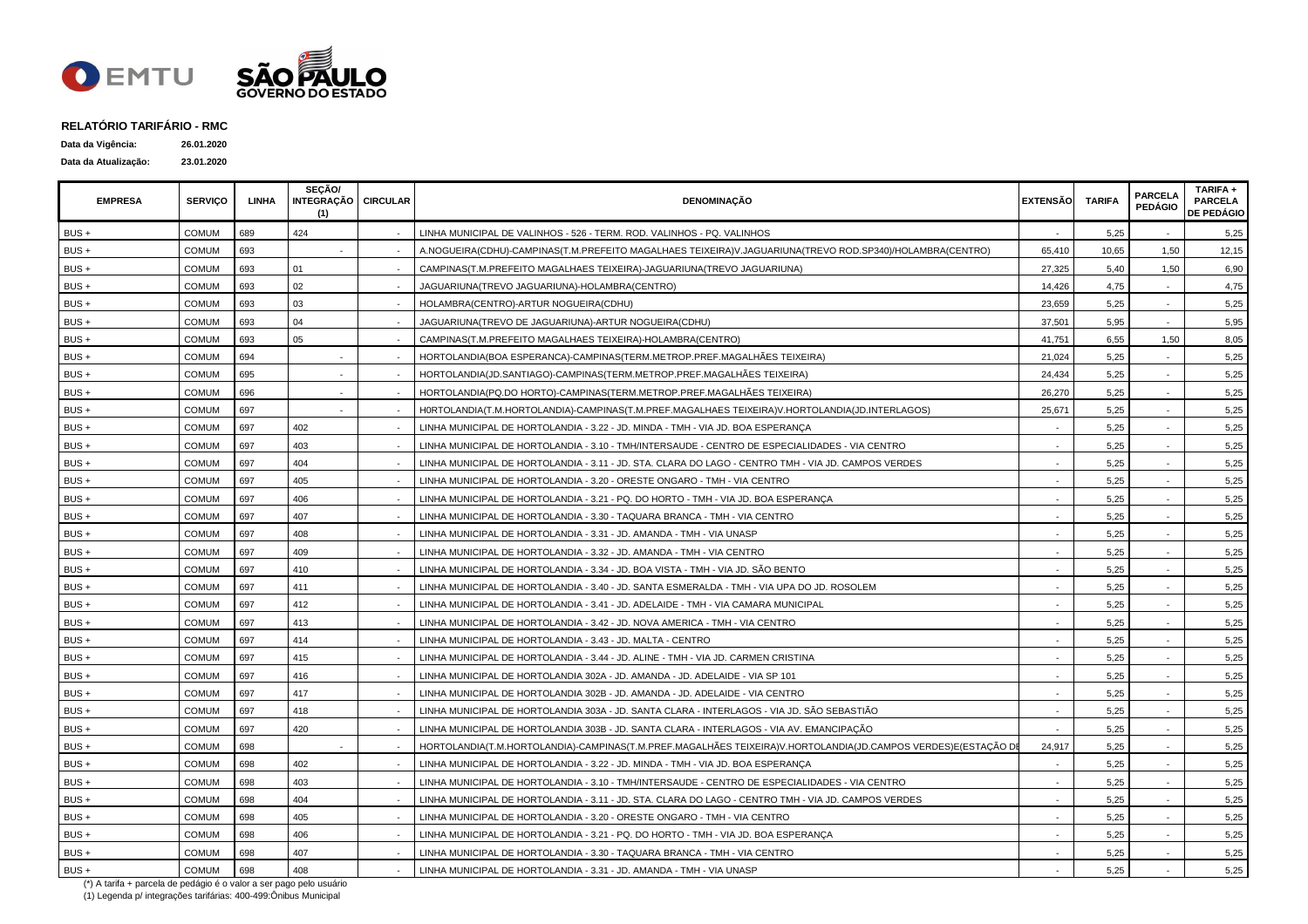

| Data da Vigência:    | 26.01.2020 |
|----------------------|------------|
| Data da Atualização: | 23.01.2020 |

| <b>EMPRESA</b> | <b>SERVICO</b> | LINHA  | SECÃO/<br>INTEGRAÇÃO   CIRCULAR<br>(1) | <b>DENOMINAÇÃO</b>                                                                                          | <b>EXTENSÃO</b> | <b>TARIFA</b> | <b>PARCELA</b><br><b>PEDÁGIO</b> | TARIFA+<br><b>PARCELA</b><br><b>DE PEDÁGIO</b> |
|----------------|----------------|--------|----------------------------------------|-------------------------------------------------------------------------------------------------------------|-----------------|---------------|----------------------------------|------------------------------------------------|
| BUS +          | COMUM          | 698    | 409                                    | LINHA MUNICIPAL DE HORTOLANDIA - 3.32 - JD. AMANDA - TMH - VIA CENTRO                                       |                 | 5,25          |                                  | 5,25                                           |
| BUS +          | COMUM          | 698    | 410                                    | LINHA MUNICIPAL DE HORTOLANDIA - 3.34 - JD. BOA VISTA - TMH - VIA JD. SÃO BENTO                             |                 | 5,25          |                                  | 5,25                                           |
| BUS +          | COMUM          | 698    | 411                                    | LINHA MUNICIPAL DE HORTOLANDIA - 3.40 - JD. SANTA ESMERALDA - TMH - VIA UPA DO JD. ROSOLEM                  |                 | 5,25          |                                  | 5,25                                           |
| BUS +          | COMUM          | 698    | 412                                    | LINHA MUNICIPAL DE HORTOLANDIA - 3.41 - JD. ADELAIDE - TMH - VIA CAMARA MUNICIPAL                           |                 | 5,25          |                                  | 5,25                                           |
| $BUS +$        | <b>COMUM</b>   | 698    | 413                                    | LINHA MUNICIPAL DE HORTOLANDIA - 3.42 - JD. NOVA AMERICA - TMH - VIA CENTRO                                 |                 | 5,25          |                                  | 5,25                                           |
| BUS +          | COMUM          | 698    | 414                                    | LINHA MUNICIPAL DE HORTOLANDIA - 3.43 - JD. MALTA - CENTRO                                                  |                 | 5,25          |                                  | 5,25                                           |
| BUS +          | <b>COMUM</b>   | 698    | 415                                    | LINHA MUNICIPAL DE HORTOLANDIA - 3.44 - JD. ALINE - TMH - VIA JD. CARMEN CRISTINA                           |                 | 5,25          |                                  | 5,25                                           |
| BUS +          | <b>COMUM</b>   | 698    | 416                                    | LINHA MUNICIPAL DE HORTOLANDIA 302A - JD. AMANDA - JD. ADELAIDE - VIA SP 101                                |                 | 5,25          |                                  | 5,25                                           |
| BUS +          | <b>COMUM</b>   | 698    | 417                                    | LINHA MUNICIPAL DE HORTOLANDIA 302B - JD. AMANDA - JD. ADELAIDE - VIA CENTRO                                |                 | 5,25          |                                  | 5,25                                           |
| $BUS +$        | <b>COMUM</b>   | 698    | 418                                    | LINHA MUNICIPAL DE HORTOLANDIA 303A - JD. SANTA CLARA - INTERLAGOS - VIA JD. SÃO SEBASTIÃO                  |                 | 5,25          |                                  | 5,25                                           |
| $BUS +$        | COMUM          | 698    | 419                                    | LINHA MUNICIPAL DE HORTOLANDIA 303B - JD. SANTA CLARA - INTERLAGOS - VIA AV. EMANCIPAÇÃO                    |                 | 5,25          |                                  | 5,25                                           |
| $BUS +$        | COMUM          | 699    |                                        | HORTOLANDIA(NOVA HORTOLANDIA)-CAMPINAS(TERM.METROP.PREF.MAGALHAES TEIXEIRA)                                 | 24,963          | 5,25          |                                  | 5,25                                           |
| BUS +          | <b>COMUM</b>   | 699BI1 |                                        | HORTOLANDIA(PQ.DOS PINHEIROS)-CAMPINAS(TERM.METROP.PREF.MAGALHAES TEIXEIRA)                                 | 26,741          | 5,25          |                                  | 5,25                                           |
| BUS +          | COMUM          | 700    |                                        | HORTOLANDIA(JD.AMANDA)-CAMPINAS(TERM. METROP.PREF.MAGALHÃES TEIXEIRA)V.HORTOLANDIA(AV.BRASIL)               | 23,213          | 5,25          |                                  | 5,25                                           |
| BUS +          | COMUM          | 701    |                                        | HORTOLANDIA(JD.AMANDA)-CAMPINAS(TERM.METROP.PREF.MAGALHÁES TEIXEIRA)V.HORTOLANDIA(AV.PRINCESA IZABEL)       | 26,827          | 5,25          |                                  | 5,25                                           |
| BUS +          | COMUM          | 702    |                                        | HORTOLANDIA(PQ.ORESTE ONGARO)-CAMPINAS(TERM.METROP.PREF.MAGALHÃES TEIXEIRA)                                 | 26,215          | 5,25          |                                  | 5,25                                           |
| $BUS +$        | COMUM          | 703    |                                        | HORTOLANDIA(JD.NOVO CAMBUI)-CAMPINAS(TERM.METROP.PREF.MAGALHAES TEIXEIRA)                                   | 25,806          | 5,25          |                                  | 5,25                                           |
| BUS +          | <b>COMUM</b>   | 703BI1 |                                        | HORTOLANDIA(JD.SANTA FÉ)-CAMPINAS(TERM.METROP.PREF.MAGALHÃES TEIXEIRA)                                      | 22,687          | 5,25          |                                  | 5,25                                           |
| BUS +          | <b>COMUM</b>   | 704    |                                        | HORTOLANDIA(SUMAREZINHO)-CAMPINAS(TERM.METROP.PREF.MAGALHÃES TEIXEIRA)                                      | 17,998          | 5,25          |                                  | 5,25                                           |
| BUS +          | <b>COMUM</b>   | 705    |                                        | HORTOLANDIA(JD.ROSOLEM)-CAMPINAS(TERM.METROP.PREF.MAGALHÃES TEIXEIRA)                                       | 19,453          | 5,25          |                                  | 5,25                                           |
| $BUS +$        | <b>COMUM</b>   | 706    |                                        | HORTOLANDIA(CH.ASSAY)-CAMPINAS(TERM.METROP.PREF.MAGALHÃES TEIXEIRA)V.HORTOLANDIA(S.ESMERALDA/TERRAS S.ANTON | 19,056          | 5,25          |                                  | 5,25                                           |
| $BUS +$        | <b>COMUM</b>   | 707    |                                        | HORTOLANDIA(JD.NOVA AMERICA)-CAMPINAS(TERM.METROP.PREF.MAGALHÃES TEIXEIRA)                                  | 16,279          | 5,25          | $\blacksquare$                   | 5,25                                           |
| BUS +          | COMUM          | 708    |                                        | MONTE MOR(T.R.VER.GERALDO BENINI)-CAMPINAS(TERM.METROP.PREF.MAGALHAES TEIXEIRA)                             | 24,453          | 5,40          |                                  | 5,40                                           |
| BUS +          | COMUM          | 708    | 402                                    | LINHA MUNICIPAL DE MONTE MOR - 301 -  TERM.ROD. V. GERALDO BENINI - JD. NOVA ALVORADA                       |                 | 5,85          |                                  | 5,85                                           |
| BUS +          | <b>COMUM</b>   | 708    | 403                                    | LINHA MUNICIPAL DE MONTE MOR - 302 - TERM.ROD. V. GERALDO BENINI - JD. S. DOMINGOS                          |                 | 5,85          |                                  | 5,85                                           |
| $BUS +$        | COMUM          | 708    | 404                                    | LINHA MUNICIPAL DE MONTE MOR - 303 - TERM.ROD. V. GERALDO BENINI - JD. PQ. COLINA                           |                 | 5,85          |                                  | 5,85                                           |
| BUS +          | COMUM          | 708    | 405                                    | LINHA MUNICIPAL DE MONTE MOR - 305 - TERM.ROD. V. GERALDO BENINI - JD. PAULISTA                             |                 | 5,85          |                                  | 5,85                                           |
| BUS +          | <b>COMUM</b>   | 708    | 406                                    | LINHA MUNICIPAL DE MONTE MOR - 306 - TERM.ROD. V. GERALDO BENINI - JD. PQ. DO CAFÉ                          |                 | 5,85          |                                  | 5,85                                           |
| BUS +          | <b>COMUM</b>   | 708    | 407                                    | LINHA MUNICIPAL DE MONTE MOR - 307 - TERM.ROD. V. GERALDO BENINI - JD. S. CLEMENTE                          |                 | 5,85          |                                  | 5,85                                           |
| BUS +          | <b>COMUM</b>   | 708    | 408                                    | LINHA MUNICIPAL DE MONTE MOR - 308 - TERM.ROD. V. GERALDO BENINI - S. RAFAEL - PANORAMA                     |                 | 5,85          |                                  | 5,85                                           |
| BUS +          | <b>COMUM</b>   | 708    | 409                                    | LINHA MUNICIPAL DE MONTE MOR - 309 - TERM.ROD. V. GERALDO BENINI - JD. MOREIRA                              |                 | 5,85          |                                  | 5,85                                           |
| $BUS +$        | <b>COMUM</b>   | 708    | 410                                    | LINHA MUNICIPAL DE MONTE MOR - 310 - TERM.ROD, V. GERALDO BENINI - CAPUAVINHA                               |                 | 5,85          |                                  | 5,85                                           |
| $BUS +$        | <b>COMUM</b>   | 708    | 411                                    | LINHA MUNICIPAL DE MONTE MOR - 312 - TERM.ROD. V. GERALDO BENINI - JD. PAVIOTTI                             | $\sim$          | 5,85          | $\sim$                           | 5,85                                           |
| BUS+           | COMUM          | 708    | 412                                    | LINHA MUNICIPAL DE MONTE MOR - 313 - TERM.ROD. V. GERALDO BENINI - TER. R. M. MOR                           |                 | 5,85          |                                  | 5,85                                           |
| BUS+           | COMUM          | 708    | 413                                    | LINHA MUNICIPAL DE MONTE MOR - 314 -  TERM.ROD. V. GERALDO BENINI - CAPUAVINHA                              |                 | 5,85          |                                  | 5,85                                           |
| BUS +          | COMUM          | 708BI1 |                                        | MONTE MOR(JD.SAO SEBASTIAO)-CAMPINAS(TERM.METROP.PREF.MAGALHAES TEIXEIRA)                                   | 22,536          | 5,25          |                                  | 5,25                                           |
| $BUS +$        | <b>COMUM</b>   | 708BI2 |                                        | MONTE MOR(J.D.PAULISTA)-CAMPINAS(TERM.METROP.PREF.MAGALHAES TEIXEIRA)V.MONTE MOR(J.PAVIOTTI)                | 28,297          | 5,40          |                                  | 5,40                                           |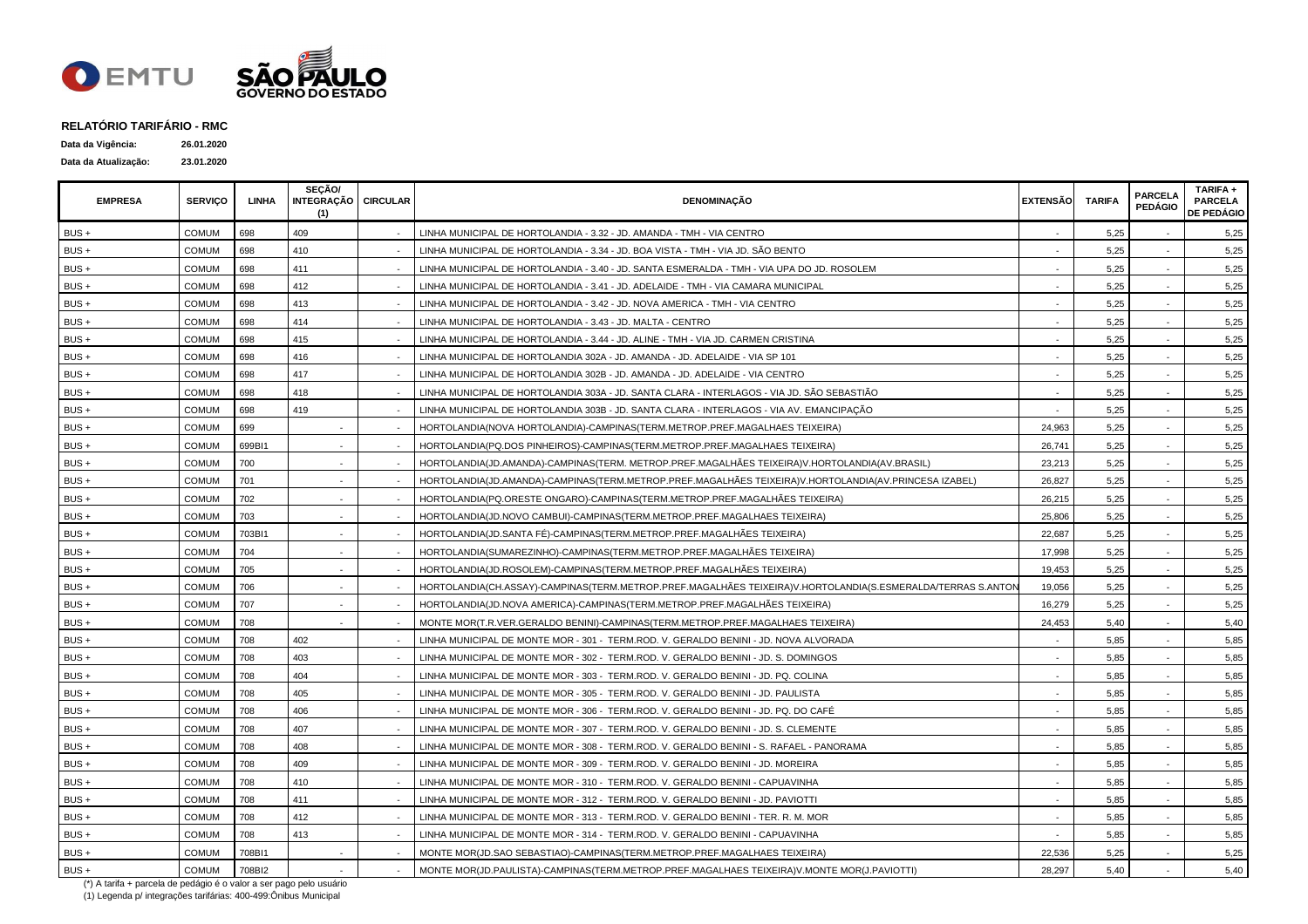

| Data da Vigência:    | 26.01.2020 |
|----------------------|------------|
| Data da Atualização: | 23.01.2020 |

| <b>EMPRESA</b> | <b>SERVICO</b> | <b>LINHA</b> | SECÃO/<br>INTEGRAÇÃO CIRCULAR<br>(1) | <b>DENOMINAÇÃO</b>                                                                                   | <b>EXTENSÃO</b> | <b>TARIFA</b> | <b>PARCELA</b><br><b>PEDÁGIO</b> | TARIFA +<br><b>PARCELA</b><br><b>DE PEDÁGIO</b> |
|----------------|----------------|--------------|--------------------------------------|------------------------------------------------------------------------------------------------------|-----------------|---------------|----------------------------------|-------------------------------------------------|
| BUS +          | <b>COMUM</b>   | 709          |                                      | MONTE MOR(TERM.ROD.MONTE MOR)-CAMPINAS(TERM.METROP.PREF.MAGALHAES TEIXEIRA)                          | 30,033          | 5,40          |                                  | 5,40                                            |
| $BUS +$        | COMUM          | 709          | 402                                  | LINHA MUNICIPAL DE MONTE MOR - 308 - TERM.ROD. V. GERALDO BENINI - S. RAFAEL - PANORAMA              |                 | 5,75          |                                  | 5,75                                            |
| BUS+           | <b>COMUM</b>   | 709          | 403                                  | LINHA MUNICIPAL DE MONTE MOR - 309 - TERM.ROD. V. GERALDO BENINI - JD. MOREIRA                       |                 | 5,75          |                                  | 5,75                                            |
| BUS +          | COMUM          | 709          | 404                                  | LINHA MUNICIPAL DE MONTE MOR - 310 - TERM.ROD. V. GERALDO BENINI - CAPUAVINHA                        |                 | 5,75          |                                  | 5,75                                            |
| BUS +          | <b>COMUM</b>   | 709          | 405                                  | LINHA MUNICIPAL DE MONTE MOR - 311 - CASAS POPULARES/CAPUAVINHA                                      |                 | 5,75          |                                  | 5,75                                            |
| BUS+           | <b>COMUM</b>   | 709          | 406                                  | LINHA MUNICIPAL DE MONTE MOR - 313 - TERM.ROD. V. GERALDO BENINI - TER. R. M. MOR                    |                 | 5,75          |                                  | 5,75                                            |
| BUS +          | <b>COMUM</b>   | 709          | 407                                  | LINHA MUNICIPAL DE MONTE MOR - 314 - TERM.ROD. V. GERALDO BENINI - CAPUAVINHA                        |                 | 5,75          |                                  | 5,75                                            |
| $BUS +$        | <b>COMUM</b>   | 709EX1       |                                      | MONTE MOR(JD.CAPUAVINHA)-CAMPINAS(TERM.METROP.PREF.MAGALHAES TEIXEIRA)                               | 33,765          | 5,40          |                                  | 5,40                                            |
| $BUS +$        | COMUM          | 709EX1       | 402                                  | LINHA MUNICIPAL DE MONTE MOR - 308 - TERM.ROD. V. GERALDO BENINI - S. RAFAEL - PANORAMA              |                 | 5,75          |                                  | 5,75                                            |
| BUS +          | <b>COMUM</b>   | 709EX1       | 403                                  | LINHA MUNICIPAL DE MONTE MOR - 309 - TERM.ROD. V. GERALDO BENINI - JD. MOREIRA                       |                 | 5,75          | $\sim$                           | 5,75                                            |
| $BUS +$        | <b>COMUM</b>   | 709EX1       | 404                                  | LINHA MUNICIPAL DE MONTE MOR - 310 - TERM.ROD. V. GERALDO BENINI - CAPUAVINHA                        |                 | 5,75          |                                  | 5,75                                            |
| $BUS +$        | <b>COMUM</b>   | 709EX1       | 405                                  | LINHA MUNICIPAL DE MONTE MOR - 311 - CASAS POPULARES/CAPUAVINHA                                      |                 | 5,75          |                                  | 5,75                                            |
| BUS +          | <b>COMUM</b>   | 709EX1       | 406                                  | LINHA MUNICIPAL DE MONTE MOR - 313 - TERM.ROD. V. GERALDO BENINI - TER. R. M. MOR                    |                 | 5,75          |                                  | 5,75                                            |
| BUS +          | <b>COMUM</b>   | 709EX1       | 407                                  | LINHA MUNICIPAL DE MONTE MOR - 314 - TERM.ROD. V. GERALDO BENINI - CAPUAVINHA                        |                 | 5,75          |                                  | 5,75                                            |
| BUS +          | <b>COMUM</b>   | 714          |                                      | JAGUARIUNA(DISTRITO INDUSTRIAL)-CAMPINAS(T.M.PREFEITO MAGALHAES TEIXEIRA)                            | 44,098          | 6,55          | 0,90                             | 7,45                                            |
| BUS +          | <b>COMUM</b>   | 715          |                                      | JAGUARIUNA(JOAO NASSIF)-CAMPINAS(T.M.PREFEITO MAGALHAES TEIXEIRA)V.PUC I/UNICAMP                     | 54,972          | 6,55          | 0,90                             | 7,45                                            |
| BUS +          | <b>COMUM</b>   | 719          |                                      | JAGUARIUNA(TR.JAGUARIUNA)-S.ANTONIO DE POSSE(CENTRO)V.GUEDES                                         | 22,400          | 5,25          |                                  | 5,25                                            |
| $BUS +$        | <b>COMUM</b>   | 724          |                                      | VINHEDO(TERM.ROD.VINHEDO)-CAMPINAS(UNICAMP)                                                          | 41,365          | 5,45          |                                  | 5,45                                            |
| $BUS +$        | <b>COMUM</b>   | 727          |                                      | VINHEDO(T.ROD.)-CAMPINAS(J.CAMPINEIRO)V.SHOP.PQ.D.PEDRO I                                            | 52.922          | 5.45          |                                  | 5,45                                            |
| $BUS +$        | COMUM          | 727EX1       | $\sim$                               | VINHEDO(T.ROD.)-CAMPINAS(SHOP.PQ.DOM PEDRO I)                                                        | 44,669          | 5,45          | $\sim$                           | 5,45                                            |
| BUS+           | COMUM          | 734          |                                      | S.ANT.POSSE(CENTRO)-CAMPINAS(T.M.PREFEITO MAGALHAES TEIXEIRA)V. JAGUARIUNA(GUEDES/ROD.JAGUARIUNA)    | 49,845          | 7,10          | 0.90                             | 8,00                                            |
| BUS+           | COMUM          | 734          | 01                                   | S.ANTONIO DE POSSE(CENTRO)-JAGUARIUNA(TERM.ROD.JAGUARIUNA)                                           | 20,309          | 5,25          |                                  | 5,25                                            |
| BUS +          | <b>COMUM</b>   | 734          | 02                                   | JAGUARIUNA(TERM.ROD.JAGUARIUNA)-CAMPINAS(ANHUMAS)                                                    | 18,270          | 4,95          | 0,90                             | 5,85                                            |
| BUS +          | <b>COMUM</b>   | 734          | 03                                   | CAMPINAS(ANHUMAS)-CAMPINAS(T.M.PREFEITO MAGALHAES TEIXEIRA)                                          | 11,265          | 4,75          |                                  | 4,75                                            |
| BUS +          | <b>COMUM</b>   | 734          | 04                                   | JAGUARIUNA(RESIDENCIAL ANA HELENA)-CAMPINAS(T.M.PREFEITO MAGALHAES TEIXEIRA)                         | 40,589          | 6,55          | 0,90                             | 7,45                                            |
| BUS +          | <b>COMUM</b>   | 736          |                                      | ARTUR NOGUEIRA(CDHU)-HOLAMBRA(CENTRO)                                                                | 22,708          | 5,25          |                                  | 5,25                                            |
| BUS +          | <b>COMUM</b>   | 737          |                                      | COSMOPOLIS(TERM.ROD.COSMOPOLIS)-HOLAMBRA(CENTRO)                                                     | 22,205          | 5,25          |                                  | 5,25                                            |
| $BUS +$        | <b>COMUM</b>   | 738          |                                      | INDAIATUBA(T.ROD.VER.MAURILIO GONCALVES PINTO)-VINHEDO(T.R.VINHEDO)V.CAMPINAS(AERO.INTERN.VIRACOPOS) | 41,221          | 5,70          | 1,05                             | 6,75                                            |
| $BUS +$        | <b>COMUM</b>   | 738          | 01                                   | INDAIATUBA(T.ROD.VER.MAURILIO GONCALVES PINTO)-CAMPINAS(AERO.INTERN.VIRACOPOS)                       | 18,585          | 4,95          | 0,80                             | 5,75                                            |
| BUS +          | <b>COMUM</b>   | 738          | 02                                   | CAMPINAS(AERO.INTERN.VIRACOPOS)-VINHEDO(TERM.ROD.VINHEDO)                                            | 22,636          | 4,75          | 0,70                             | 5,45                                            |
| BUS +          | COMUM          | 738VP1       |                                      | INDAIATUBA(T.ROD.VER.MAURILIO GONCALVES PINTO)-CAMPINAS(AERO.INTERN.VIRACOPOS)                       | 17,408          | 4,95          | 0,80                             | 5,75                                            |
| BUS +          | COMUM          | 739          |                                      | HORTOLANDIA(T.M.HORTOLANDIA)-CAMPINAS(CAMPINAS SHOPPING CENTER)                                      | 26,876          | 5,40          |                                  | 5,40                                            |
| BUS +          | <b>COMUM</b>   | 739          | 402                                  | LINHA MUNICIPAL DE HORTOLANDIA - 3.22 - JD. MINDA - TMH - VIA JD. BOA ESPERANCA                      |                 | 5,40          |                                  | 5,40                                            |
| BUS +          | COMUM          | 739          | 403                                  | LINHA MUNICIPAL DE HORTOLANDIA - 3.10 - TMH/INTERSAUDE - CENTRO DE ESPECIALIDADES - VIA CENTRO       |                 | 5,40          |                                  | 5,40                                            |
| $BUS +$        | <b>COMUM</b>   | 739          | 404                                  | LINHA MUNICIPAL DE HORTOLANDIA - 3.11 - JD. STA. CLARA DO LAGO - CENTRO TMH - VIA JD. CAMPOS VERDES  |                 | 5,40          |                                  | 5,40                                            |
| BUS +          | <b>COMUM</b>   | 739          | 405                                  | LINHA MUNICIPAL DE HORTOLANDIA - 3.20 - ORESTE ONGARO - TMH - VIA CENTRO                             |                 | 5,40          |                                  | 5,40                                            |
| BUS +          | <b>COMUM</b>   | 739          | 406                                  | LINHA MUNICIPAL DE HORTOLANDIA - 3.21 - PQ. DO HORTO - TMH - VIA JD. BOA ESPERANÇA                   |                 | 5,40          |                                  | 5,40                                            |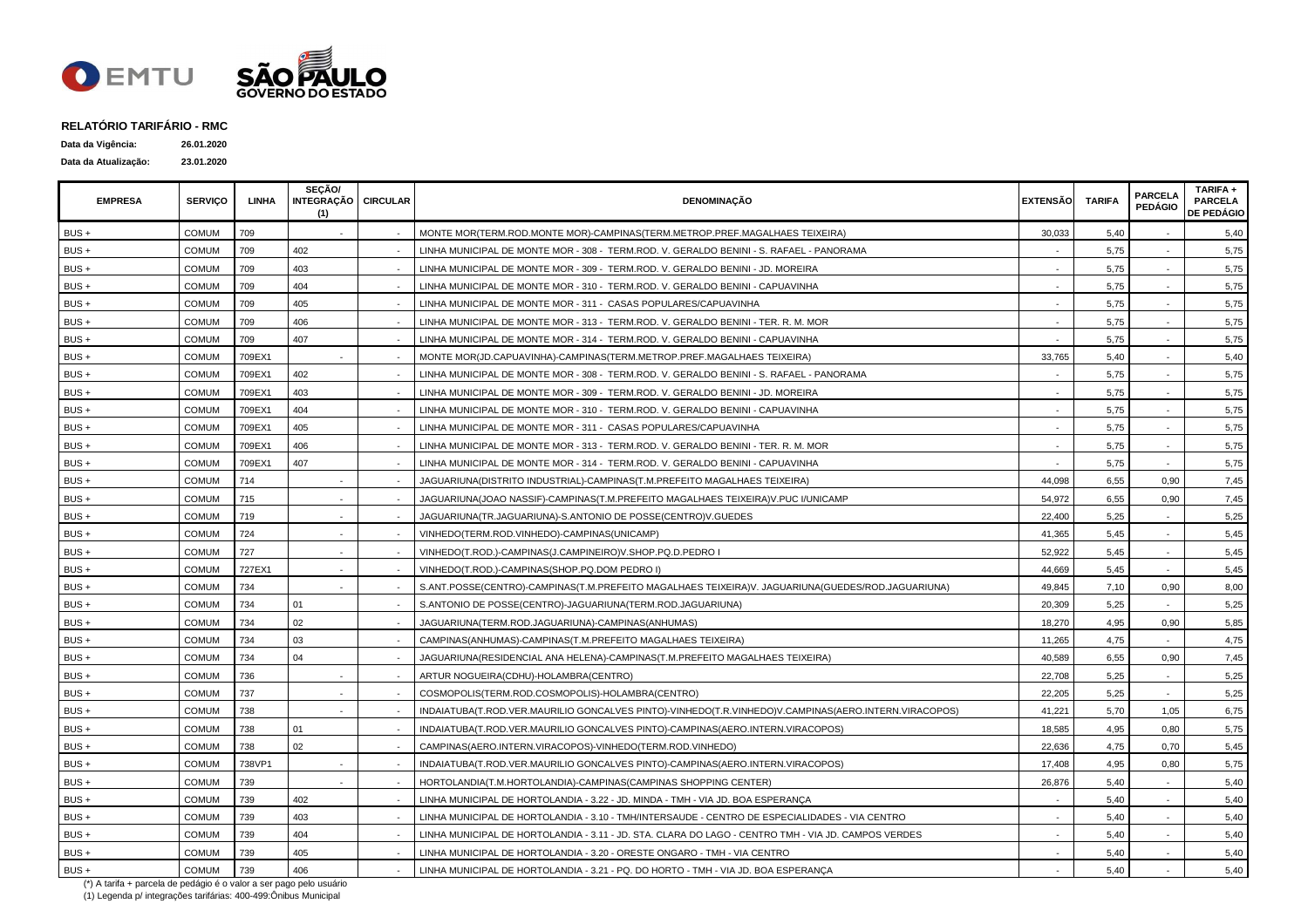

| Data da Vigência:    | 26.01.2020 |
|----------------------|------------|
| Data da Atualização: | 23.01.2020 |

| <b>EMPRESA</b> | <b>SERVICO</b> | LINHA | SECÃO/<br>INTEGRAÇÃO CIRCULAR<br>(1) |              | <b>DENOMINAÇÃO</b>                                                                                         | <b>EXTENSÃO</b> | <b>TARIFA</b> | <b>PARCELA</b><br><b>PEDÁGIO</b> | TARIFA +<br><b>PARCELA</b><br><b>DE PEDÁGIO</b> |
|----------------|----------------|-------|--------------------------------------|--------------|------------------------------------------------------------------------------------------------------------|-----------------|---------------|----------------------------------|-------------------------------------------------|
| BUS +          | COMUM          | 739   | 407                                  |              | LINHA MUNICIPAL DE HORTOLANDIA - 3.30 - TAQUARA BRANCA - TMH - VIA CENTRO                                  |                 | 5,40          |                                  | 5,40                                            |
| BUS +          | COMUM          | 739   | 408                                  |              | LINHA MUNICIPAL DE HORTOLANDIA - 3.31 - JD. AMANDA - TMH - VIA UNASP                                       |                 | 5,40          |                                  | 5,40                                            |
| $BUS +$        | COMUM          | 739   | 409                                  |              | LINHA MUNICIPAL DE HORTOLANDIA - 3.32 - JD. AMANDA - TMH - VIA CENTRO                                      |                 | 5,40          |                                  | 5,40                                            |
| BUS +          | <b>COMUM</b>   | 739   | 410                                  |              | LINHA MUNICIPAL DE HORTOLANDIA - 3.34 - JD. BOA VISTA - TMH - VIA JD. SÃO BENTO                            |                 | 5.40          |                                  | 5,40                                            |
| $BUS +$        | <b>COMUM</b>   | 739   | 411                                  |              | LINHA MUNICIPAL DE HORTOLANDIA - 3.40 - JD. SANTA ESMERALDA - TMH - VIA UPA DO JD. ROSOLEM                 |                 | 5,40          |                                  | 5,40                                            |
| BUS +          | <b>COMUM</b>   | 739   | 412                                  |              | LINHA MUNICIPAL DE HORTOLANDIA - 3.41 - JD. ADELAIDE - TMH - VIA CAMARA MUNICIPAL                          |                 | 5,40          |                                  | 5,40                                            |
| BUS +          | <b>COMUM</b>   | 739   | 413                                  |              | LINHA MUNICIPAL DE HORTOLANDIA - 3.42 - JD. NOVA AMERICA - TMH - VIA CENTRO                                |                 | 5,40          |                                  | 5,40                                            |
| $BUS +$        | <b>COMUM</b>   | 739   | 414                                  |              | LINHA MUNICIPAL DE HORTOLANDIA - 3.43 - JD. MALTA - CENTRO                                                 |                 | 5,40          |                                  | 5,40                                            |
| $BUS +$        | <b>COMUM</b>   | 739   | 415                                  |              | LINHA MUNICIPAL DE HORTOLANDIA - 3.44 - JD. ALINE - TMH - VIA JD. CARMEN CRISTINA                          |                 | 5,40          |                                  | 5,40                                            |
| BUS +          | <b>COMUM</b>   | 739   | 416                                  |              | LINHA MUNICIPAL DE HORTOLANDIA 302A - JD. AMANDA - JD. ADELAIDE - VIA SP 101                               |                 | 5,40          |                                  | 5,40                                            |
| BUS +          | <b>COMUM</b>   | 739   | 417                                  |              | LINHA MUNICIPAL DE HORTOLANDIA 302B - JD. AMANDA - JD. ADELAIDE - VIA CENTRO                               |                 | 5,40          | $\blacksquare$                   | 5,40                                            |
| BUS +          | COMUM          | 739   | 418                                  |              | LINHA MUNICIPAL DE HORTOLANDIA 303A - JD. SANTA CLARA - INTERLAGOS - VIA JD. SÃO SEBASTIÃO                 |                 | 5,40          |                                  | 5,40                                            |
| $BUS +$        | <b>COMUM</b>   | 739   | 419                                  |              | LINHA MUNICIPAL DE HORTOLANDIA 303B - JD. SANTA CLARA - INTERLAGOS - VIA AV. EMANCIPAÇÃO                   |                 | 5.40          |                                  | 5,40                                            |
| $BUS +$        | <b>COMUM</b>   | 740   |                                      |              | SUMARE(JD.JOÃO PAULO II)/CAMPINAS(CAMPINAS SHOPPING CENTER)                                                | 35,547          | 5,95          |                                  | 5,95                                            |
| BUS +          | COMUM          | 741   |                                      |              | HORTOLANDIA(TERM.METROP.HORTOLANDIA)-CAMPINAS(TERM.METROP.PREF.MAGALHÃES TEIXEIRA) VIA HORTOLANDIA(ESTAÇÃO | 21,613          | 5,25          |                                  | 5,25                                            |
| BUS +          | COMUM          | 741   | 402                                  |              | LINHA MUNICIPAL DE HORTOLANDIA - 3.22 - JD. MINDA - TMH - VIA JD. BOA ESPERANÇA                            |                 | 5,25          |                                  | 5,25                                            |
| BUS +          | <b>COMUM</b>   | 741   | 403                                  |              | LINHA MUNICIPAL DE HORTOLANDIA - 3.10 - TMH/INTERSAUDE - CENTRO DE ESPECIALIDADES - VIA CENTRO             |                 | 5,25          |                                  | 5,25                                            |
| BUS +          | <b>COMUM</b>   | 741   | 404                                  |              | LINHA MUNICIPAL DE HORTOLANDIA - 3.11 - JD. STA. CLARA DO LAGO - CENTRO TMH - VIA JD. CAMPOS VERDES        |                 | 5,25          |                                  | 5,25                                            |
| BUS +          | <b>COMUM</b>   | 741   | 405                                  |              | LINHA MUNICIPAL DE HORTOLANDIA - 3.20 - ORESTE ONGARO - TMH - VIA CENTRO                                   |                 | 5,25          |                                  | 5,25                                            |
| BUS +          | <b>COMUM</b>   | 741   | 406                                  |              | LINHA MUNICIPAL DE HORTOLANDIA - 3.21 - PQ. DO HORTO - TMH - VIA JD. BOA ESPERANÇA                         |                 | 5,25          |                                  | 5,25                                            |
| BUS +          | <b>COMUM</b>   | 741   | 407                                  |              | LINHA MUNICIPAL DE HORTOLANDIA - 3.30 - TAQUARA BRANCA - TMH - VIA CENTRO                                  |                 | 5,25          |                                  | 5,25                                            |
| BUS +          | <b>COMUM</b>   | 741   | 408                                  |              | LINHA MUNICIPAL DE HORTOLANDIA - 3.31 - JD. AMANDA - TMH - VIA UNASP                                       |                 | 5,25          | $\blacksquare$                   | 5,25                                            |
| BUS +          | COMUM          | 741   | 409                                  |              | LINHA MUNICIPAL DE HORTOLANDIA - 3.32 - JD. AMANDA - TMH - VIA CENTRO                                      |                 | 5,25          |                                  | 5,25                                            |
| BUS +          | COMUM          | 741   | 410                                  |              | LINHA MUNICIPAL DE HORTOLANDIA - 3.34 - JD. BOA VISTA - TMH - VIA JD. SÃO BENTO                            |                 | 5,25          |                                  | 5,25                                            |
| BUS +          | <b>COMUM</b>   | 741   | 411                                  |              | LINHA MUNICIPAL DE HORTOLANDIA - 3.40 - JD. SANTA ESMERALDA - TMH - VIA UPA DO JD. ROSOLEM                 |                 | 5,25          |                                  | 5,25                                            |
| BUS +          | <b>COMUM</b>   | 741   | 412                                  |              | LINHA MUNICIPAL DE HORTOLANDIA - 3.41 - JD. ADELAIDE - TMH - VIA CAMARA MUNICIPAL                          |                 | 5,25          |                                  | 5,25                                            |
| BUS +          | <b>COMUM</b>   | 741   | 413                                  |              | LINHA MUNICIPAL DE HORTOLANDIA - 3.42 - JD. NOVA AMERICA - TMH - VIA CENTRO                                |                 | 5,25          |                                  | 5,25                                            |
| $BUS +$        | <b>COMUM</b>   | 741   | 414                                  |              | LINHA MUNICIPAL DE HORTOLANDIA - 3.43 - JD. MALTA - CENTRO                                                 |                 | 5,25          |                                  | 5,25                                            |
| BUS +          | COMUM          | 741   | 415                                  |              | LINHA MUNICIPAL DE HORTOLANDIA - 3.44 - JD. ALINE - TMH - VIA JD. CARMEN CRISTINA                          |                 | 5,25          |                                  | 5,25                                            |
| BUS +          | <b>COMUM</b>   | 741   | 416                                  |              | LINHA MUNICIPAL DE HORTOLANDIA 302A - JD. AMANDA - JD. ADELAIDE - VIA SP 101                               |                 | 5,25          |                                  | 5,25                                            |
| BUS +          | <b>COMUM</b>   | 741   | 417                                  |              | LINHA MUNICIPAL DE HORTOLANDIA 302B - JD. AMANDA - JD. ADELAIDE - VIA CENTRO                               |                 | 5,25          |                                  | 5,25                                            |
| BUS +          | <b>COMUM</b>   | 741   | 418                                  |              | LINHA MUNICIPAL DE HORTOLANDIA 303A - JD. SANTA CLARA - INTERLAGOS - VIA JD. SÃO SEBASTIÃO                 |                 | 5,25          |                                  | 5,25                                            |
| $BUS +$        | <b>COMUM</b>   | 741   | 419                                  |              | LINHA MUNICIPAL DE HORTOLANDIA 303B - JD. SANTA CLARA - INTERLAGOS - VIA AV. EMANCIPAÇÃO                   |                 | 5,25          |                                  | 5,25                                            |
| $BUS +$        | <b>COMUM</b>   | 742   |                                      | $\mathsf{C}$ | HORTOLANDIA(TERM.METROP.HORTOLANDIA)-CAMPINAS(TERM.CAMPO GRANDE)-CIRCULAR                                  | 32,863          | 5,25          | $\blacksquare$                   | 5,25                                            |
| BUS +          | COMUM          | 742   | 402                                  | C.           | LINHA MUNICIPAL DE HORTOLANDIA - 3.22 - JD. MINDA - TMH - VIA JD. BOA ESPERANCA                            |                 | 5,25          |                                  | 5,25                                            |
| BUS +          | COMUM          | 742   | 403                                  | C.           | LINHA MUNICIPAL DE HORTOLANDIA - 3.10 - TMH/INTERSAUDE - CENTRO DE ESPECIALIDADES - VIA CENTRO             |                 | 5,25          |                                  | 5,25                                            |
| BUS +          | <b>COMUM</b>   | 742   | 404                                  | $\mathsf{C}$ | LINHA MUNICIPAL DE HORTOLANDIA - 3.11 - JD. STA. CLARA DO LAGO - CENTRO TMH - VIA JD. CAMPOS VERDES        |                 | 5,25          |                                  | 5,25                                            |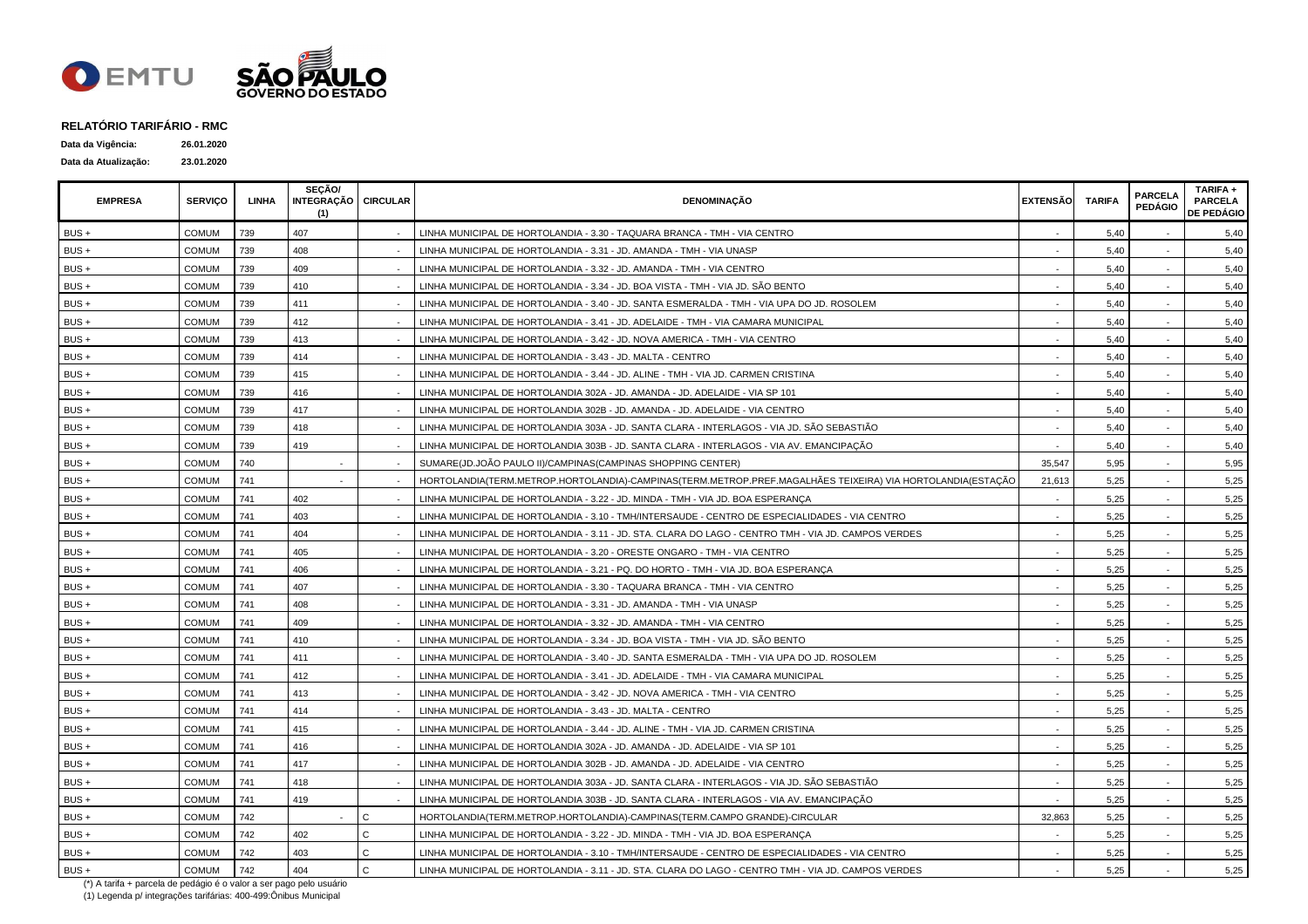

| Data da Vigência:    | 26.01.2020 |
|----------------------|------------|
| Data da Atualização: | 23.01.2020 |

| <b>EMPRESA</b> | <b>SERVICO</b> | LINHA | SECÃO/<br>INTEGRAÇÃO   CIRCULAR<br>(1) |              | <b>DENOMINAÇÃO</b>                                                                                  | <b>EXTENSÃO</b> | <b>TARIFA</b> | <b>PARCELA</b><br><b>PEDÁGIO</b> | TARIFA +<br><b>PARCELA</b><br><b>DE PEDÁGIO</b> |
|----------------|----------------|-------|----------------------------------------|--------------|-----------------------------------------------------------------------------------------------------|-----------------|---------------|----------------------------------|-------------------------------------------------|
| BUS+           | <b>COMUM</b>   | 742   | 405                                    | $\mathbf{C}$ | LINHA MUNICIPAL DE HORTOLANDIA - 3.20 - ORESTE ONGARO - TMH - VIA CENTRO                            |                 | 5,25          |                                  | 5,25                                            |
| $BUS +$        | <b>COMUM</b>   | 742   | 406                                    | $\mathsf{C}$ | LINHA MUNICIPAL DE HORTOLANDIA - 3.21 - PQ. DO HORTO - TMH - VIA JD. BOA ESPERANCA                  |                 | 5,25          |                                  | 5,25                                            |
| BUS +          | COMUM          | 742   | 407                                    | $\mathbf{C}$ | LINHA MUNICIPAL DE HORTOLANDIA - 3.30 - TAQUARA BRANCA - TMH - VIA CENTRO                           |                 | 5,25          |                                  | 5,25                                            |
| BUS +          | COMUM          | 742   | 408                                    | C.           | LINHA MUNICIPAL DE HORTOLANDIA - 3.31 - JD. AMANDA - TMH - VIA UNASP                                |                 | 5.25          |                                  | 5,25                                            |
| BUS+           | <b>COMUM</b>   | 742   | 409                                    | C            | LINHA MUNICIPAL DE HORTOLANDIA - 3.32 - JD. AMANDA - TMH - VIA CENTRO                               |                 | 5,25          |                                  | 5,25                                            |
| BUS+           | <b>COMUM</b>   | 742   | 410                                    | $\mathsf{C}$ | LINHA MUNICIPAL DE HORTOLANDIA - 3.34 - JD. BOA VISTA - TMH - VIA JD. SÃO BENTO                     |                 | 5,25          |                                  | 5,25                                            |
| BUS+           | <b>COMUM</b>   | 742   | 411                                    | $\mathsf{C}$ | LINHA MUNICIPAL DE HORTOLANDIA - 3.40 - JD. SANTA ESMERALDA - TMH - VIA UPA DO JD. ROSOLEM          |                 | 5,25          |                                  | 5,25                                            |
| BUS+           | <b>COMUM</b>   | 742   | 412                                    | $\mathsf{C}$ | LINHA MUNICIPAL DE HORTOLANDIA - 3.41 - JD. ADELAIDE - TMH - VIA CAMARA MUNICIPAL                   |                 | 5,25          |                                  | 5,25                                            |
| BUS+           | <b>COMUM</b>   | 742   | 413                                    | $\mathbf{C}$ | LINHA MUNICIPAL DE HORTOLANDIA - 3.42 - JD. NOVA AMERICA - TMH - VIA CENTRO                         |                 | 5,25          |                                  | 5,25                                            |
| BUS+           | <b>COMUM</b>   | 742   | 414                                    | C            | LINHA MUNICIPAL DE HORTOLANDIA - 3.43 - JD. MALTA - CENTRO                                          |                 | 5,25          | $\sim$                           | 5,25                                            |
| BUS +          | <b>COMUM</b>   | 742   | 415                                    | $\mathsf{C}$ | LINHA MUNICIPAL DE HORTOLANDIA - 3.44 - JD. ALINE - TMH - VIA JD. CARMEN CRISTINA                   |                 | 5,25          | $\sim$                           | 5,25                                            |
| $BUS +$        | <b>COMUM</b>   | 742   | 416                                    | $\mathbf{C}$ | LINHA MUNICIPAL DE HORTOLANDIA 302A - JD. AMANDA - JD. ADELAIDE - VIA SP 101                        |                 | 5,25          |                                  | 5,25                                            |
| BUS +          | <b>COMUM</b>   | 742   | 417                                    | $\mathsf{C}$ | LINHA MUNICIPAL DE HORTOLANDIA 302B - JD. AMANDA - JD. ADELAIDE - VIA CENTRO                        |                 | 5,25          |                                  | 5,25                                            |
| $BUS +$        | <b>COMUM</b>   | 742   | 418                                    | $\mathbf{C}$ | LINHA MUNICIPAL DE HORTOLANDIA 303A - JD. SANTA CLARA - INTERLAGOS - VIA JD. SÃO SEBASTIÃO          |                 | 5.25          |                                  | 5,25                                            |
| $BUS +$        | <b>COMUM</b>   | 742   | 419                                    | $\mathsf{C}$ | LINHA MUNICIPAL DE HORTOLANDIA 303B - JD. SANTA CLARA - INTERLAGOS - VIA AV. EMANCIPAÇÃO            |                 | 5,25          |                                  | 5,25                                            |
| BUS+           | <b>COMUM</b>   | 744   |                                        |              | COSMOPOLIS(T.ROD.COSMOPOLIS)-CAMPINAS(T.MET.PREF.MAGALHAES TEIXEIRA)V.CAMPINAS(ESTRADA DA RHODIA)   | 48,960          | 6,45          | 0.70                             | 7,15                                            |
| BUS +          | <b>COMUM</b>   | 745   |                                        |              | HORTOLANDIA(TERM.METROP.HORTOLANDIA)-MONTE MOR(J.CAPUAVINHA)                                        | 22,995          | 5,25          |                                  | 5,25                                            |
| BUS+           | COMUM          | 745   | 402                                    |              | LINHA MUNICIPAL DE HORTOLANDIA - 3.22 - JD. MINDA - TMH - VIA JD. BOA ESPERANÇA                     |                 | 5,25          |                                  | 5,25                                            |
| BUS+           | <b>COMUM</b>   | 745   | 403                                    |              | LINHA MUNICIPAL DE HORTOLANDIA - 3.10 - TMH/INTERSAUDE - CENTRO DE ESPECIALIDADES - VIA CENTRO      |                 | 5,25          | $\sim$                           | 5,25                                            |
| BUS +          | <b>COMUM</b>   | 745   | 404                                    |              | LINHA MUNICIPAL DE HORTOLANDIA - 3.11 - JD. STA. CLARA DO LAGO - CENTRO TMH - VIA JD. CAMPOS VERDES |                 | 5,25          | $\sim$                           | 5,25                                            |
| BUS +          | <b>COMUM</b>   | 745   | 405                                    |              | LINHA MUNICIPAL DE HORTOLANDIA - 3.20 - ORESTE ONGARO - TMH - VIA CENTRO                            |                 | 5,25          |                                  | 5,25                                            |
| BUS +          | <b>COMUM</b>   | 745   | 406                                    |              | LINHA MUNICIPAL DE HORTOLANDIA - 3.21 - PQ. DO HORTO - TMH - VIA JD. BOA ESPERANÇA                  |                 | 5,25          |                                  | 5,25                                            |
| BUS +          | <b>COMUM</b>   | 745   | 407                                    |              | LINHA MUNICIPAL DE HORTOLANDIA - 3.30 - TAQUARA BRANCA - TMH - VIA CENTRO                           |                 | 5,25          |                                  | 5,25                                            |
| BUS +          | <b>COMUM</b>   | 745   | 408                                    |              | LINHA MUNICIPAL DE HORTOLANDIA - 3.31 - JD. AMANDA - TMH - VIA UNASP                                |                 | 5,25          |                                  | 5,25                                            |
| BUS +          | <b>COMUM</b>   | 745   | 409                                    |              | LINHA MUNICIPAL DE HORTOLANDIA - 3.32 - JD. AMANDA - TMH - VIA CENTRO                               |                 | 5.25          |                                  | 5,25                                            |
| $BUS +$        | <b>COMUM</b>   | 745   | 410                                    |              | LINHA MUNICIPAL DE HORTOLANDIA - 3.34 - JD. BOA VISTA - TMH - VIA JD. SÃO BENTO                     |                 | 5,25          |                                  | 5,25                                            |
| BUS+           | <b>COMUM</b>   | 745   | 411                                    |              | LINHA MUNICIPAL DE HORTOLANDIA - 3.40 - JD. SANTA ESMERALDA - TMH - VIA UPA DO JD. ROSOLEM          |                 | 5,25          |                                  | 5,25                                            |
| BUS+           | <b>COMUM</b>   | 745   | 412                                    |              | LINHA MUNICIPAL DE HORTOLANDIA - 3.41 - JD. ADELAIDE - TMH - VIA CAMARA MUNICIPAL                   |                 | 5,25          |                                  | 5,25                                            |
| BUS +          | COMUM          | 745   | 413                                    |              | LINHA MUNICIPAL DE HORTOLANDIA - 3.42 - JD. NOVA AMERICA - TMH - VIA CENTRO                         |                 | 5,25          |                                  | 5,25                                            |
| BUS +          | <b>COMUM</b>   | 745   | 414                                    |              | LINHA MUNICIPAL DE HORTOLANDIA - 3.43 - JD. MALTA - CENTRO                                          |                 | 5,25          |                                  | 5,25                                            |
| BUS +          | <b>COMUM</b>   | 745   | 415                                    |              | LINHA MUNICIPAL DE HORTOLANDIA - 3.44 - JD. ALINE - TMH - VIA JD. CARMEN CRISTINA                   |                 | 5,25          |                                  | 5,25                                            |
| BUS+           | <b>COMUM</b>   | 745   | 416                                    |              | LINHA MUNICIPAL DE HORTOLANDIA 302A - JD. AMANDA - JD. ADELAIDE - VIA SP 101                        |                 | 5,25          |                                  | 5,25                                            |
| BUS+           | <b>COMUM</b>   | 745   | 417                                    |              | LINHA MUNICIPAL DE HORTOLANDIA 302B - JD. AMANDA - JD. ADELAIDE - VIA CENTRO                        |                 | 5,25          |                                  | 5,25                                            |
| BUS+           | <b>COMUM</b>   | 745   | 418                                    |              | LINHA MUNICIPAL DE HORTOLANDIA 303A - JD. SANTA CLARA - INTERLAGOS - VIA JD. SÃO SEBASTIÃO          |                 | 5,25          |                                  | 5,25                                            |
| BUS +          | COMUM          | 745   | 419                                    |              | LINHA MUNICIPAL DE HORTOLANDIA 303B - JD. SANTA CLARA - INTERLAGOS - VIA AV. EMANCIPAÇÃO            |                 | 5,25          |                                  | 5,25                                            |
| BUS+           | <b>COMUM</b>   | 746   |                                        |              | HORTOLANDIA(ESTAÇAO TRANSFERENCIA PINHEIROS)-CAMPINAS(UNICAMP)-V.CAMPINAS(SHOP.D.PEDRO I)           | 32,509          | 5,75          |                                  | 5,75                                            |
| BUS+           | <b>COMUM</b>   | 746   | 402                                    |              | LINHA MUNICIPAL DE HORTOLANDIA - 3.22 - JD. MINDA - TMH - VIA JD. BOA ESPERANÇA                     |                 | 5,75          |                                  | 5,75                                            |